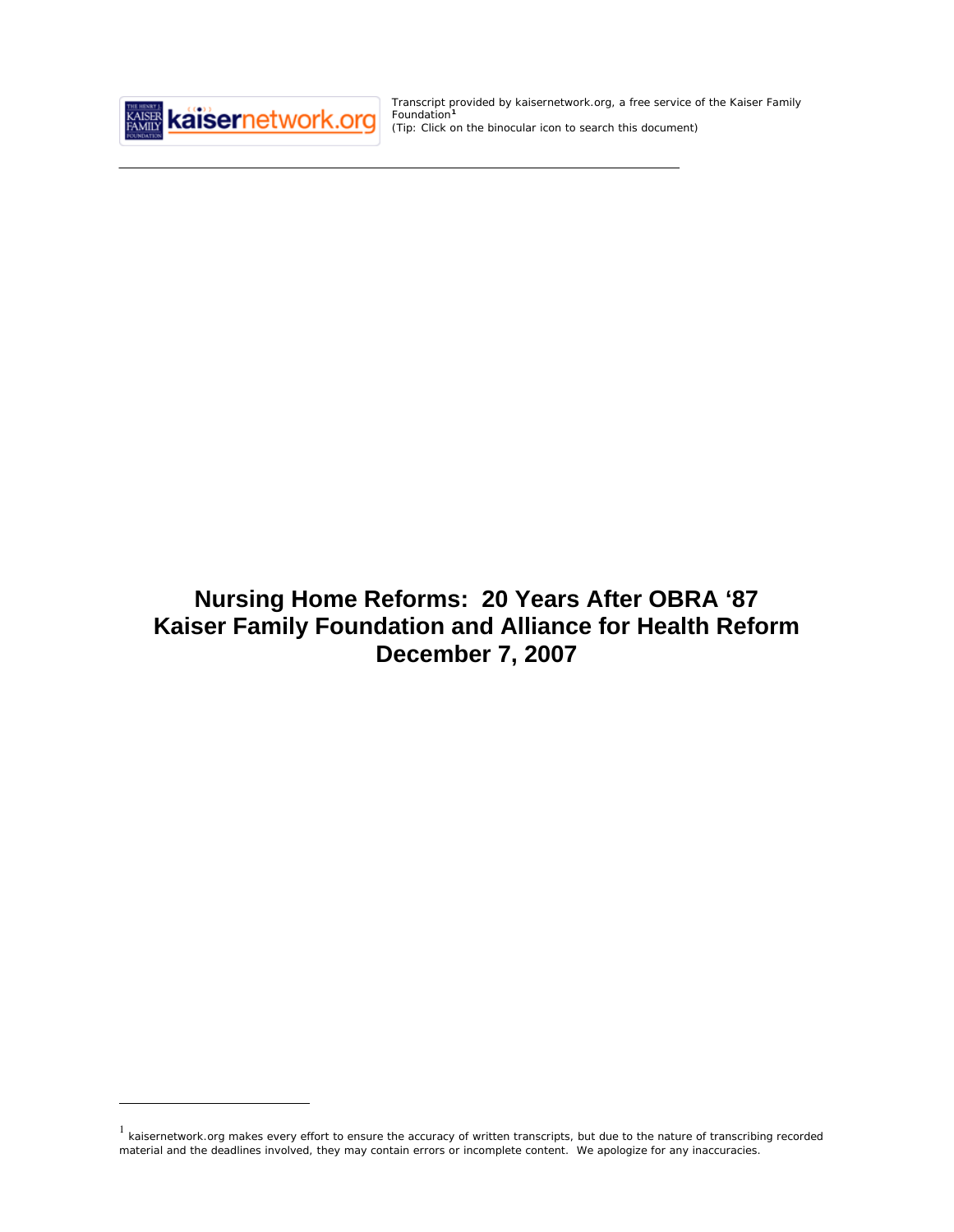#### [START RECORDING]

**ED HOWARD, J.D.:** Okay why don't we get started? My name is Ed Howard with the Alliance for Health Reform and I want to welcome you on behalf of Senator Rockefeller, Senator Collins, and our board of directors to this briefing on nursing home quality, one that marks the  $20^{th}$  anniversary of the enactment the legislation directly addressed to improving that quality. That of course was the Nursing Home Reform Act and it was tucked into one of those multipurpose reconciliation bills that congress used to pass almost every year to help lower the deficit. This one was called the Omnibus Budget Reconciliation Act (OBRA) of 1987 and we are going to look at in the course of this program what triggered that law, what was in it, how it has been working and what is left to do to improve long term care quality, particularly in nursing homes but also in other settings. And as somebody who was working on the problems of low income older people in 1987 and who had been working for Congressman Claude Pepper before that and then subsequent to that, those of you who don't know Claude Pepper he was in his day the most renowned I think advocate for those needing long term care. This was a topic of really high interest for me back then and still is and institutionally as well. We are going to approach this topic a little differently than we usually do in a briefing. No formal presentations by our panelists, very few power point slides, so bear with us. I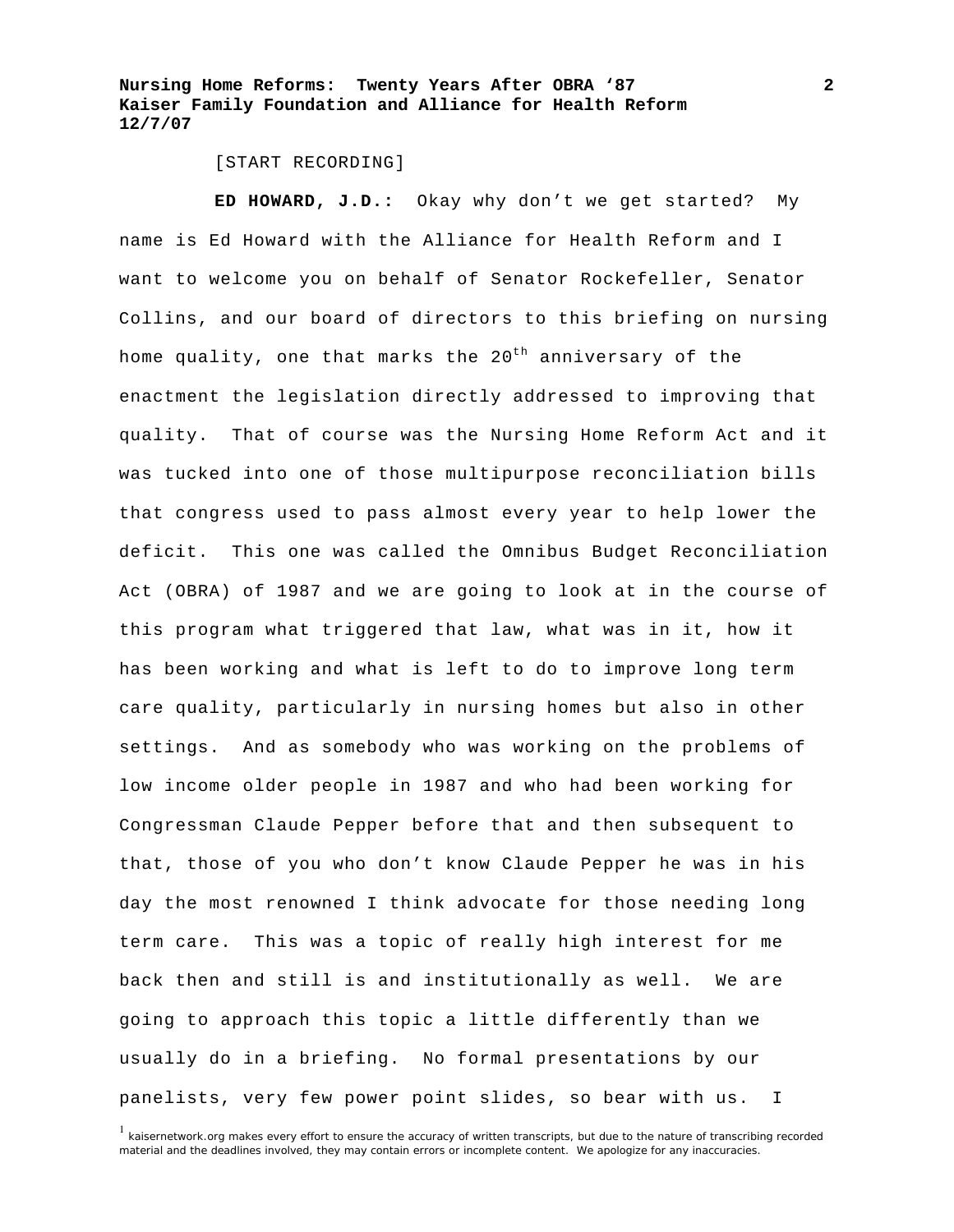think you will find the discussion will be both informative and challenging. I have other logistical notes that I want to come back to but let me just say that you are well aware we don't have the packets of materials for which I hope we are justly famous. They have not been delivered by the folks to whom they were entrusted yesterday. If they arrive, of course we will distribute them in the middle of the briefing. Once we do locate them, we will have them available at our offices if you would like to stop by and pick one up and of course all of the materials are available online at our website which is allhealth.org and at kaisernetwork.org which is also where you will be able to watch a web cast of this thing, probably on Monday. Our partner in today's program is Kaiser Family Foundation, one of the country's foremost voices in health care and long term care and we are happy to have with us today sharing moderating duties and informing us on the topic as well, Diane Rowland, who is the executive vice president of the Kaiser Family Foundation and one of the leading long term care experts in the country coincidentally. Diane thanks very much for being here with us.

**DIANE ROWLAND, SC.D:** Thank you Ed and thank you so much for pulling together I think the largest panel that we have had at an Alliance briefing in my career of working with you in these panels but I think the panel today really reflects what a broad based issue this is and how 20 years ago OBRA '87

<sup>&</sup>lt;sup>1</sup> kaisernetwork.org makes every effort to ensure the accuracy of written transcripts, but due to the nature of transcribing recorded material and the deadlines involved, they may contain errors or incomplete content. We apologize for any inaccuracies.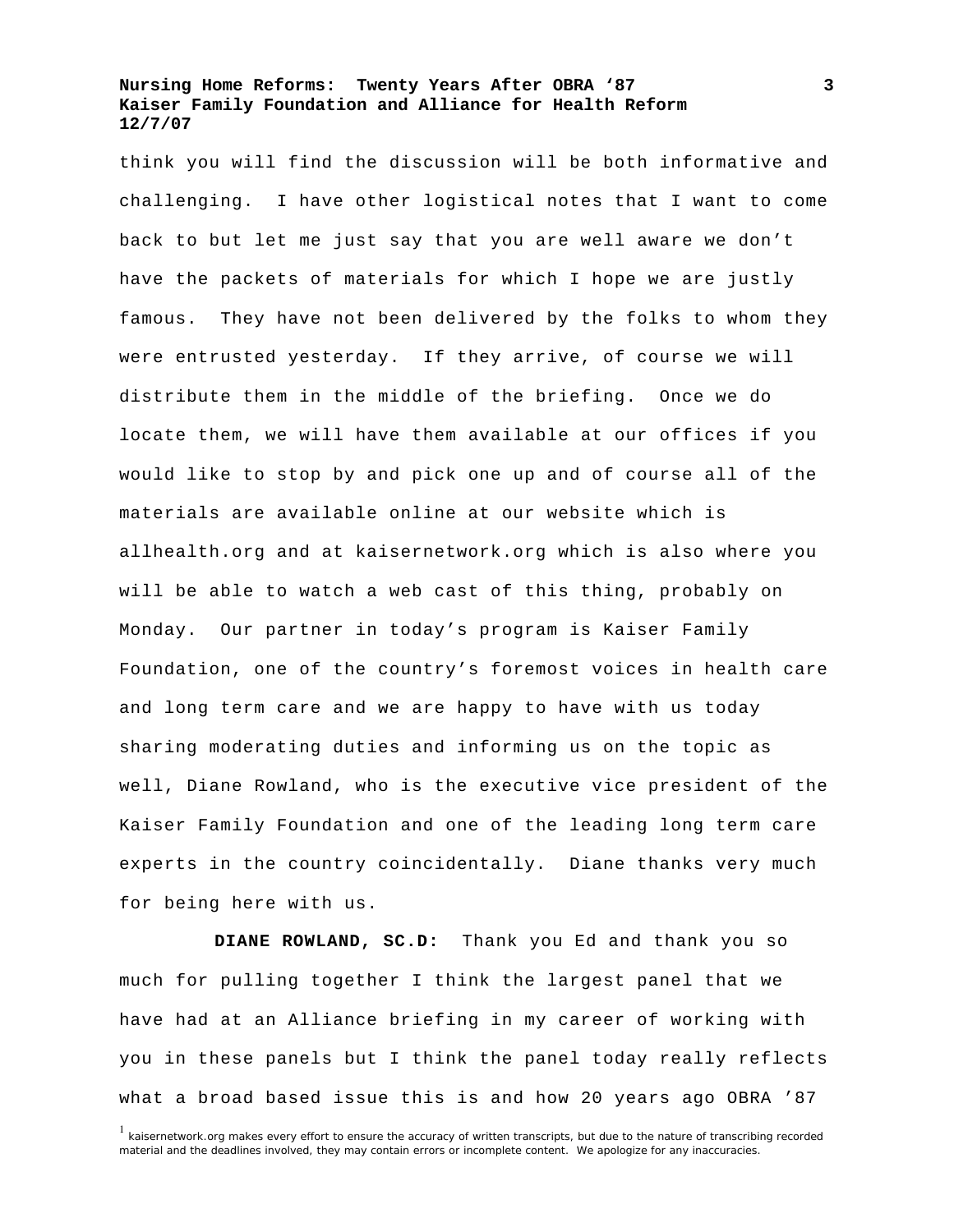really did set us on a very different course and was a monumental piece of legislation so looking back for 20 years and looking forward is really our challenge today. We wanted to start a little bit by looking at what some of the public thinks about the quality today of long term care and assessing their views so as Kaiser is want to do, we did a very quick poll of the public in October of 2007 and I was just going to share with you a few of the slides that reflect some of what the public gave us back as feedback and I think the first slide is perhaps to me the most important and that is that long term care is not an isolated issue for the American public, 68 percent of the adults that we polled had either had a family member or a close personal friend using long term care services either in a nursing home or in the home and community setting so that it is really is an issue that reaches out and touches many more people than just those who are in the nursing homes and their immediate families but the second thing that we found is that people's impressions of nursing homes and the care in nursing homes is varied. I mean a substantial share say that nursing homes are a decent place to stay if you need them and that they provide high quality services for the people who need them but yet given the level of connection that most people have with long term care and the needs for long term care, a substantial share also have great concerns about the staffing at nursing homes both in terms of their training and in terms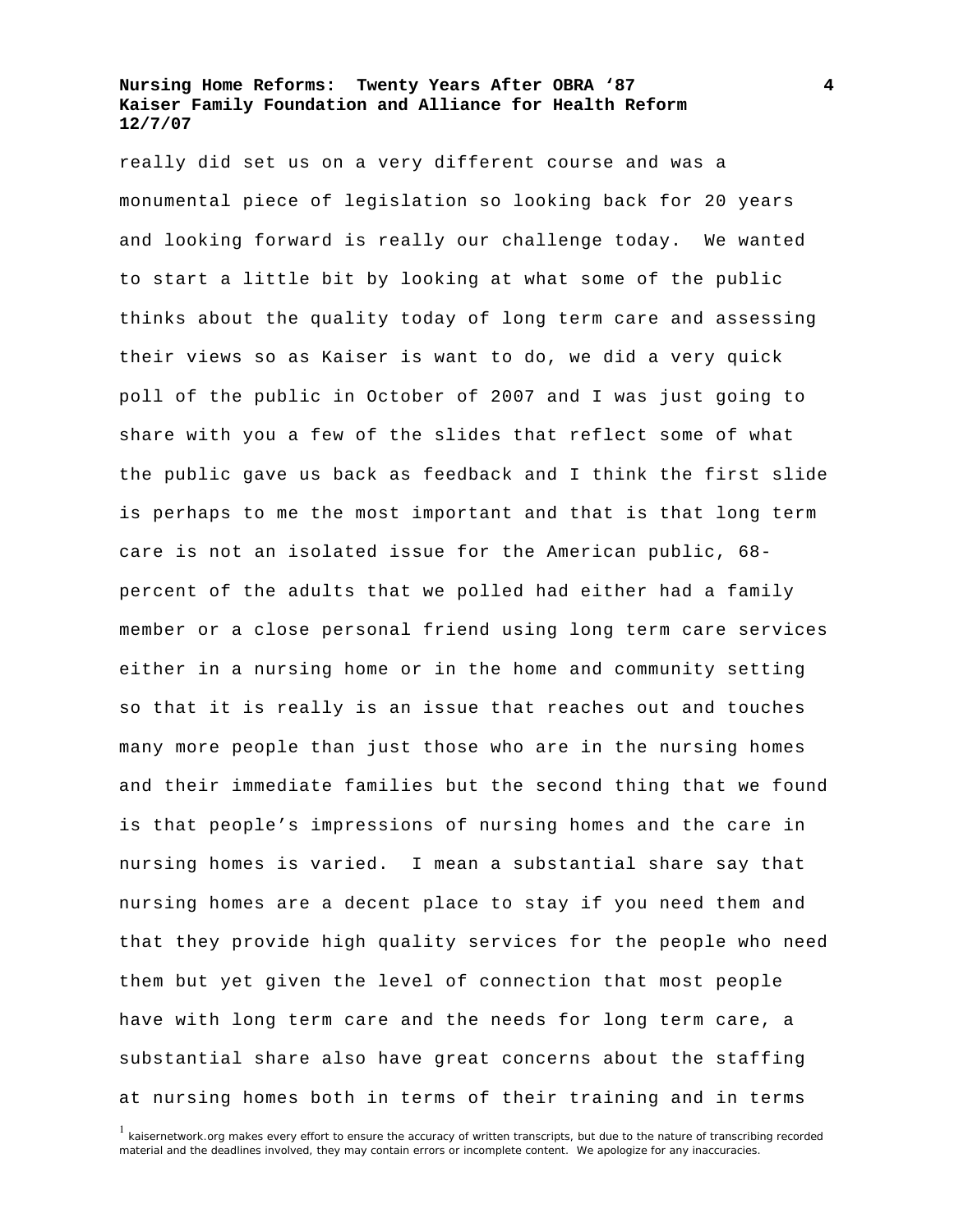of having enough staff, an issue of course that facing the industry right now with the national nursing shortage is what do we do about maintaining the levels of care needed to provide for an increasingly frailer and sicker population that is now using nursing home services. So, when we asked the public in the next slide about their concerns there really is a growing concern about the availability of nursing home in the country and also a concern about how care is delivered in the community and what kind of assistance we provide today to people living at home who need help taking care of themselves and quite surprising usually when we ask about in the next slide whether government should do more or less in this survey many of the population agreed that there was not enough government regulation of the quality of nursing homes, an issue that began in the OBRA '87 era so that we are now looking 20 years later at still a continued concern for the role of government in helping to assure quality of care for those who are most frail and vulnerable and in our institutions or at home receiving long term care services but what we wanted to do to set the context for today's discussion was also to go back and reflect on then and a little bit on now and with the good services of Jackie Judd and Renato Perez with the Kaiser Family Foundation, we put together a video, Nursing Home Reform: Then and Now, that really goes back and interviews many of the people who were part of OBRA '87 and I would like to share that with you.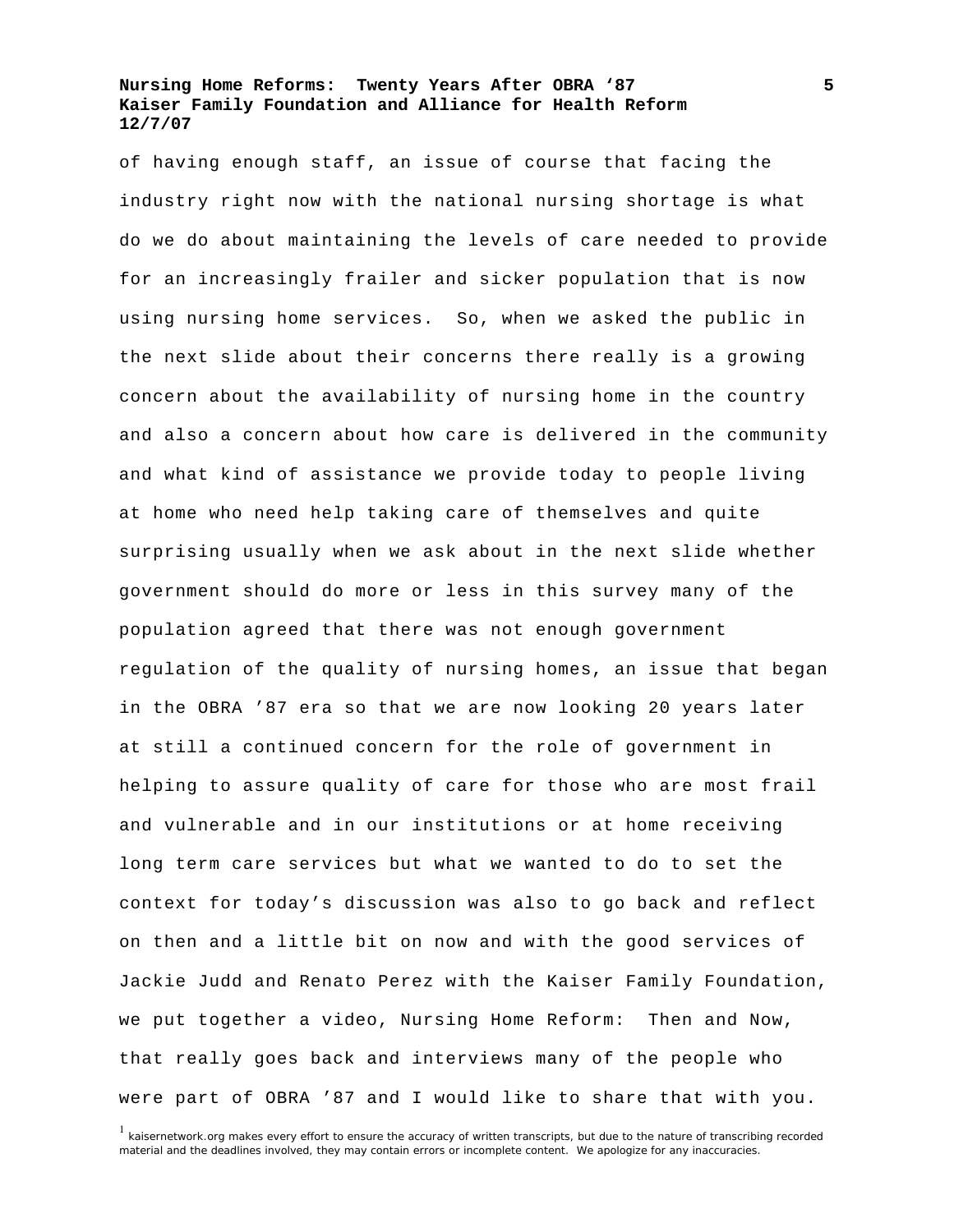We had hoped you would have the ability to pick up copies of the video when you came here today. It is on our website and in terms of being able to order the video or you can contact us at Kaiser if you would like more copies of it to use in other forums but for now let's take a look at then and become back to now. [Video plays]

**ED HOWARD, J.D.:** Well thanks to Jackie Judd, Renato Perez, and the Kaiser Foundation for that. [Applause] Now let me try and give you a preview of the rest of the program if I can. You can see we have an embarrassment of riches with respect to both the number and the quality of our discussants. As Diane mentioned, the topic is a complicated one. There are a lot of points of view that are relevant to this discussion. In order to make the most of the talent that we have assembled, Diane and I are going to be asking a series of questions that will engage both the experience and the expertise of all of our panelists I hope, then we will have some time at the end for Q&A from you in the audience, though perhaps not as long a time as we usually reserve. I am not going to give as extensive introductions as even normally is the case in these settings and I don't know whether we were able to salvage some copies of the biographical sketches. We were. Very good, thanks to the staff for doing that on very short notice and begging it from some of our friends on the hill here. It is an impressive list of folks. I mentioned the web cast. You will be able to get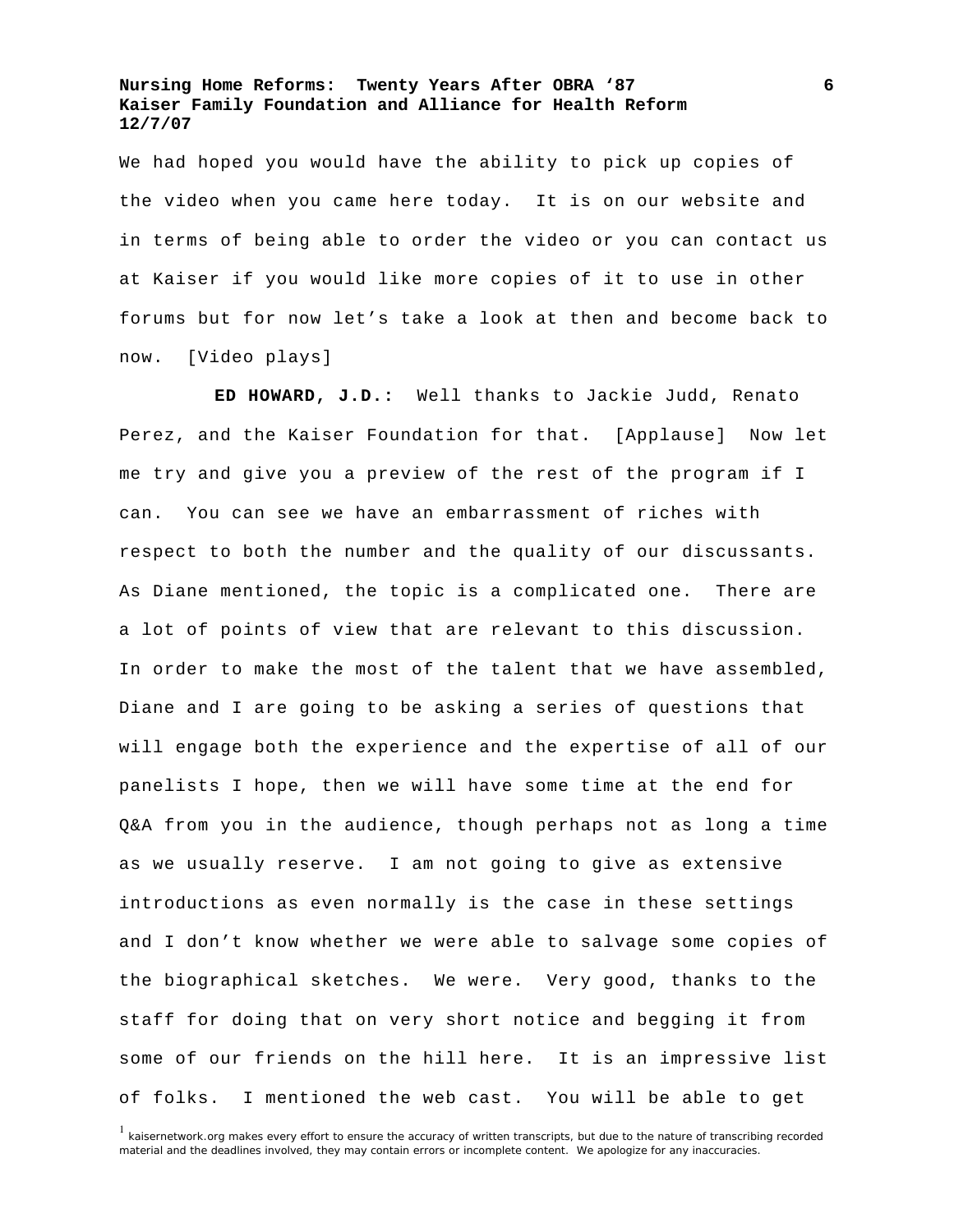it on kaisernetwork.org by Monday. There will be a transcript available in a few days, even a pod cast if that is your favorite way of reviewing this information. If you happen to be watching now on C-SPAN, and have access to the internet, I'm going to remind you of what I had mentioned before, that is that all of the materials that will be in the packets when we get them are available on both the Alliance website at allhealth.org and the kaisernetwork.org website where you can see the web cast later on and for those of you in the room let me just say at the appropriate time you can fill out a question card which is that green thing in your packets and a blue evaluation form to help us shape these programs to better advantage as we go along so if you haven't already muted your cell phone and pager, please do that and let's get started. You have already met a few of our panelists in the course of the video. Let me just in no particular order mention who all of them are, where they are now and where they were to the best as we can determine. Ruth Katz is the dean of the School of Public Health and Health Services at George Washington University. She was council to the subcommittee on health and the environment chaired by Henry Waksman who appeared in the video. John Rother had been at AARP for just a few years at that point, still is, had been up there at the Senate Aging Committee as staff director for a number of years before that. Susan Weiss at the American Association of Homes and Services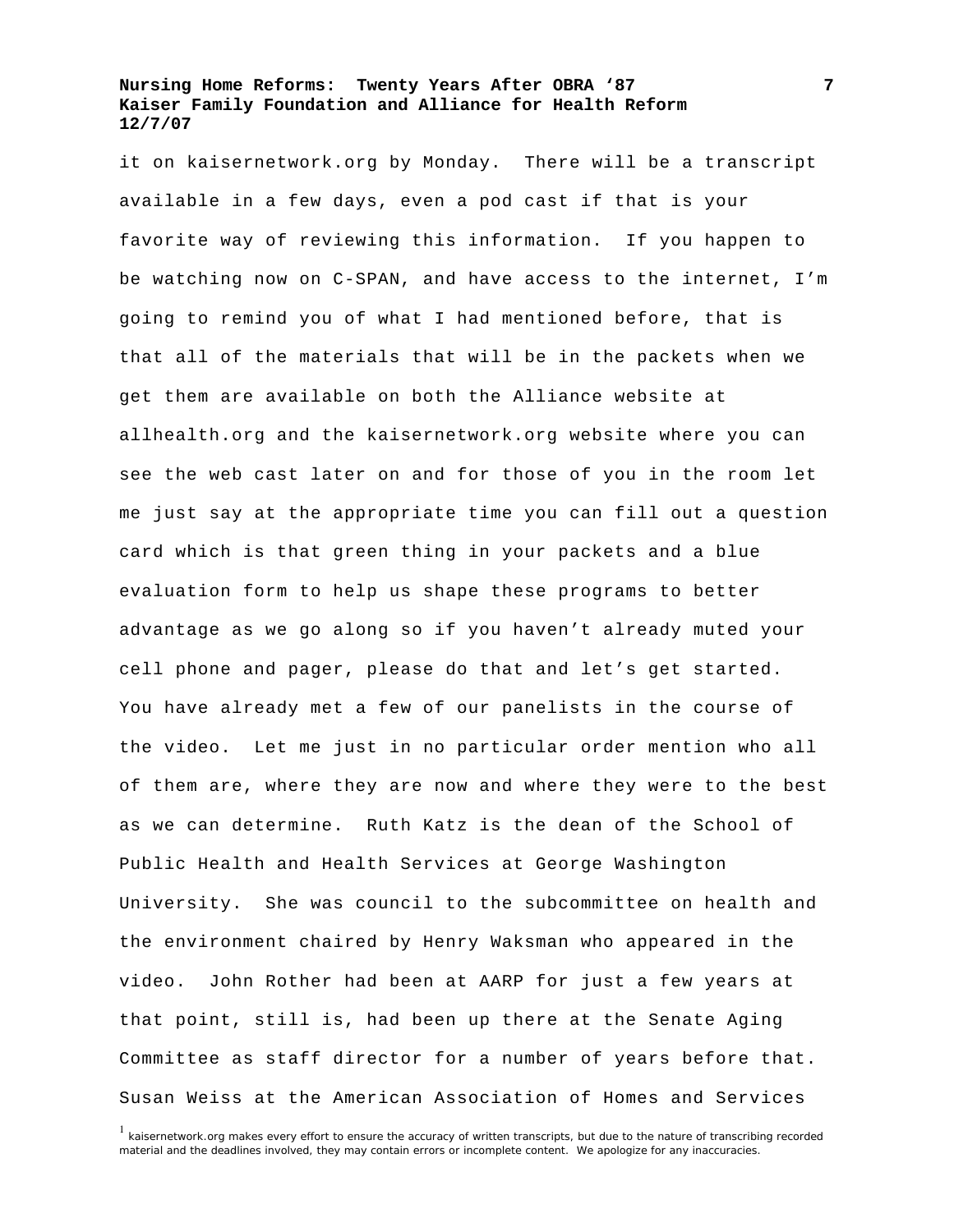for the Aging is right where she was in 1987, though in a much more responsible position I'm sure. Elma Holder whom you met in the video had just founded the National Citizen's Coalition for Nursing Home Reform, now known as NCNHR. Janet Wells is from NCNHR and was then director of public policy now. Paul Willging you met on the film is the Associate Director of the Center on Aging and Health at Johns Hopkins and at the time president of the American Health Care Association. Chris Williams to my immediate left is now with the Agency for Health Care Research and Quality and was the senior health policy staff to Senator George Mitchell, the majority leader at that time in the Senate whom you saw in the film. Bruce Yarwood who was in the film is not on the deus. He had a fracture to deal with and we have as a very able substitute Jack McDonald who is the Senior Vice President for Golden Horizons which is the holding company for Beverly Enterprises and coincidentally he was with the American Health Care Association in '87 working on these issues. Mary Jane Koren is an Assistant Vice President of the Commonwealth Fund and in the day director of Bureau of Long Term Care Services in New York in their Dept. of Health and implementer of the nursing home reform act in the state. Josh Wiener whose very excellent paper you have not had a chance to read because you don't have the materials is a senior fellow at RGI International and has a long and distinguished record of long term care research and analysis and I commend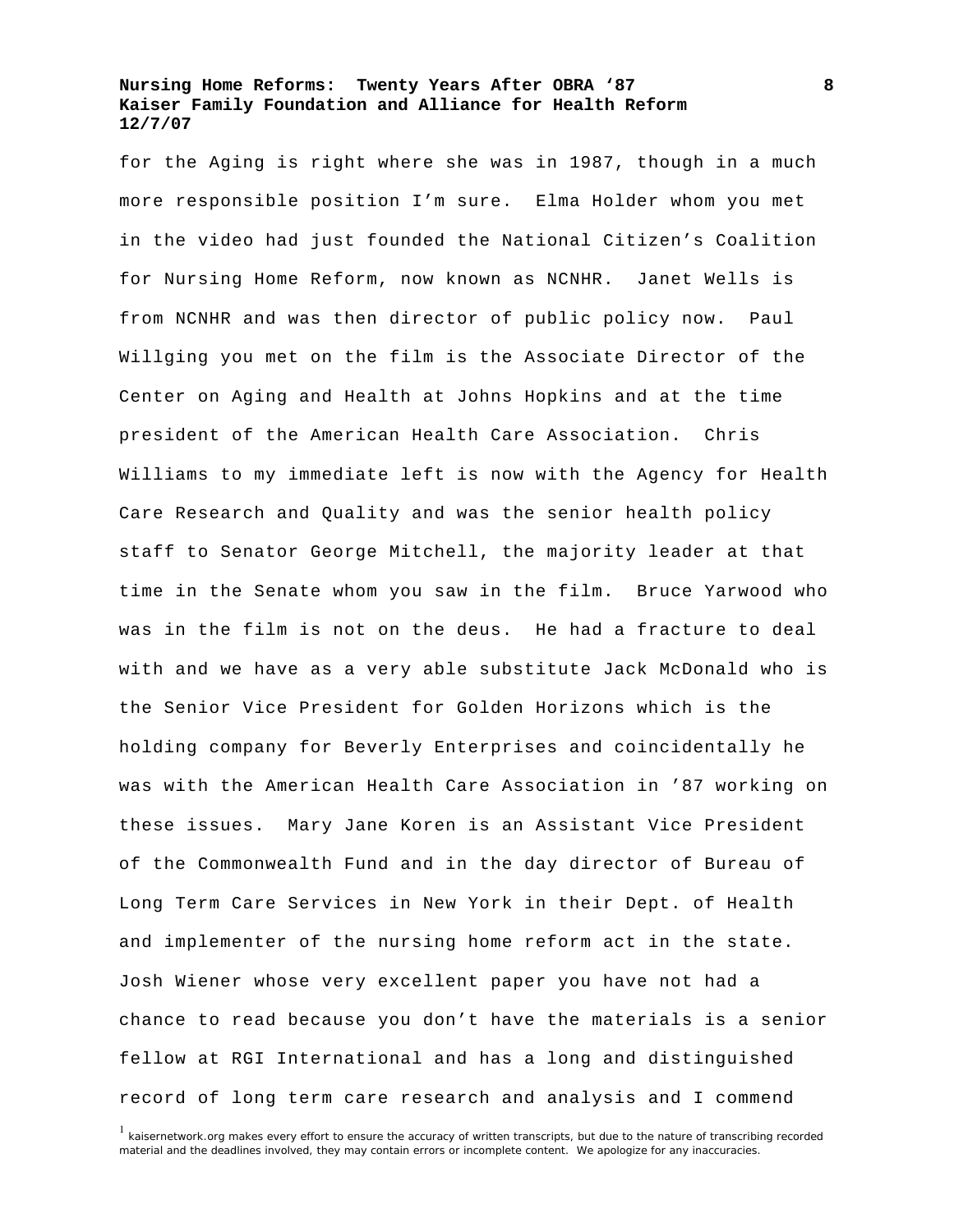his paper to you when you get a chance to do it. Elma, let's kick this off with you if we can. You founded the major advocacy group for nursing home residents, now known as NCNHR. Tell us a little about why there was a need for such a group and what types of problems that you were trying to address?

**ELMA HOLDER:** Well the problems have certainly been described well in the video. There was widespread neglect and that neglect often as neglect does turns into abuse over time and then to premature death and certainly consumers around the country were very concerned about the care that their loved ones were getting. The spark and the flame that ignited consumer action really was the Ralph Nader Report, "Old Age: The Last Segregation." It made sense that consumers around the country would respond to Mr. Nader's report. Certainly the Senate Special Committee on Aging did and its hearings were also beneficial to gain more citizen interest in something that might be done at the national level because people were scattered and there were no organized citizen groups but after Nader's report there was more action in congress and certainly more action by the administration. One of the things that happened along with igniting consumer groups that started forming in different parts of the country was that in terms of the eight point plan for nursing home reform that came out of the administration, that eight point plant through the brainstorm of Dr. Arthur Fleming, the renowned doctor, the

<sup>&</sup>lt;sup>1</sup> kaisernetwork.org makes every effort to ensure the accuracy of written transcripts, but due to the nature of transcribing recorded material and the deadlines involved, they may contain errors or incomplete content. We apologize for any inaccuracies.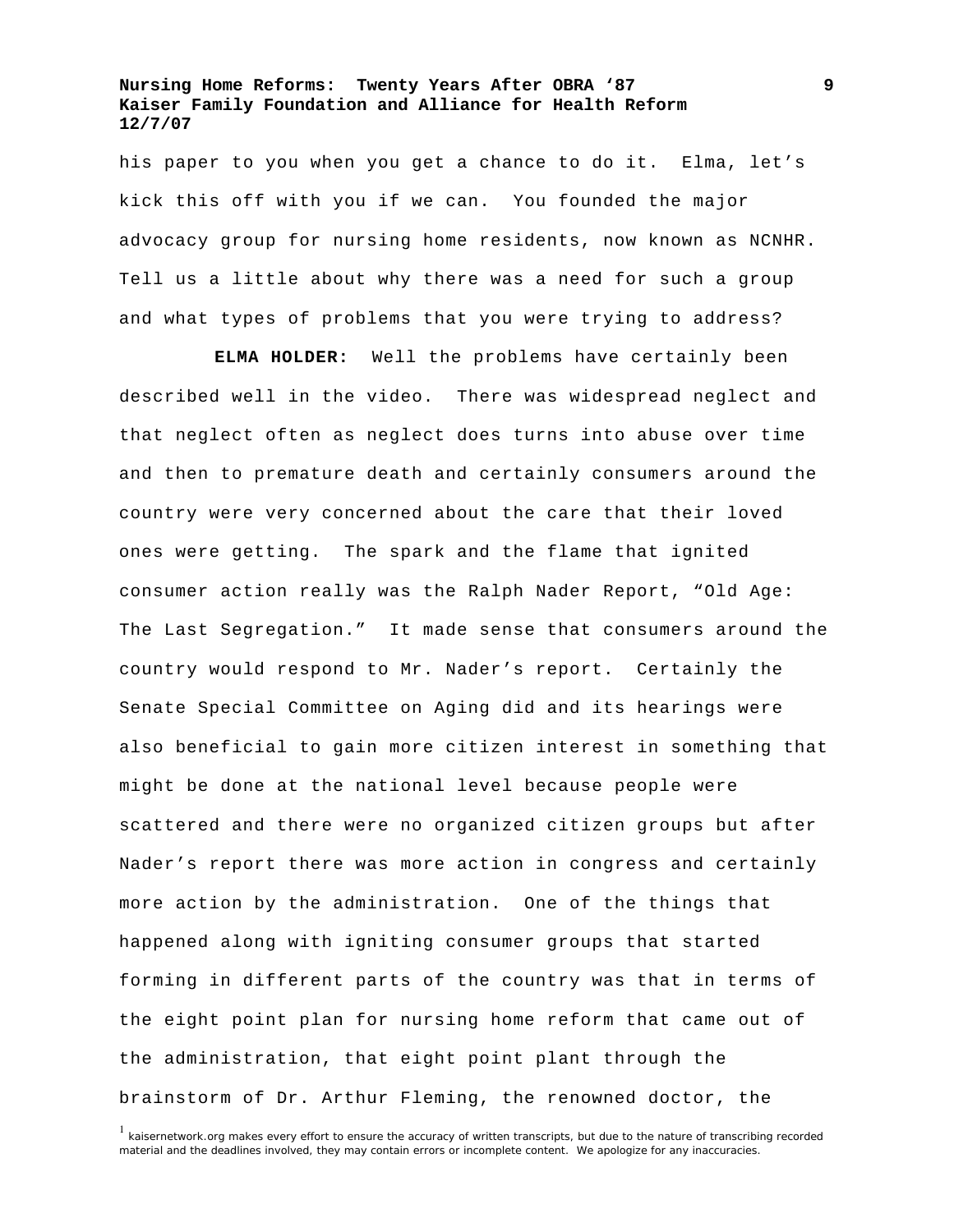deceased Dr. Arthur Fleming, they made a plan to develop a National Ombudsman Program and the Ombudsman Program in every state was actually to work with citizen volunteers, citizen groups, so that kind of gave more fuel to the fire for consumers getting involved and that Ombudsman Program as it was initiated really increased the awareness of the public about issues in nursing homes. Another thing that ignited people was through the legal services programs, the legal service in Denver which started the Smith O'Halloren case against the administration and that was a real turning point then because consumers recognized how important that case was. A lot of consumers including myself testified at the hearing in court about that trial. The thing that it did, too, was just I think introduce to the world Sid Katz' work on assessment and we became aware that there were some tools that could be developed that could be used by consumers and resident assessment became highlighted. We were able to meet because we were invited to an actual American Nursing Home Association meeting, American Health Care Association now, in Washington D.C. in 1975. Consumer groups, we persuaded them to invite several consumer groups and we actually saw when we came together there were about 20 people from different parts of the country. We knew that we had common problems in every state, that we faced common problems, and we knew we needed a national united voice and so by the time the day was over we had formed the National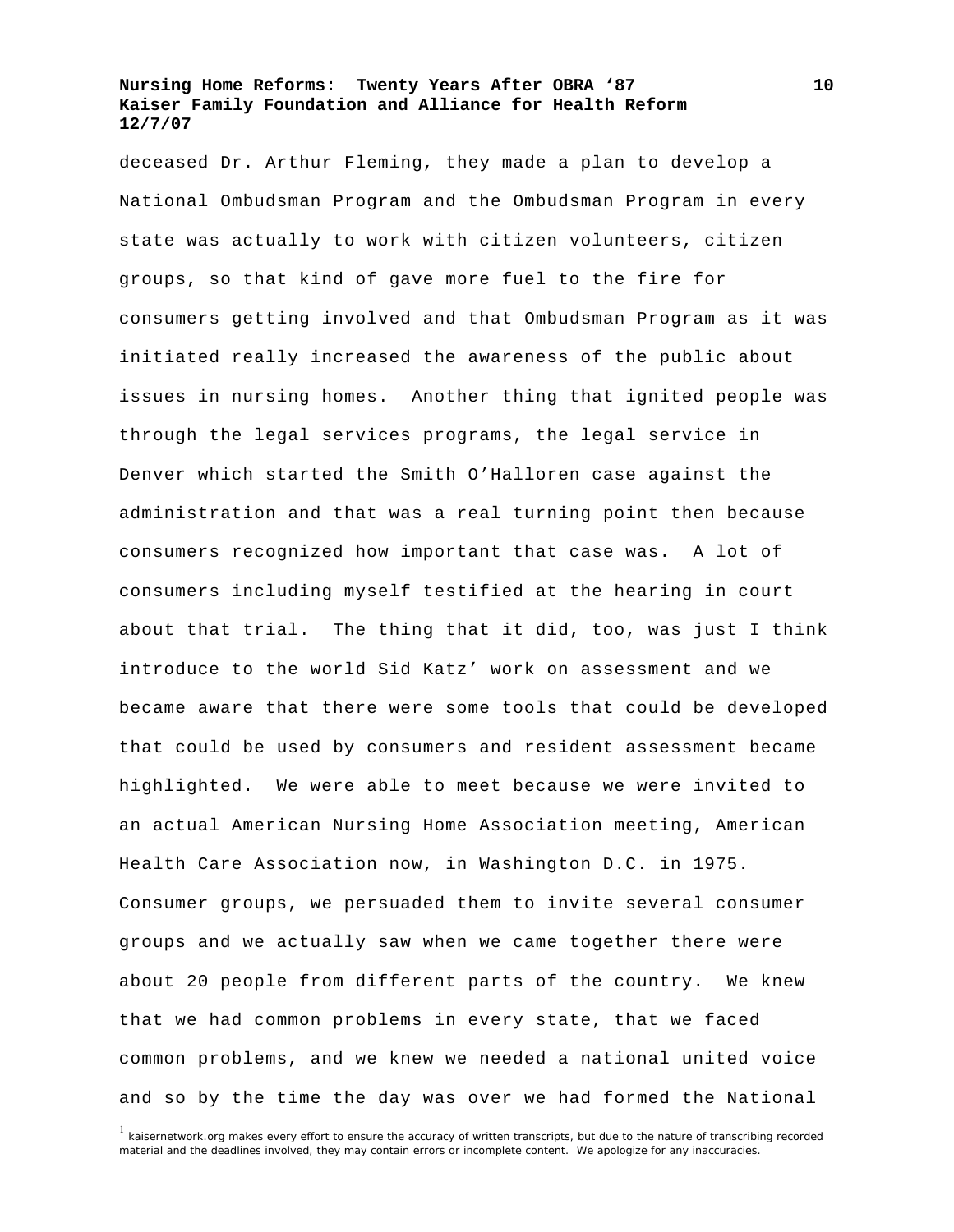Citizens' Coalition for Nursing Home Reform. Another thing that consumers got rallied around in early times was the issue of nurses' aides and in 1978 we brought to the government a report on nurses' aides. Just a couple of other things that highlighted consumer involvement, in 1981 it was mentioned on the video about the deregulation of nursing homes. That is quite a rich history there and people remember the kitchen cabinet of the Reagan Administration where a nursing home owner out of Ohio became significant help to the administration to deregulate nursing homes. Obviously that rallied consumers a great deal and we were able to get support of congress in looking at that. Continued exposes came and then there was pressure from Congress, particularly Congressman Waksman, to have the Institute of Medicine Report, and I have a couple more things that are very important, the release of the IOM report was there. We know that. I think this is interesting history. Barbara Frank and I were called in to Mr. Tillson's office and he said see all these IOM reports we have done all these years up here behind me? They have all gathered dust, virtually nothing has happened because of these reports and I challenge your organization to do something to make that into a national law so we did that with the help of AARP, we were able to form the Campaign for Quality Care, thank you John, and we really, I think that is the consumer involvement and we have been working on it ever since, trying to get it implemented.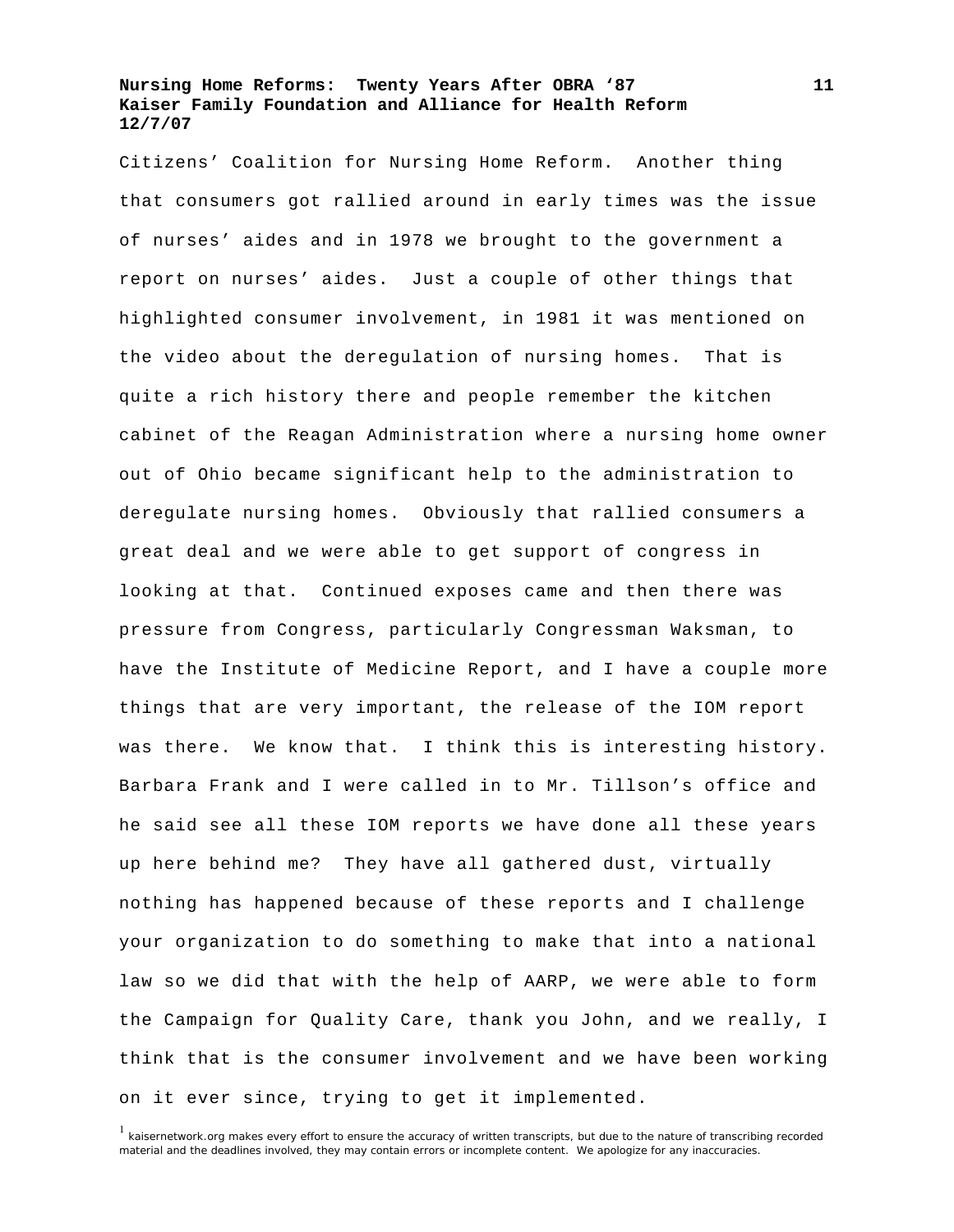**ED HOWARD, J.D.:** That is a terrific story. Thank you, Elma. You mentioned Congressman Waksman, it does raise the question of what happened on the hill in that era to get us going and fortunately we have with us both Ruth Katz and Chris Williams who were in critical positions on the hill at the time, Chris in the senate, Ruth in the house. Maybe you can start, Ruth, what was the big motivation for congress to act and what did you feel the need to address first or most critically?

**RUTH KATZ, J.D., M.P.H.:** First let me say I am sorry that I didn't appear in the video because I've got to tell you we all looked great then. [Laughter] Twenty years later it is wonderful to see everybody but there is no doubt that all of us have aged just a little bit. [Laughter] Thank you for this opportunity to appear with old friends and colleagues to talk about a very important issue. What really I think got congress motivated to act was in fact the proposals that were coming out of the Reagan Administration, one, to put aside new regulations that were supposed to go into effect at the end of the Carter Administration that were very focused on patient's rights or residents' rights. Secondly, the Reagan Administration's proposals to deregulate from the survey and certification point of view the regulations then in place. As I think you heard on the video, there was across the board almost outrage from members of congress about what was happening, Republicans,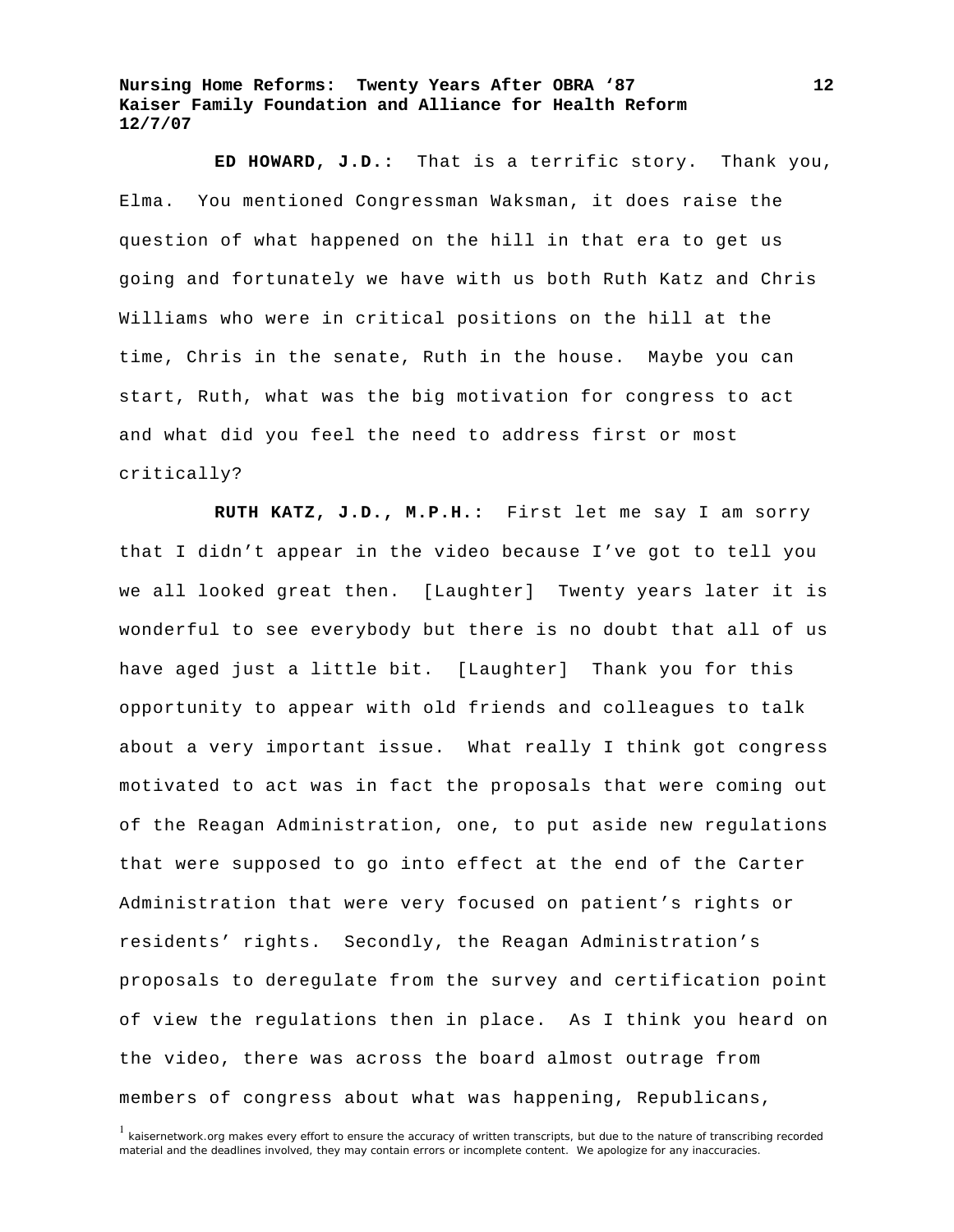Democrats, independents alike, and in fact two different pieces of legislation were passed and put a moratorium on putting those changes in effect. As you might imagine, there was some concern in the administration about what they wanted to propose. You have congress on the other side saying let's wait, and the compromise that came out of that was actual legislation to ask the Institute of Medicine to put together this report and I'll bet I'm one of the few that still has a copy of it, or carries it around, or finds it in her basement at 11:30 last night. In any event, what was so special about this report was not simply that it had representation from the consumer point of view, the for profit, not for profit point of view, academics, everybody that you could possibly imagine that you would want on this committee but the report actually turned out to be a blueprint for action. It had some very specific recommendations that for those of us who were charged with the task of actually drafting up the legislation, we had a blueprint to go to and so the point was made that it took less time to pass the legislation than to put it into effect. That is true because we have a terrific document to work with.

**ED HOWARD, J.D.:** Chris, your old boss, Senator Mitchell, was talking about the clash between the Reagan Administration and some others, how much was that debate about the role of government and how much government there ought to be in this situation?

<sup>&</sup>lt;sup>1</sup> kaisernetwork.org makes every effort to ensure the accuracy of written transcripts, but due to the nature of transcribing recorded material and the deadlines involved, they may contain errors or incomplete content. We apologize for any inaccuracies.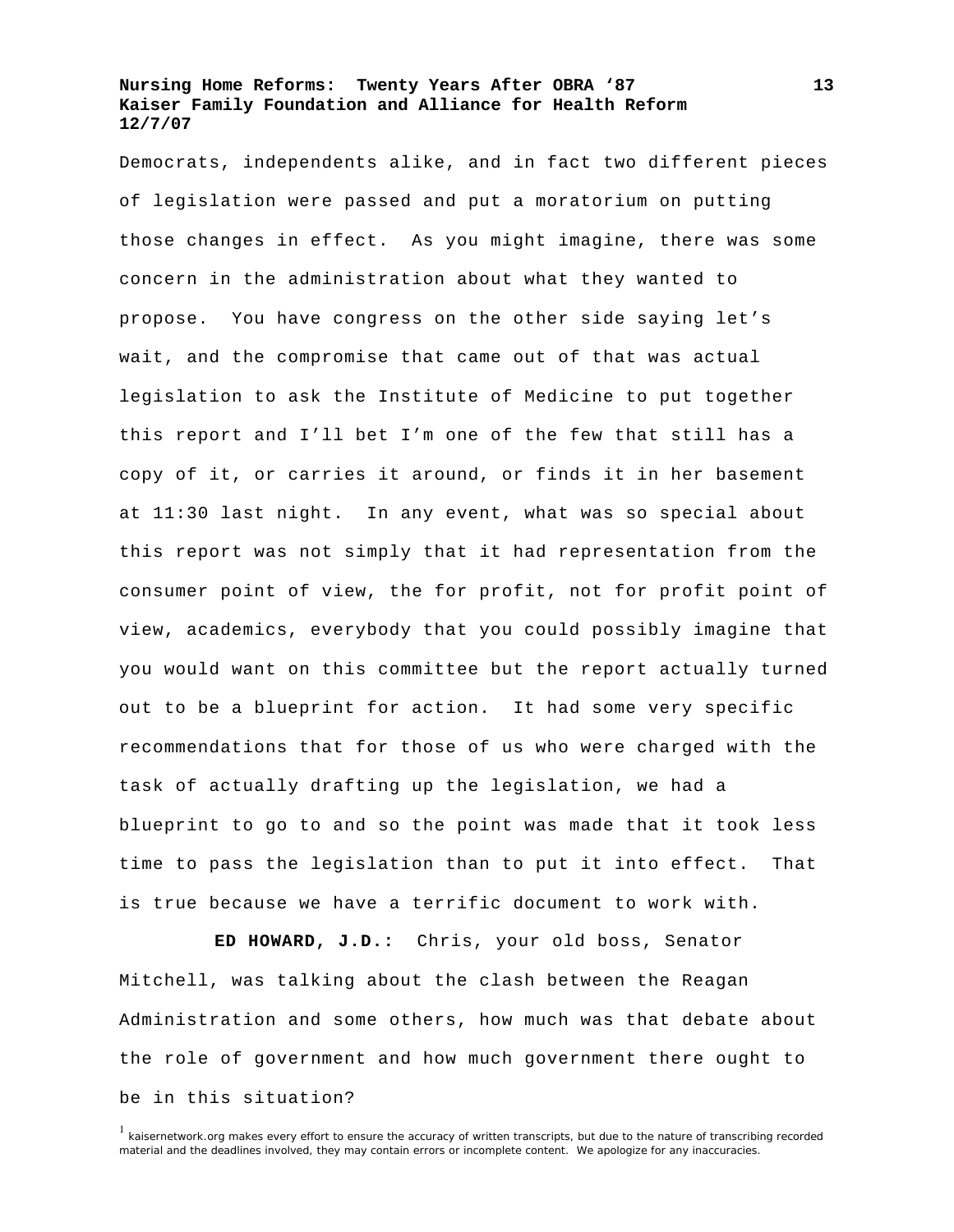**CHRISTINE WILLIAMS:** Well I think from Senator Mitchell's point of view, I just want to correct one thing you said. He was not the majority leader at the time, he was the chair of the health subcommittee of senate finance which gave him sort of the appropriate position to champion the legislation and the senate and we were also very fortunate to have Greg Paulson as Robert Wood Johnson fellow. Greg is a geriatrician and did a lot of drafting of the bill on the senate side but we really felt that and the senator as you can see from the video felt that there was a responsibility of government since we, government, was now a major payer for nursing homes both on the medicare and the medicaid side in particular that we had a fiscal responsibility not only to see that the reimbursement of the money was well spent but that we were getting good quality of care and I think a few people know this but not too many, the senator's mother was in a nursing home for eight years and I think that experience for him personally and the fact that his family was really responsible gave him a true interest in this issue and so working with Ruth and with Henry Waksman, we attempted to both draft the bills and then had some negotiations over some of the provisions.

**ED HOWARD, J.D.:** Let me just follow up. Was your experience that there was an area bipartisan cooperation on this topic either in the committee or on the floor?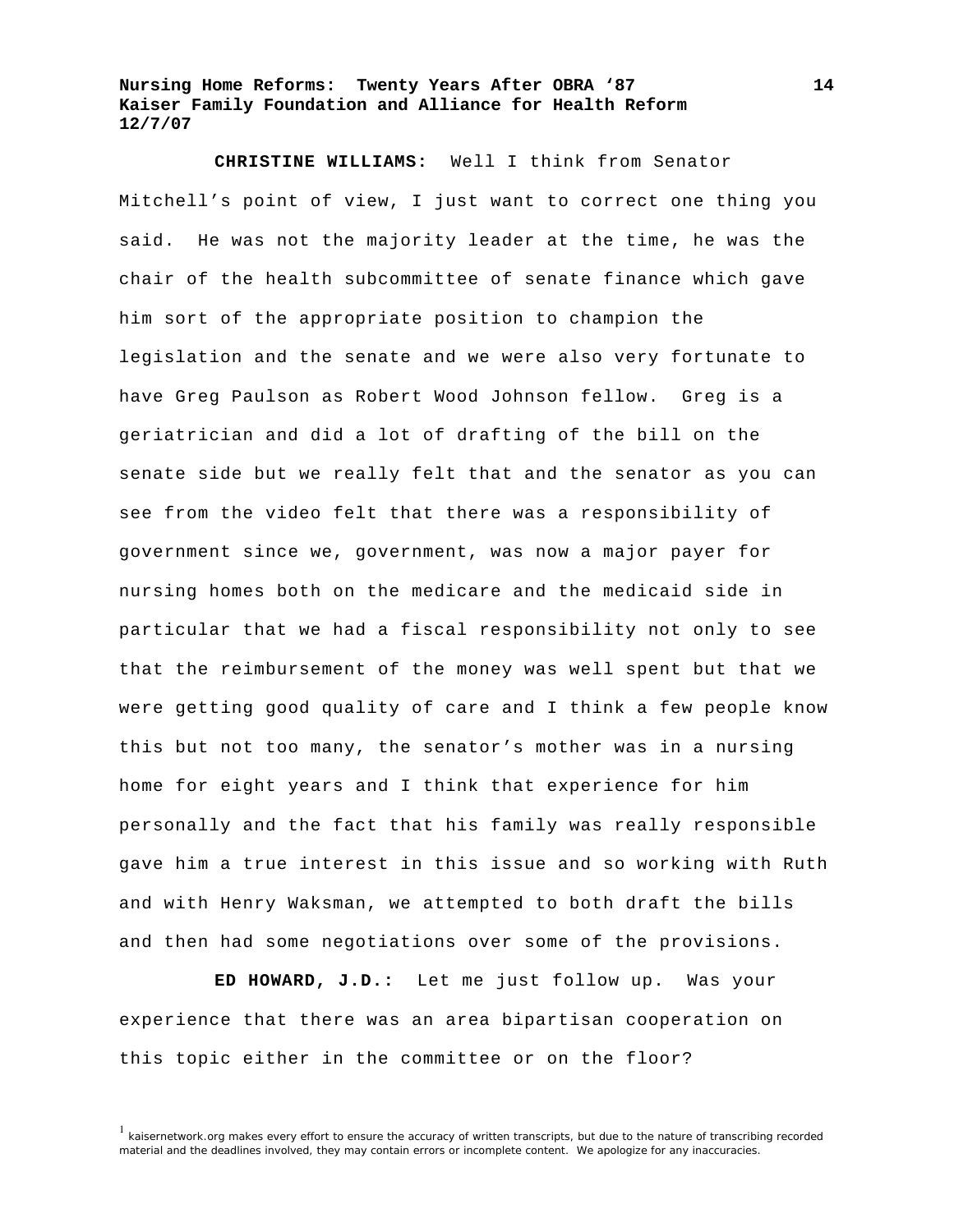**CHRISTINE WILLIAMS:** Definitely. I mean the senate finance committee, there was pretty broad bipartisan cooperation on senate finance and of course Senator John Chafee was the ranking republican on the health subcommittee. He was a strong supporter of the legislation so there was a lot of bipartisan support. It was as I recall we may have had tougher negotiations with Henry Waksman than we had in the finance committee.

**ED HOWARD, J.D.:** Thank you Chris. To pull this together and tell us how those negotiations came out, let's turn to Josh Wiener. Can you Josh give us a sense of what actually emerged as the law?

**JOSH WEINER:** Thanks. First before I go into that I just want to say that the Institute of Medicine report is still available from the National Academy of Science as a .pdf for \$85 dollars, well worth spending your money on. OBRA '87 changed the federal system of regulating nursing homes really in three important ways. First the law established new, much more rigorous standards that were more resident focused than the previous requirements. For example, OBRA '87 [inaudible] in law a number of important resident rights including freedom from abuse, mistreatment and neglect, physical restraints which were quite common prior to OBRA '87 were allowed only under very narrow circumstances and the law required that residents who were restrained be released and exercised every two hours.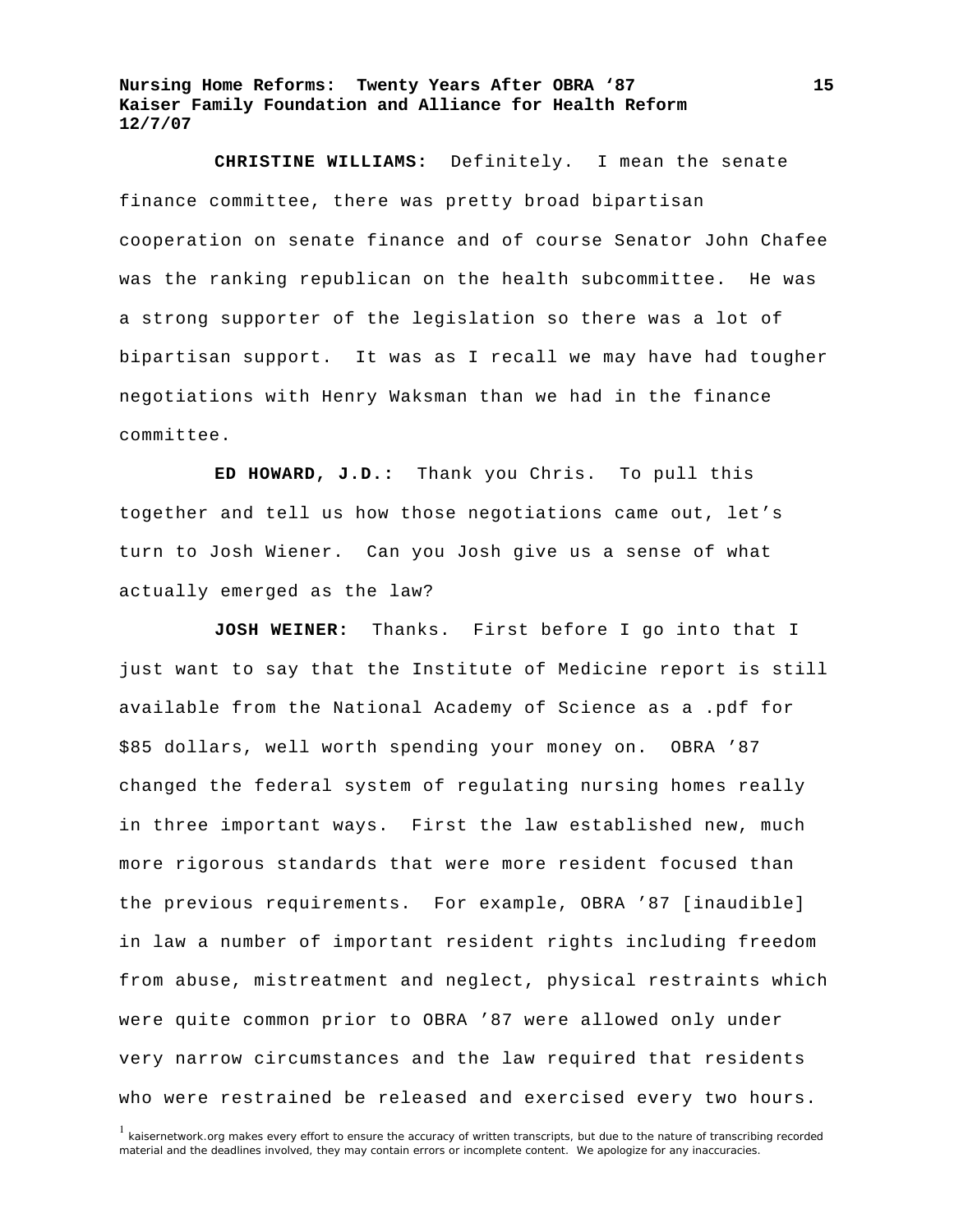Facilities were required to assess all residents, not just medicare and medicaid residents but all residents and develop care plans using a federally specified assessment instrument which came to be known as the minimum data set. Minimum staffing levels were increased, requiring facilities to have more nursing staff, although a nursing ratio was not established and finally in terms of standards established minimum training requirements for certified nursing assistants requiring that there be 75 hours of training. The second major area was having to do with the inspection and enforcement system. The law required that states conduct unannounced surveys, that facilities be inspected at least once every 15 months, and that the state on average inspect facilities once every 12 months and the law said and [inaudible] in many ways a number of sanctions for facilities that were out of compliance that were much broader than just in certifying facilities from the medicare and medicaid program and so there would be things like civil [inaudible] and a freeze on admissions to nursing homes by medicare and medicaid residents. Third, OBRA '87 merged what had been very separate medicare and medicaid standards and enforcement processes and these new standards were substantially higher than had existed under medicaid for intermediate care facilities which were the vast bulk of medicaid facilities. So, in sum, OBRA '87 made changes in the way standards were set, the was inspections and enforcements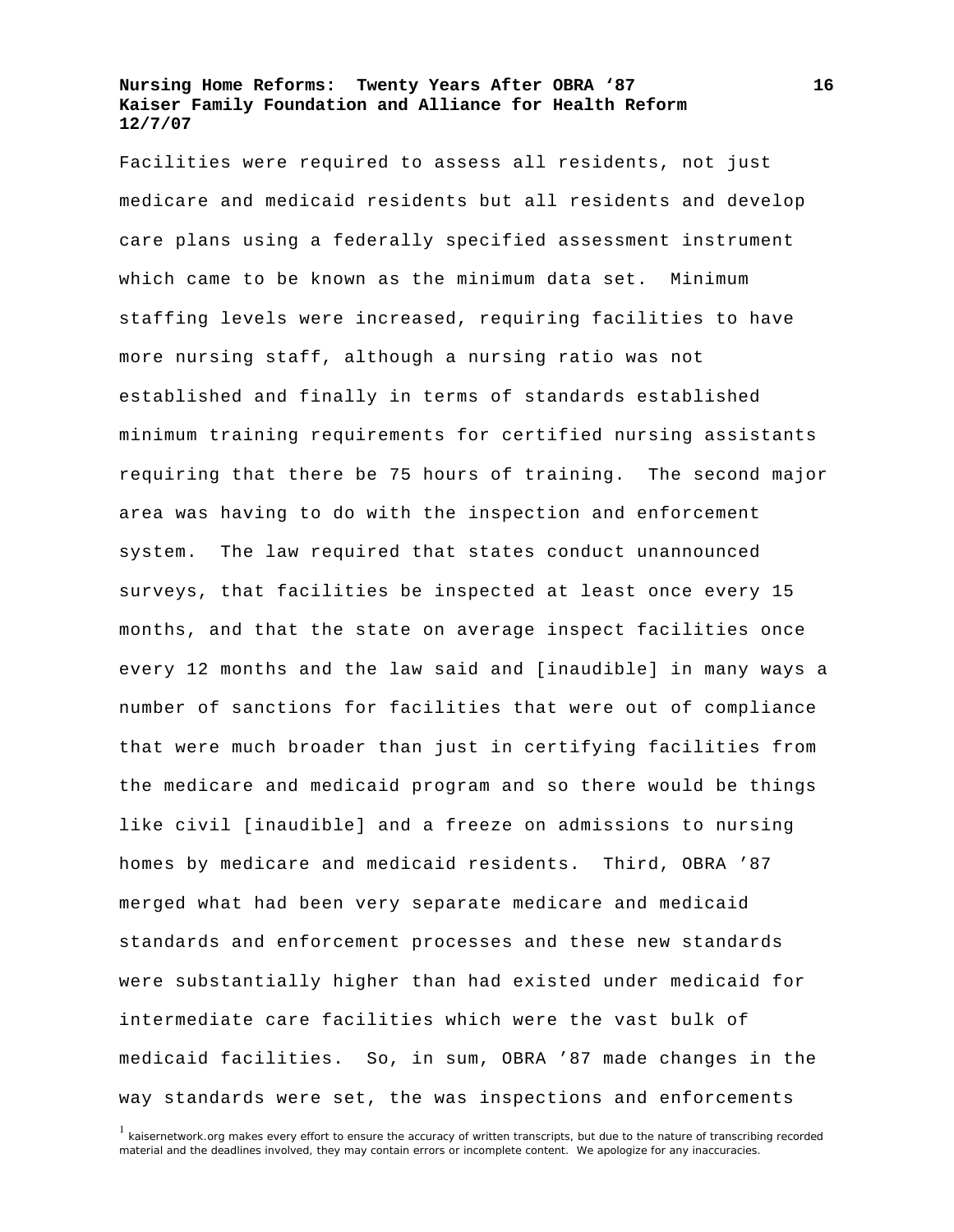were done, and the relationship between medicare and medicaid in terms of nursing home standards and it is those building blocks that are in place today and they have been essentially unchanged for 20 years.

**ED HOWARD, J.D.:** By the way I should say to everybody on the panel that to the extent that we can within the constraints of time, we would love to get people to whom we don't directly ask these questions to comment if they have something that they think would help us get at some of the niceties of this debate so if we can all be brief we can hear from a bunch of people on some of these things beyond the person to whom the question was addressed. Let me turn next to Paul. Paul Willging, you were heading one of the two major nursing home trade associations at the time, as the piece in the video quite clearly pointed out, what was the industry worried about when we started talking about this legislation and what did you do in the course of that debate?

**PAUL WILLGING:** Well interestingly enough, the issue was not necessarily, this button here? It is on, at least there is a nice little light blinking at me. It's probably telling me I have already exceeded my time limit. [Laughs] I think the enactment of the nursing home reform provisions in OBRA '87 were somewhat unique in the history of health policy development in Washington. The amount of consensus that existed was somewhat surprising I think to all of us, both in

<sup>&</sup>lt;sup>1</sup> kaisernetwork.org makes every effort to ensure the accuracy of written transcripts, but due to the nature of transcribing recorded material and the deadlines involved, they may contain errors or incomplete content. We apologize for any inaccuracies.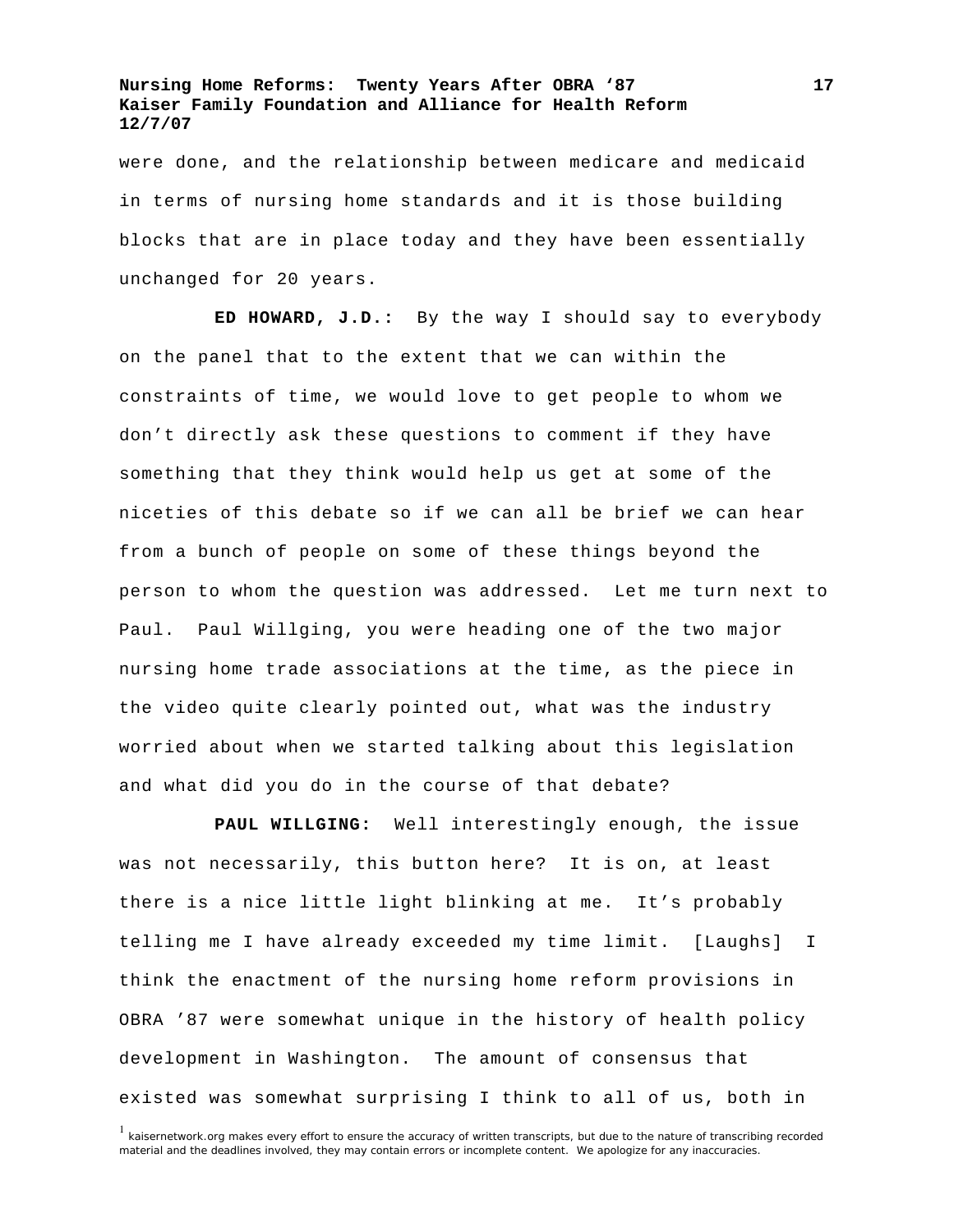the congress, within the consumer advocacy community as well as within the industry. If I recall this document, and we all had our own copies at the time, we didn't have to use Ruth's back in 1987. The American Health Care Association disagreed probably with only about three or four of the hundred and some recommendations and largely because of the nature of the constraints proposed by the environment itself, be it financing or be it the ability within the work force community to garner the kinds of support we knew we needed. I guess my only embarrassment then and my continuing embarrassment today is not in terms of the standards proposed. It is that it took an act of congress to do it. I mean, I agree 100-percent with Elma that the most critical part of this legislation was the requirement for assessments. Anyone who works in long term care knows that the whole process has to begin with an assessment from which is developed the plan of care. Why did we need congress to tell us that? Somebody who was selling shoes yesterday and is going to be turning patients today probably should have at least 75 hours of training and I think the nursing home probably should have a nurse on staff periodically. That is my biggest concern but we had some problems, too. I think my biggest concern then and now was with respect to enforcement which is indicated in the video. I have got problems philosophically with the enforcement approach. I have got problems definitionally with the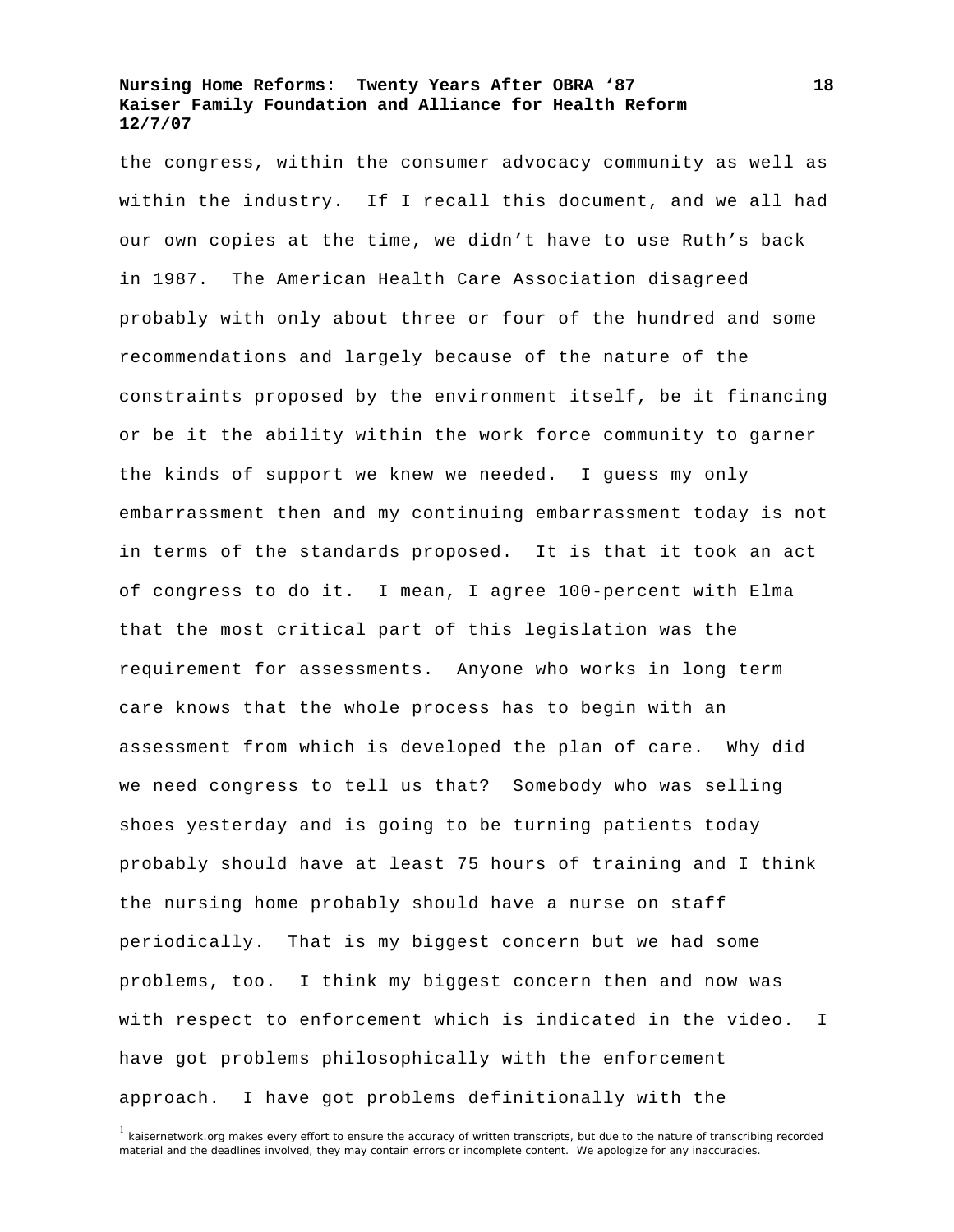enforcement approach. I think enforcement as it has evolved over the 20 years has changed the very philosophy of a system whereby we try to effectually change within nursing facilities. The definition of quality based on this enforcement approach is now not the enhancement of life but the avoidance of harm and I don't think that is the right definition for quality in a nursing facility. It has become a confrontational not a collaborative system. The very use of the word penalty rather than remedy I think is suggestive in terms of what has happened to that system. So it is in the past, let's move to the future. We still have a major issue. I am always amazed with the congress when it gets to an issue which is really going to cost money. Suddenly they become very quiet. Nursing homes are understaffed. I think even the industry is willing to recognize and I very much appreciate the work done by APT back in 2001 which tried to quantify the understaffing of nursing facilities at a minimum 10-percent if you look at the current plateau of 3.7 hours versus the required optimal staffing of four hours per patient day. We have got to work together to deal with that issue and yes it is going to cost the country some money but nursing homes are a monopsony which the economist will tell you is an economic system in which there is essentially one purchaser of the service. Public funds purchase nursing home care and I thought the document put together by Josh and his colleagues was excellent but there was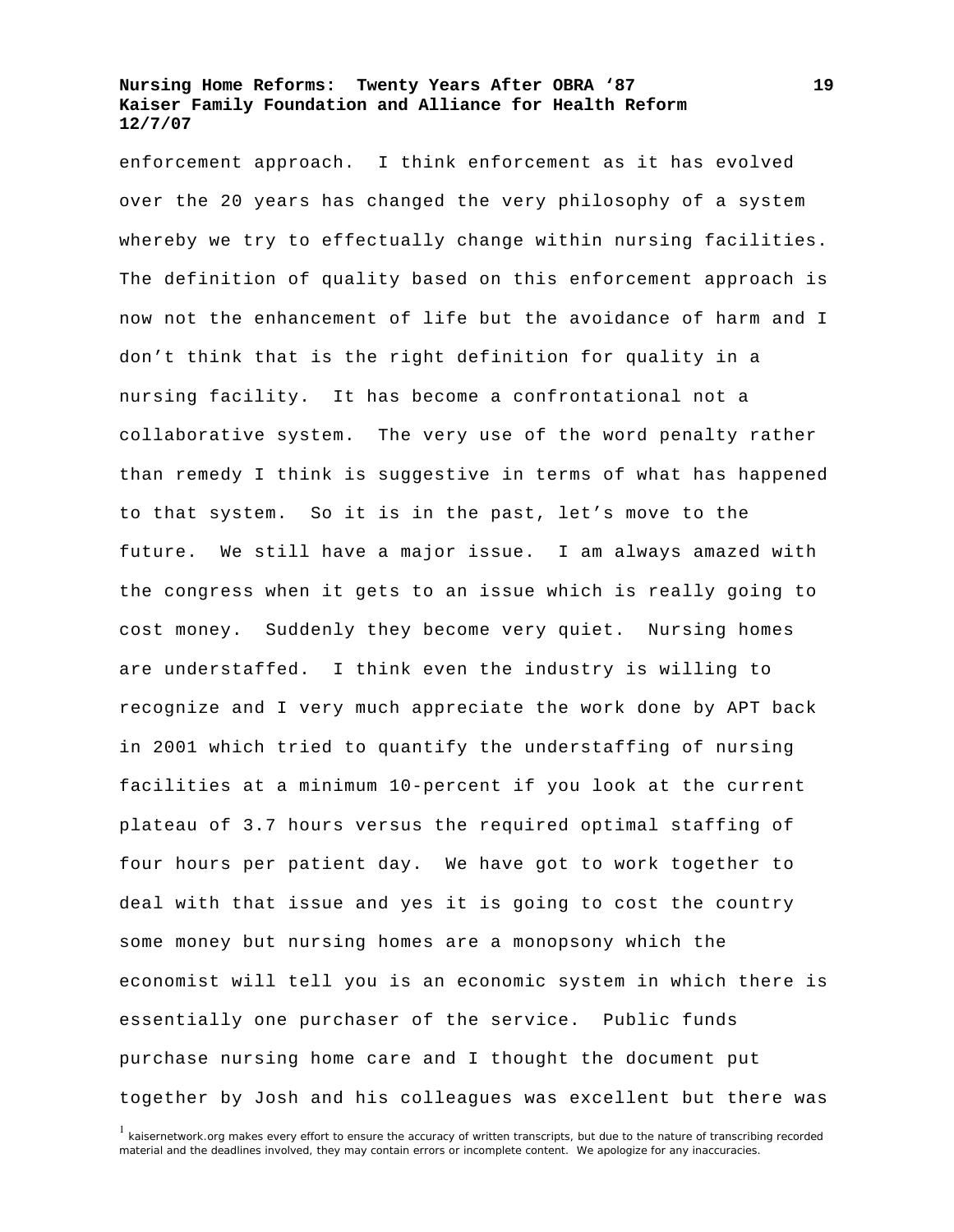one phrase that sort of caught my attention and that is that government when it is spending the bulk of the dollars going to the nursing home industry has a responsibility to make sure they are spent wisely, direct quote Josh? I think government also has a responsibility to make sure there are sufficient dollars to achieve the goals establish by government and that is I think an issue we all have got to deal with. The issue of staffing within nursing facilities has got to be our next great challenge and if we can pull together the same consortium of interested parties that were able to develop this monumental piece of legislation called OBRA '87, then we may in fact see some real progress on today's major issue.

**ED HOWARD, J.D.:** Thank you Paul and actually you raise a question that makes me want to circle back to close out this discussion of the past if you will by asking Ruth and Chris to talk about what they were trying to do in the law that they weren't able to get. What were the missing pieces when you finally got to the end? Any big disappointments?

**CHRISTINE WILLIAMS:** Well, I would say the more that Senator Mitchell got involved with the legislation the more he began to think about the larger issue of the financing of the long term care system and that led to subsequent legislation that redrafted for more comprehensive long term care reform so I think that the financing side was something that he felt needed to be addressed at some point. One of the issues that

<sup>&</sup>lt;sup>1</sup> kaisernetwork.org makes every effort to ensure the accuracy of written transcripts, but due to the nature of transcribing recorded material and the deadlines involved, they may contain errors or incomplete content. We apologize for any inaccuracies.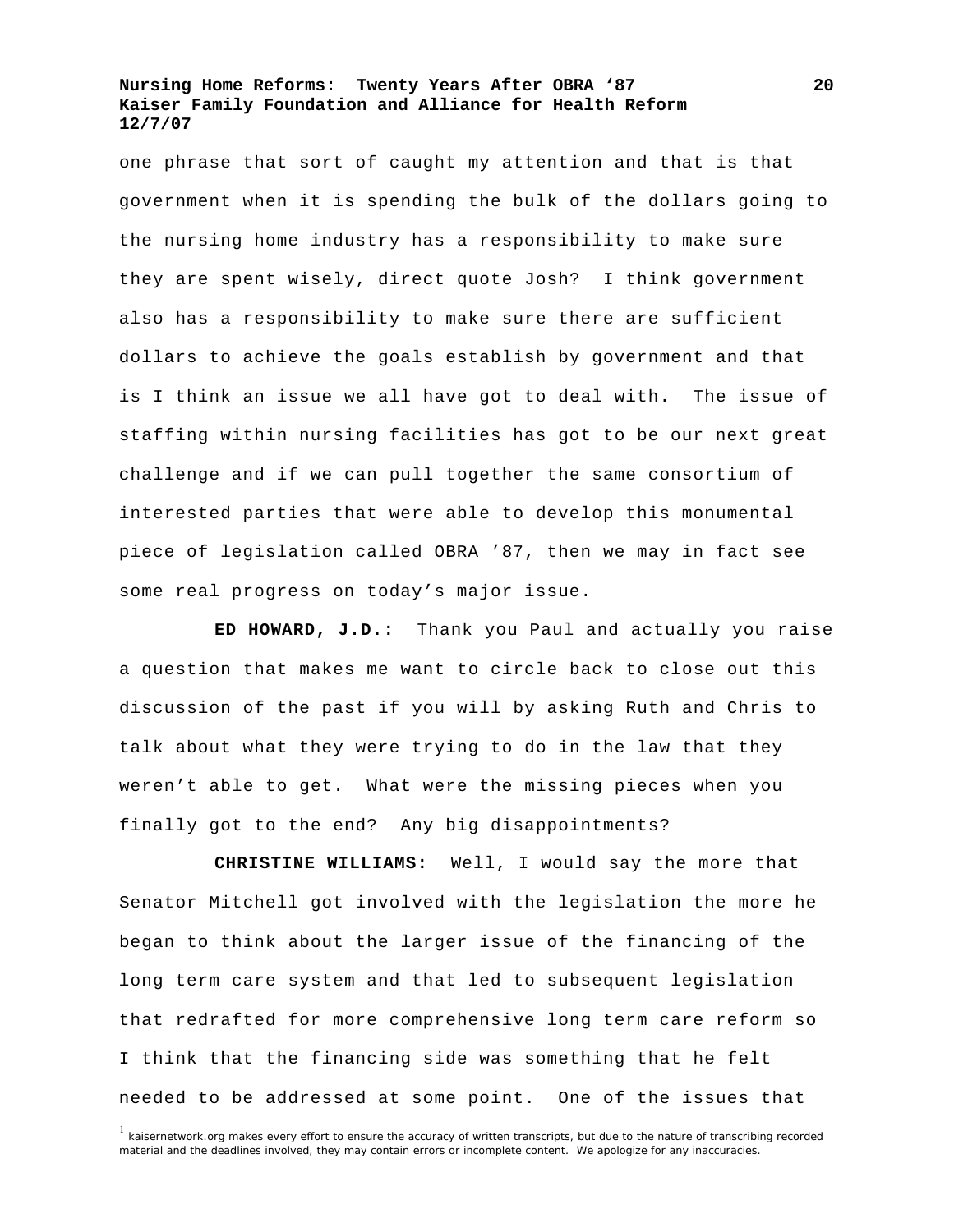we really struggled with in the conference with Ruth and Mr. Waksman was the level of nurse staffing and I would say that was the area of the most serious disagreement between Mitchell and Waksman and it was a tough compromise and so I think that in the end we felt that we needed to make a compromise because of the lack of financing and the financing issues and trying to balance that with the legitimate needs for staffing.

**RUTH KATZ, J.D., M.P.H.:** This will make you happy, Ed, because I know you've got a lot of other issues to cover. I agree with Chris completely. The biggest issue was the staffing issue as Paul I think has so eloquently stated. It still is the big issue. This was an issue that had nothing to do with republicans and democrats because you just heard Senator Mitchell and Congressman Waksman had a difference of opinion but it really had a lot to do with where you lived, what the capacity was at the state level to pay for these services and to train these people. This was not an issue that broke out by which side of the aisle you sat on. It really had to do with resources and it was by far and away the biggest issue we had to grapple with.

**ED HOWARD, J.D.:** And is today. Yes, John?

**JOHN ROTHER:** Just one little comment on that, it is not only the level of staffing but I believe the IOM found that it was the turnover that was key to quality and so with many homes exceeding 100-percent per year of turnover it almost

<sup>&</sup>lt;sup>1</sup> kaisernetwork.org makes every effort to ensure the accuracy of written transcripts, but due to the nature of transcribing recorded material and the deadlines involved, they may contain errors or incomplete content. We apologize for any inaccuracies.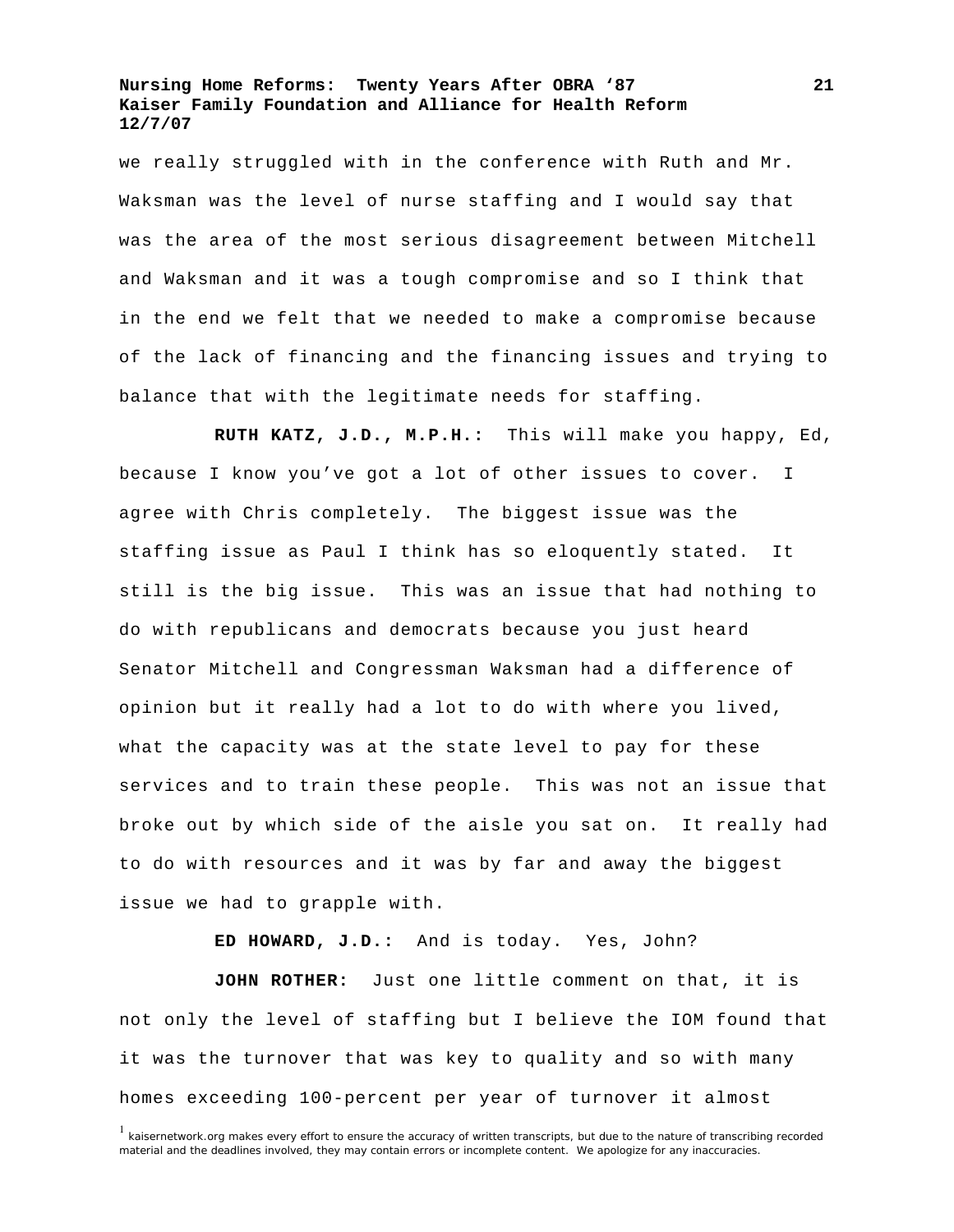didn't matter how many people were there, you weren't going to have good quality care so that I think is the one thing I would add.

**ED HOWARD, J.D.:** Thank you. Let me turn now to Diane to carry this discussion further.

**DIANE ROWLAND, SC.D:** Well let me turn to Janet and say Elma has given us the history and the consumer involvement at the beginning, do you agree with the challenges that have just been put forth and what would you say the major challenges are today facing consumers in your group?

**JANET WELLS:** Can you hear me? I think the video did a wonderful job of laying out the issues that are before us, the history and the issues that are still before us. I remember the day we first saw the bill that had been passed, we knew we were getting a law. We didn't even know what it would be called and when we saw this and saw that it was called the Nursing Home Reform Law we were very excited. We weren't anticipating it. We also I don't think were anticipating the language about the responsibility of nursing homes to provide the highest practical level of care to maintain a resident's health and well being. It was a wonderful and exciting moment and as I look around the panel I think how much Americans are indebted to the people here who helped to pass this law. As the video said, some battles have been won. Some are still being fought and just to address some of those that are still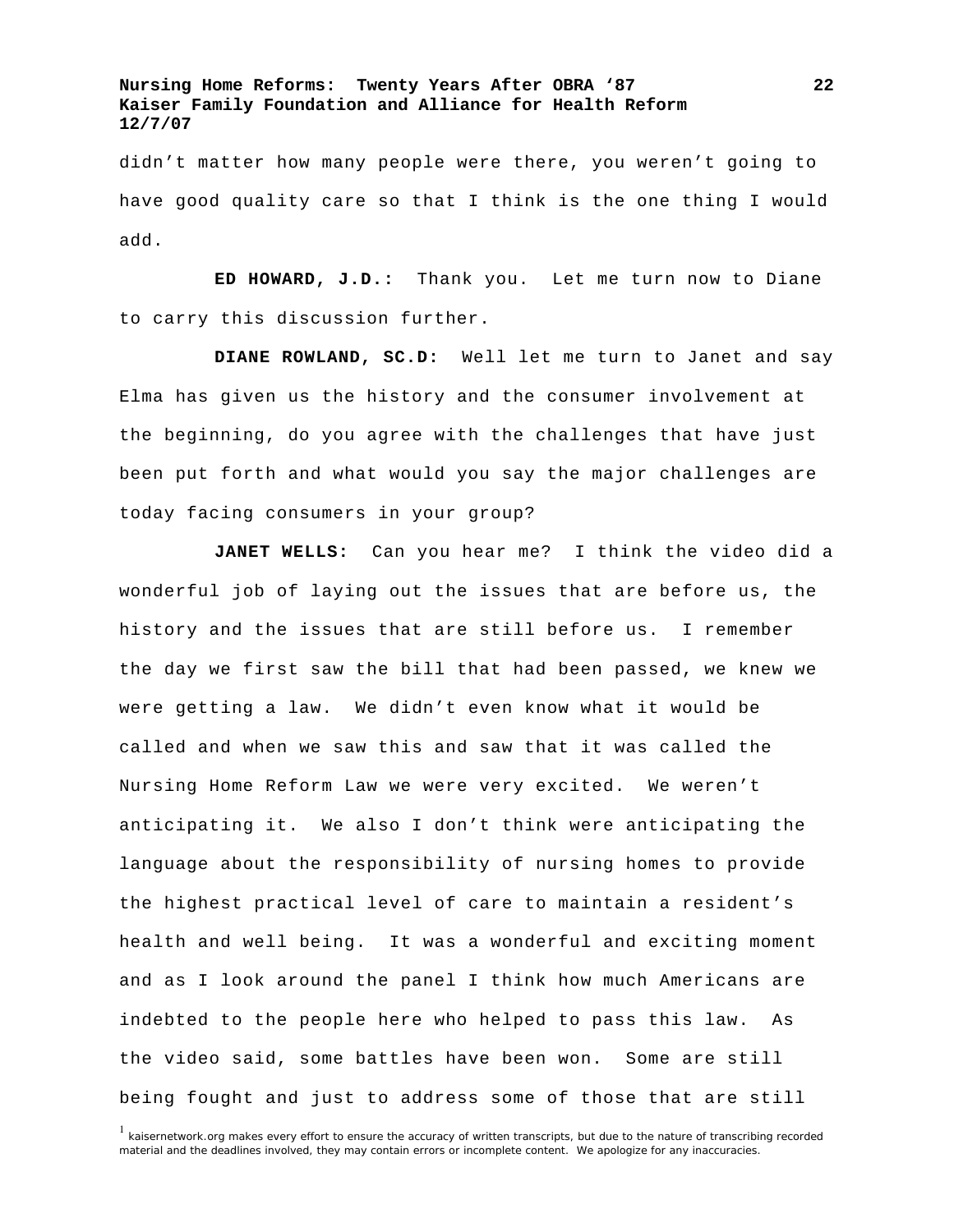being fought I don't think we really understood how politically difficult it would be to get the law enforced in the way that we envisioned and the way that we think Congress envisioned. In our day to day work, we still talk daily to members of, nursing home family members, nursing home residents, Ombudsmen, other advocates who are extremely disappointed in the enforcement of the law, family members who see serious problems affecting their family members and yet can't get their complaints resolved. This has been very disappointing and there is a reference to the most recent GAO report that does string out over a number of years and they all have a similar title, in spite of the law we still are having serious problems in nursing homes.

Last year we did a book called Faces of Neglect that looked at case studies of nursing home residents across the country who had been severely neglected or abused in nursing homes and what was so discouraging about that is in the majority of those cases, as bad as those cases were, their state survey agencies are not taking any action against the facilities and neither have professional licensing boards. Very, very serious neglect and abuse was going un-penalized. We have come to realize more and more that OBRA is a wonderful law but the goals can't be achieved through regulation alone. We also need to look at the medicare and medicaid funding and bring more accountability and transparency into that process.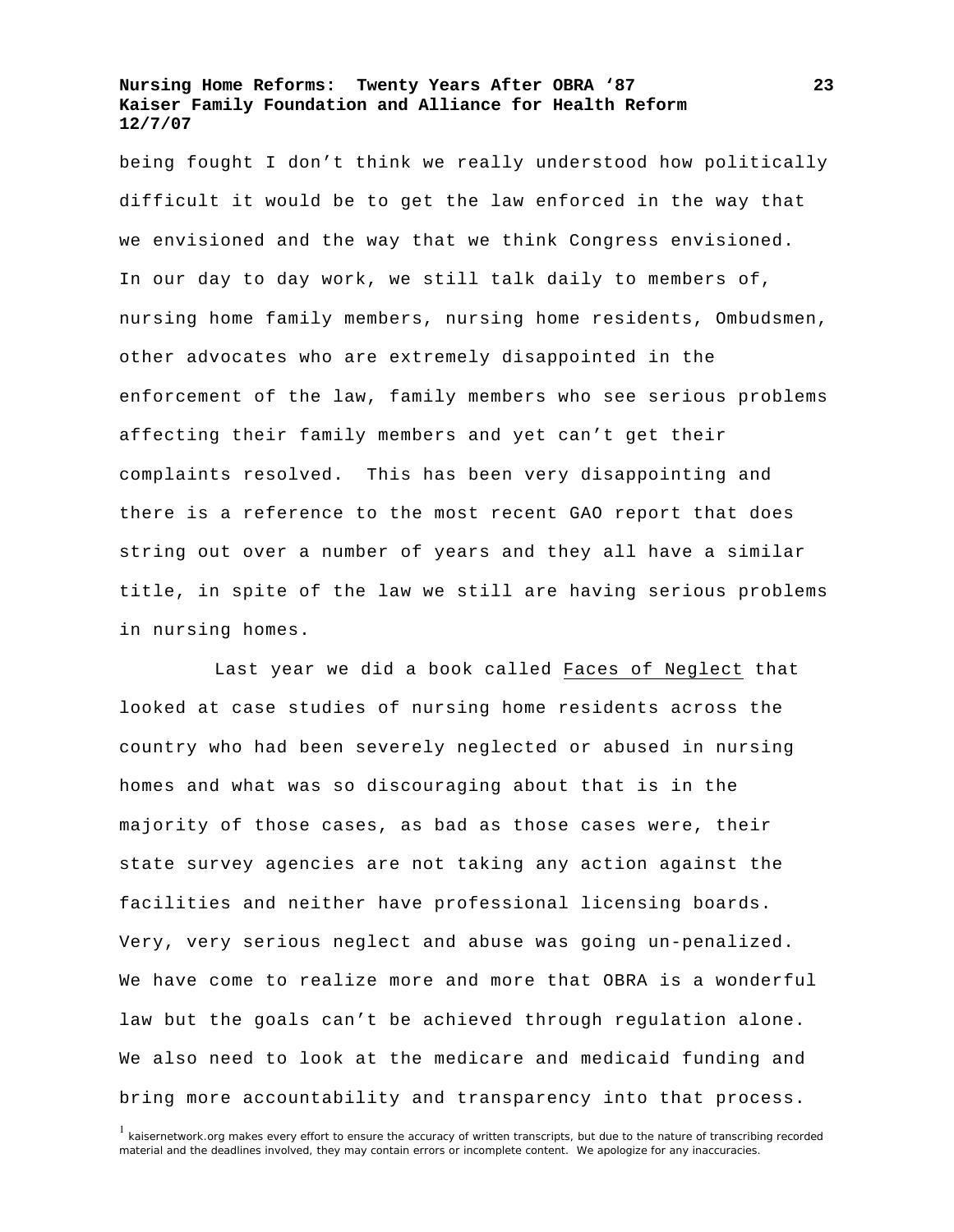The video referenced the *New York Times* article of September 23<sup>rd</sup> about private equity firms purchasing facilities and the decline in quality of care and the decline in nursing in those facilities. There have been a couple of other research studies showing a similar decline in these facilities. I don't think there is anything new. It has simply been an acceleration of some of the problems that we have been seeing and for profit corporate owned facilities. More than half the nursing homes are now owned by chains, some of them quite large chains and one of the problem that comes up is often consumers don't know who owns the facility that their loved one is living in and often the state regulatory agency doesn't know who owns that facility. The Florida Regulatory Agency came up with a report challenging the *New York Times* study and its finding of decline in the private equity companies but at the same time admitted that it simply didn't know who owned Florida facilities and whether they were owned by private equity investors. There is a lot of outright corruption in the industry and what is concerning about this, whether something illegal is happening or whether it is simply a decline in care, we are not catching facilities that are in trouble. They are not paying their bills. They are not providing supplies. They are understaffed and in many cases the quality of care declines drastically before they are caught because of our lack of transparency and also the failure of state survey agencies to respond. Right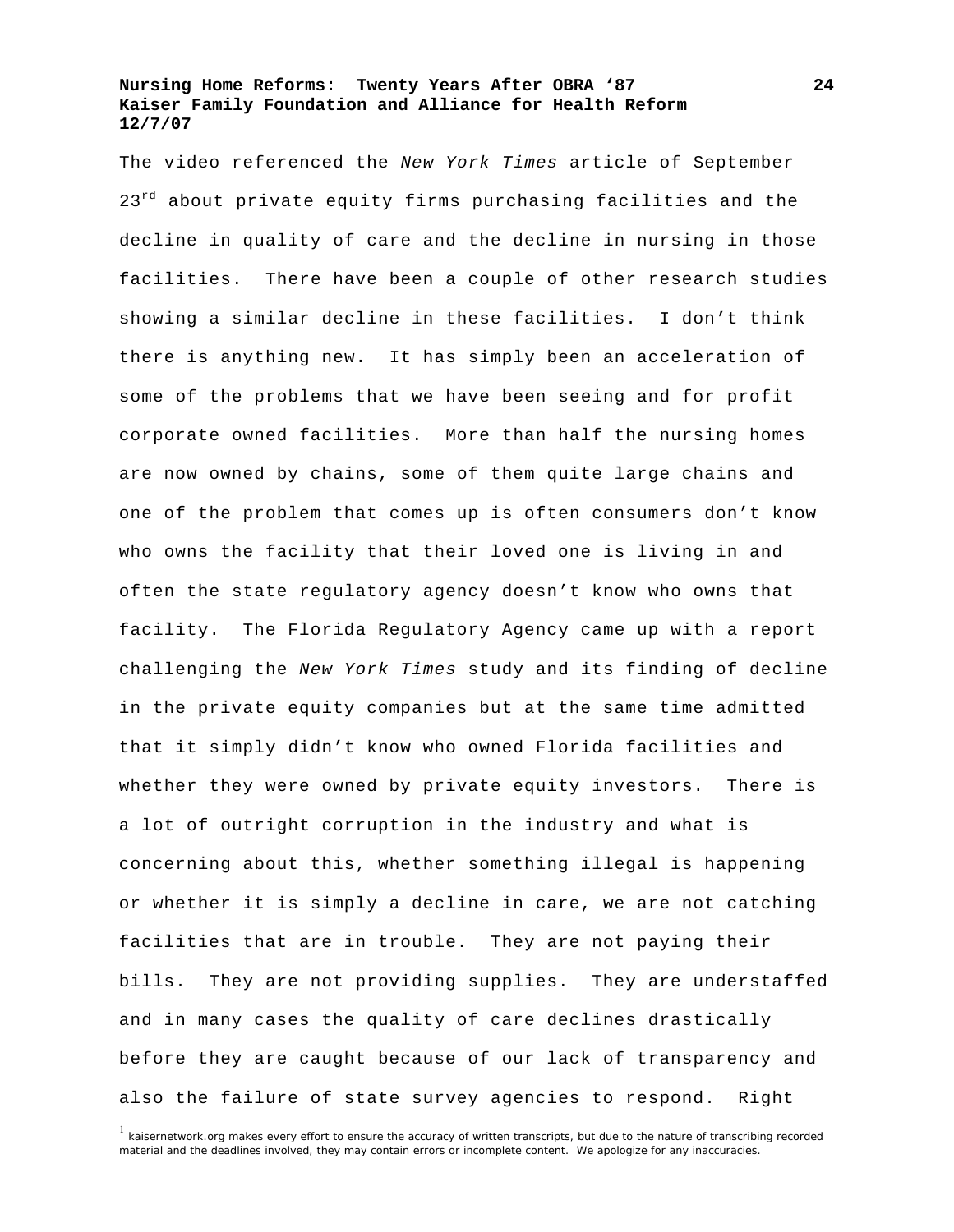now there is a case going on in Connecticut where millions of dollars were diverted into private investments including a recording studio and then the staffing issues have been raised here but extraordinary concern. We have a substantial body of research now from the government and private researchers showing the level of staffing that we need in nursing homes. You can't provided minimum quality care with less than 4.1 hours of care per day but we still haven't addressed how to get to that staffing level that is needed.

**DIANE ROWLAND, SC.D:** With staffing and payment clearly continue the issues, but I would like to turn to you for a moment, Mary Jane, from your perspective at the state level and survey and certification how has the enforcement worked? What are some of the challenges continuing in that area?

**MARY JANE KOREN, M.D., M.P.H.:** Well, first a disclaimer, I haven't been working with the state survey agency for 15 years so a little bit out of date but I think certainly in touch with people who are doing it.

**ED HOWARD, J.D.:** Mary Jane is your microphone working?

**MARY JANE KOREN, M.D., M.P.H.:** The light is on. The light is lit.

**ED HOWARD, J.D.:** Maybe you can lean in a little or use another microphone.

**MARY JANE KOREN, M.D., M.P.H.:** Okay when I was working for the state health department, I had been there for a scant

<sup>&</sup>lt;sup>1</sup> kaisernetwork.org makes every effort to ensure the accuracy of written transcripts, but due to the nature of transcribing recorded material and the deadlines involved, they may contain errors or incomplete content. We apologize for any inaccuracies.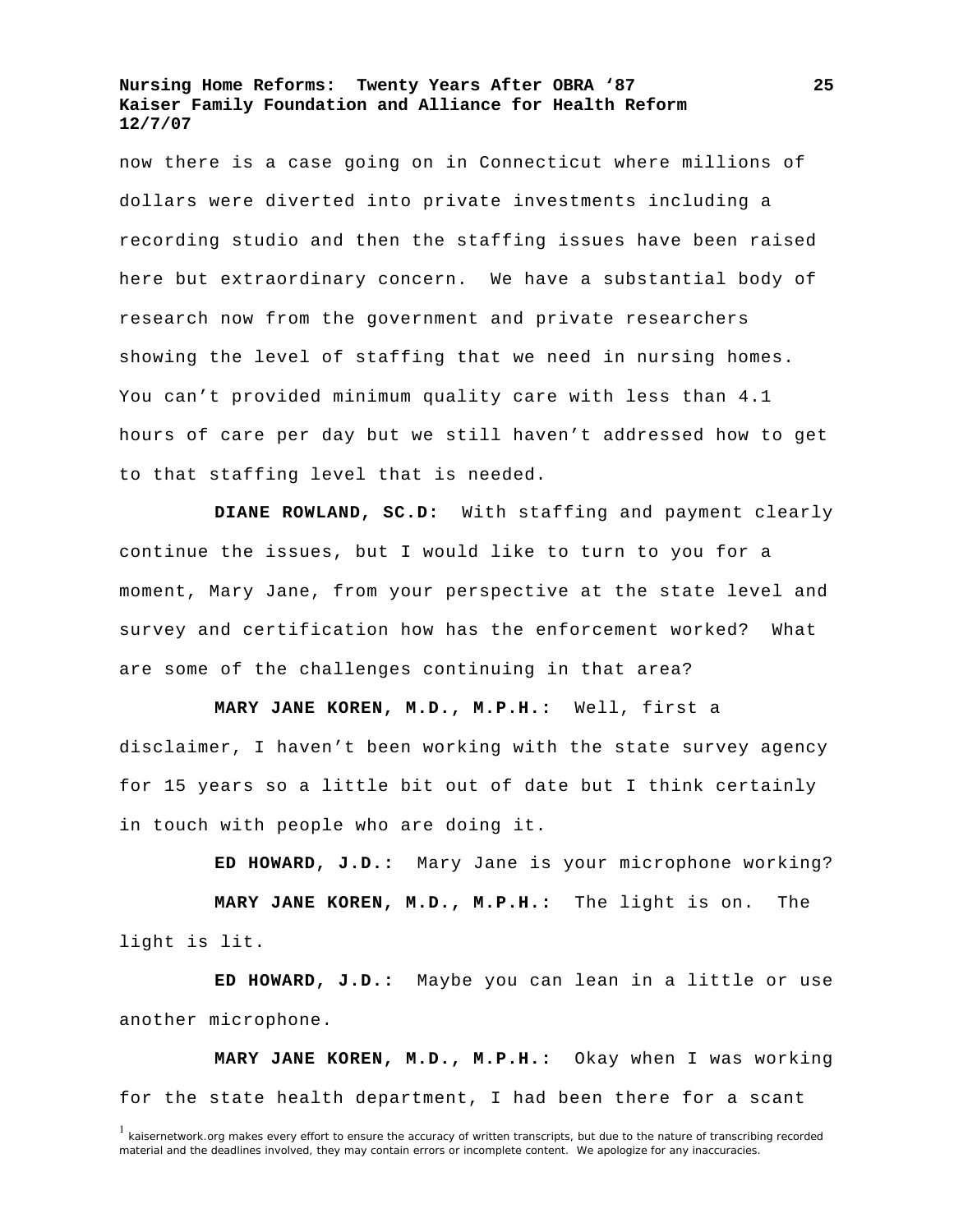six months when OBRA '87 was enacted and it landed on my desk to basically implement it for the state of New York and one of the things that was amazing about it was that as you read it, it was a map to a new territory. It was a map to a way of thinking about nursing homes and nursing home care that we haven't really even imagined and literally it took providers ten years to sort of catch up with that and we had sort of the pioneers who started to realize the potential for what was in that piece of legislation with the pioneer network coming on board in about 1997 and as a regulatory process it has probably taken more than 15 years to catch up with what was really in that legislation. It took us to new places because basically what it said was that you can't provide the kind of care that OBRA expected which looked equally at care, and rights, and at quality of life with the kind of institutions that we at that time had and if you think about sort of what has transpired in the mean time I think that CMS has really taken major steps forward to try to provide for survey agencies not just training on the process of survey but also on the content of what high quality care should be, numbers of web casts, webinars, other training sessions, looking at culture change and looking at how to maintain high quality of life and also respect resident rights has been going on. They have also improved the communication that goes on between the central office at CMS and the survey agencies, having quarterly meetings, trying to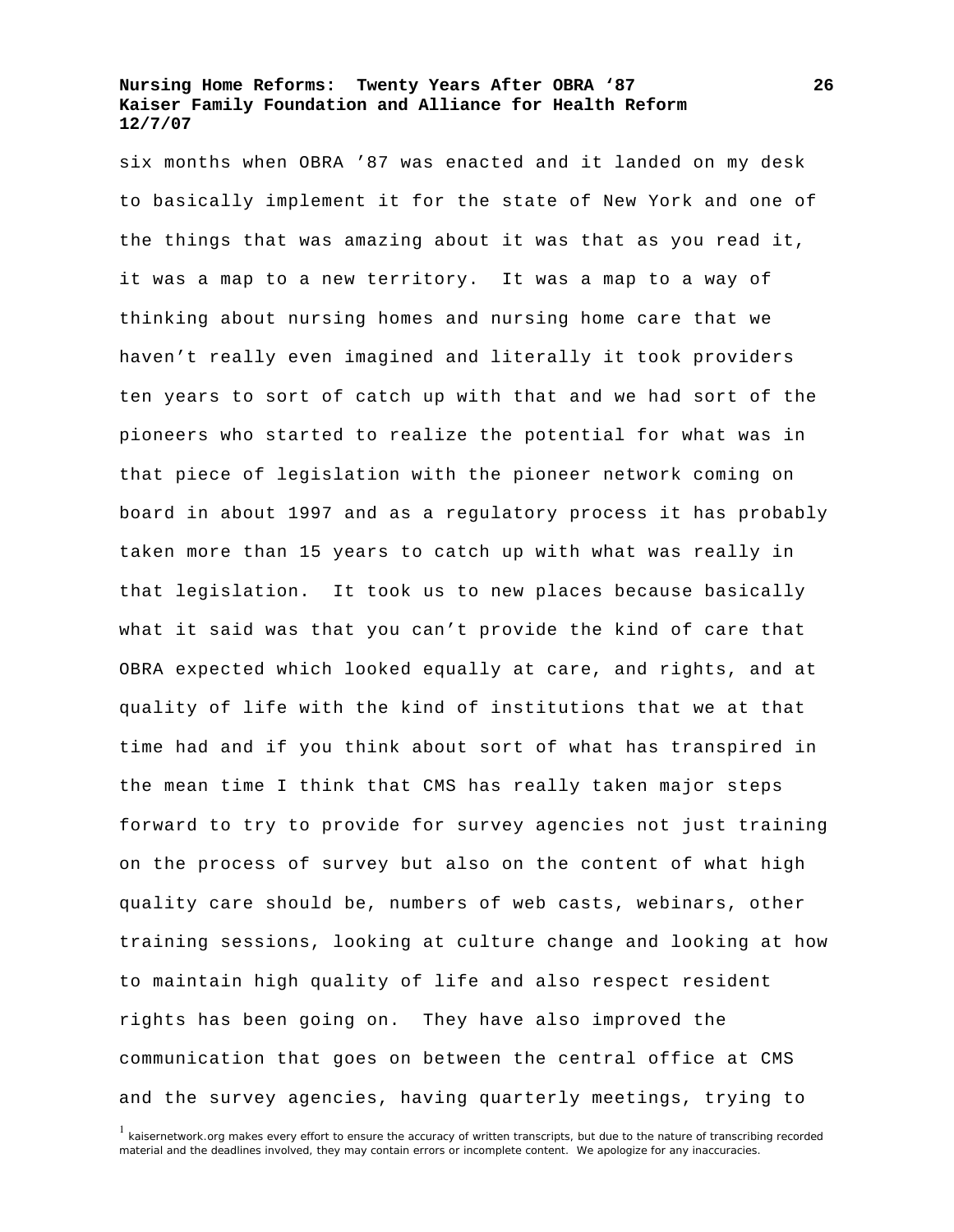improve that kind of discussion that is going on and I think the other thing they are doing that is going to be very exciting relative to utilizing the statute even more is that they are developing systems to capture survey processes, to look to see what states are doing because one of the complaints obviously is inconsistency and the high variability between states and regions and this will be a system that lets states know where they stand whether or not they are actually outliers in terms of the number of citations that they are doing, what kinds of remedies they are applying so will also enable better management for the survey processes, it will improve consistency and the other thing it will do is it will shed some light on whether or not political pressure is being brought to bear on survey agencies to down play the severity of findings for the surveyors when they are in the facilities.

In terms of the enforcement, I think one of the big problems is that while we are I guess improving is the word, we are seeing more remedies being applied and more nursing homes having imposed remedies, we are not using what we have. Josh mentioned some of the remedies that had been laid out in OBRA '87 so that there was something between a slap on the wrist and termination. We are not using those effectively. Things like temporary management, I think only five or six times has that been used nationally in the last year. We are really not using plans of correction the way we could and right now I know that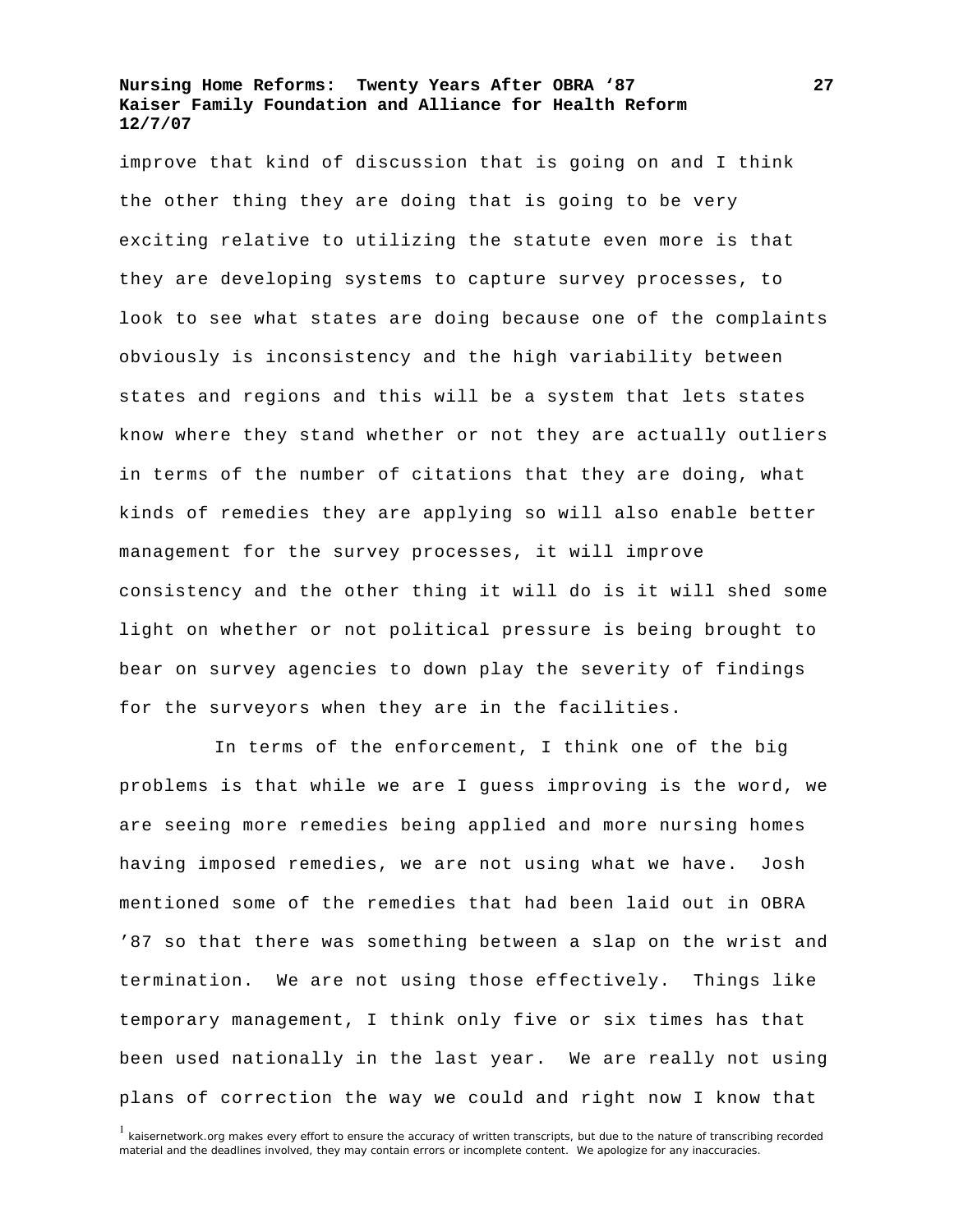we are working with Thomas Hamilton and others at CMS to start to think about how we can have what we would have resident center regulation and that is being done through a pilot study in Rhode Island where the state health department is starting to think about doing what they are calling the individualized care pilot and that will include not just what can you do on survey but how can you use a plan of correction to start to get people to think about route cause analysis and really delving down to change things at the system's level within the facility.

The last thing I would like to say briefly is there are different ways to ensure quality. I think one of the questions that I have been asked is how is the best way to enforce quality and I would like to turn that and say how is the best way to ensure it? First of all, we have a lot of evidence not just about clinical practices. I think Dr. Jack Schnelly has also given testimony on several occasions about better ways to provide care and good care processes. Secondly we need to align incentives and several people have talked about that, the regulatory incentives, certainly nursing homes are obsessed with the survey process and as people like to say they do what you inspect, not what you expect, so how do we use that system to get really what we would like? And then of course payment, aligning payment systems with performance, whether you call it pay for performance or value based purchasing, it is really to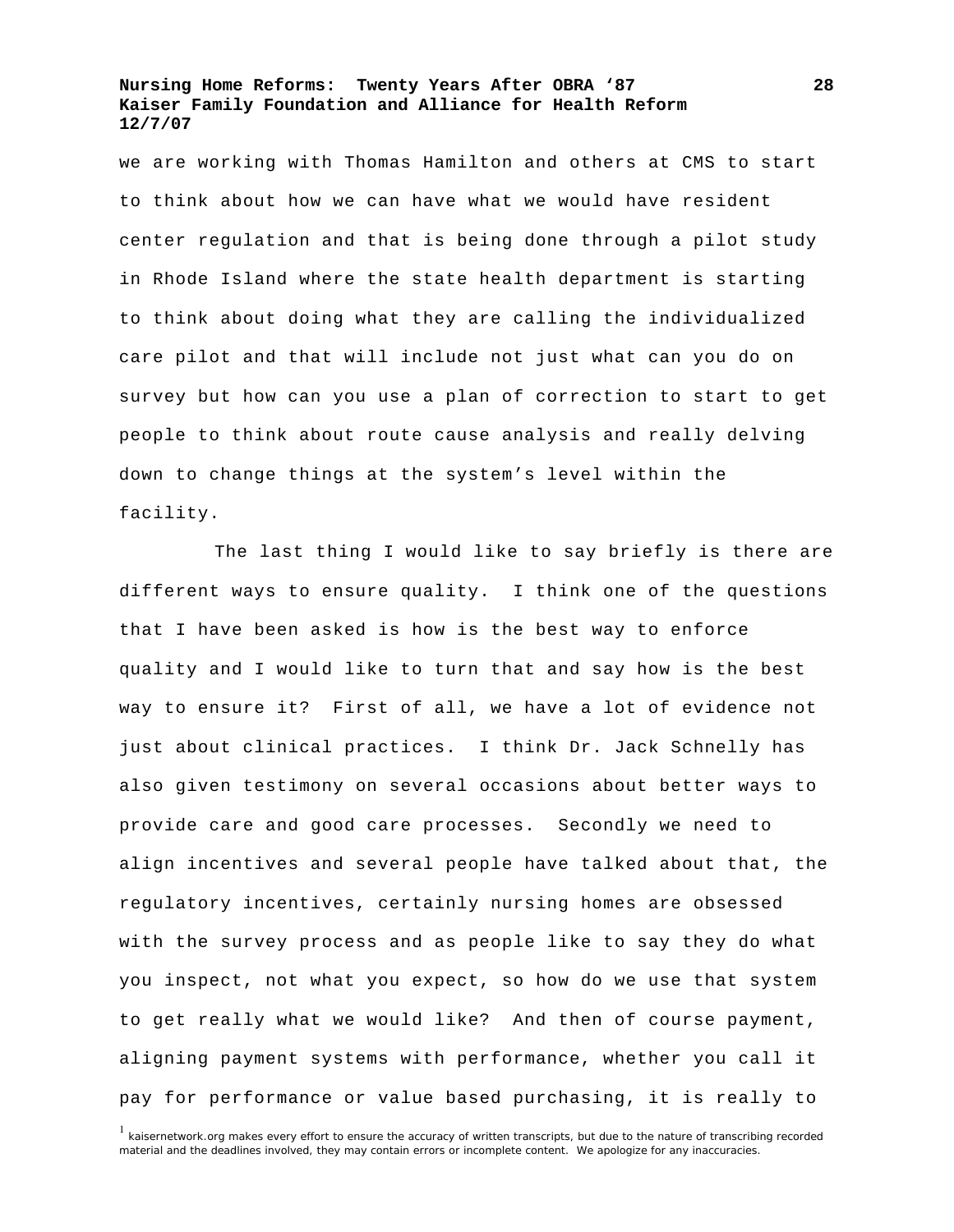start to say how can we use our payment mechanisms to ensure better quality? The last point I would make is that no one group owns quality and that points to an initiative that is currently underway called "Advancing Excellence" which is a coming together of all of the stakeholder groups in nursing home quality. It is a two year campaign. It is a voluntary effort but everyone is at the table and everybody is working on it. Unlike previous campaigns and initiatives that have been tried, this one requires nursing homes to actually select and set goals for at least three out of eight quality indicators and then their performance will be monitored over time. At this point about 40-percent of the nursing homes in the United States are doing that and we will be tracking the changes that happen. We are hoping also to use that network for other changes going forward so that it won't just stop at the end of a two year campaign but will become a vital resource for really looking at how we get better care. I should say that CMS has been very supportive of that not only in their participation but also in funding some of those initiatives.

**DIANE ROWLAND, SC.D:** Let me turn to you, Jack, and ask you how the industry is perceiving these issues and where you think other than as we know payment is always an issue. Other than payment, what else can be done to improve quality?

**JACK MCDONALD:** Thank you, Diane. Let me first say that as one of the individuals that was present at that meeting

 $1$  kaisernetwork.org makes every effort to ensure the accuracy of written transcripts, but due to the nature of transcribing recorded material and the deadlines involved, they may contain errors or incomplete content. We apologize for any inaccuracies.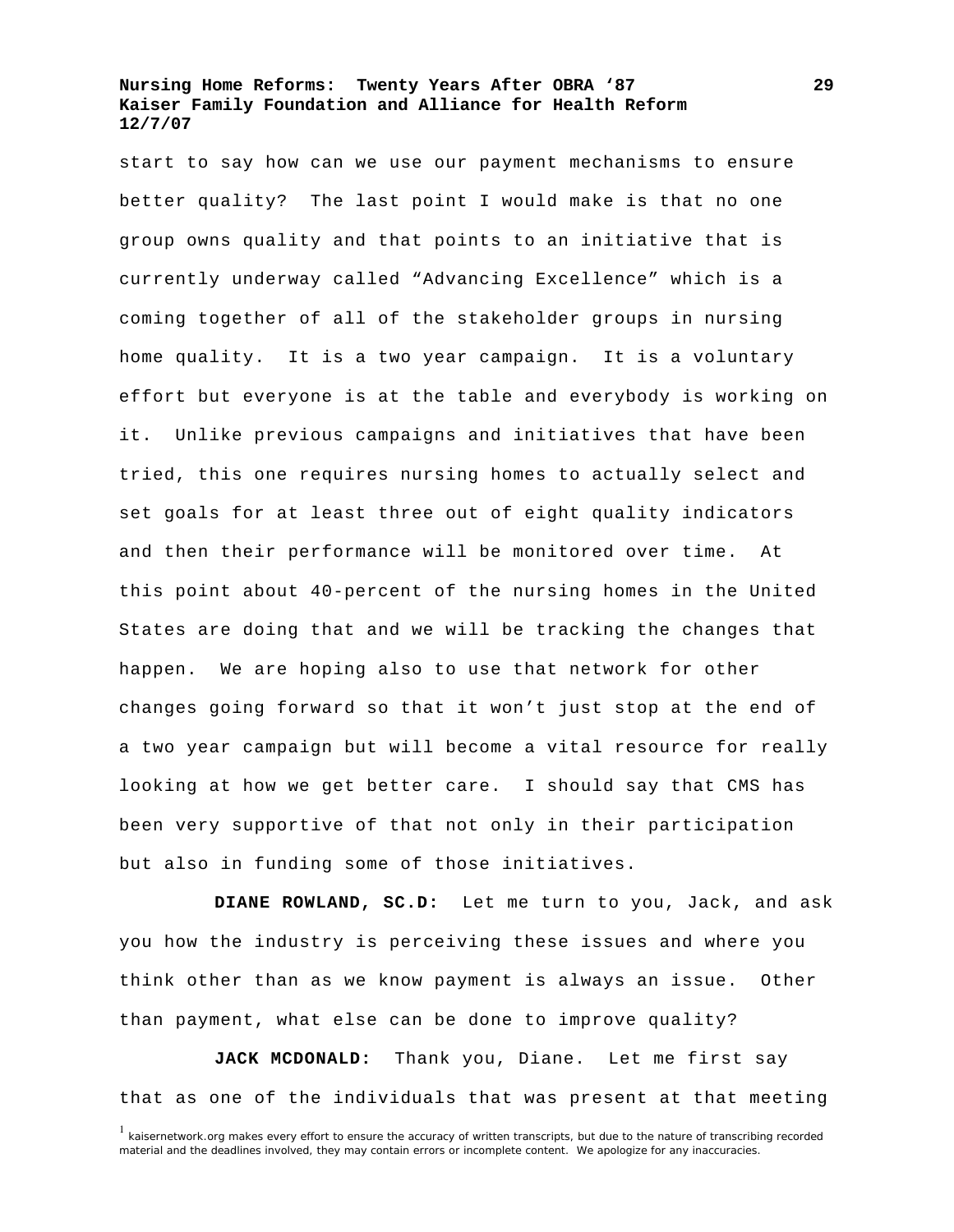in 1975 with Elma, on behalf of the industry at that time, we have come a long, long way and I think every speaker thus far has acknowledged that fact. At the same time, we have a long ways to go and I would say that both from having been on the industry association level and now for the last over 20 years with a nursing home provider organization and I think Diane one of the real telling slides that was in that presentation was where you did the study of looking at what the public is expecting and I think that the industry has gone through a 20 year period of education and involvement and if we can all have or share one common interest around this table here today it is on providing quality care. Anyone who feels that a business can afford not to address quality in today's society is just plain wrong, every business, whether you are non profit or for profit, large company or small company, you have to address quality. The other thing that I think the industry today totally shares without Elma, with Janet, with what Mary Jane was just saying, is transparency, whether we are talking about the survey process, whether we are talking about staffing. I will tell you that today and it is a product of not only OBRA but subsequent laws that have been passed, the staffing information on a particular facility is collected. It is available. One of the problems that both the industry and I believe the consumer has is access to that and the posting of the data and part of the initiative that Mary Jane has just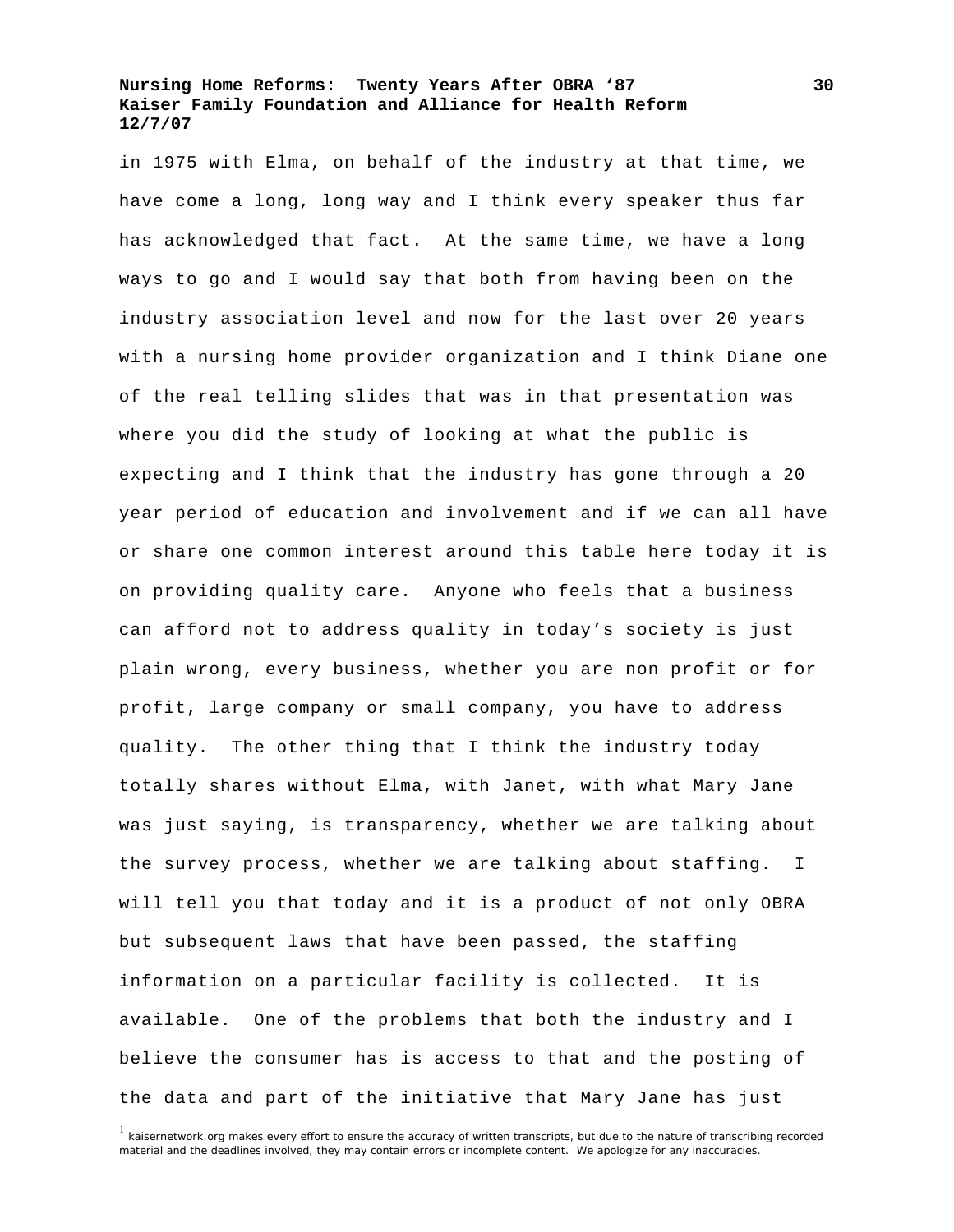spoken to in terms of the CMS initiatives and the posting on their website, that data is available Now is it timely? Is it current? Is it 100-percent accurate? Those are all issues that I think we all have varying opinions on but the issue is how do we make that information available to the consumer, to government, to the enforcement agencies on a continuous basis and I think that will help both the industry and the consumers in terms of the concerns that you identified that they are asking about, the availability of the services in the long term. We have got to come together to figure out how we are going to meet the needs of the baby boomer generation, that everyone around this table right now we all have a vested interest in, whether we may need that service tomorrow or the next day or we have a family relative that needs it today. The quality, obviously, that has to be addressed. The role of government clearly has to be there and the appropriate staffing and I think that one of the real keys and we have all talked about it is staffing. The concern that I have and I think a lot of people within the industry share is the appropriate staffing. Our patient profile of a patient in a nursing home today is significantly different than that patient in 1987 and we are seeing that patient profile change every day. Yes we have a lot of the same types of patients we had in 1987 but I will tell you at the same time we are taking care of a lot of other types of patients that in 1987 were being taken care of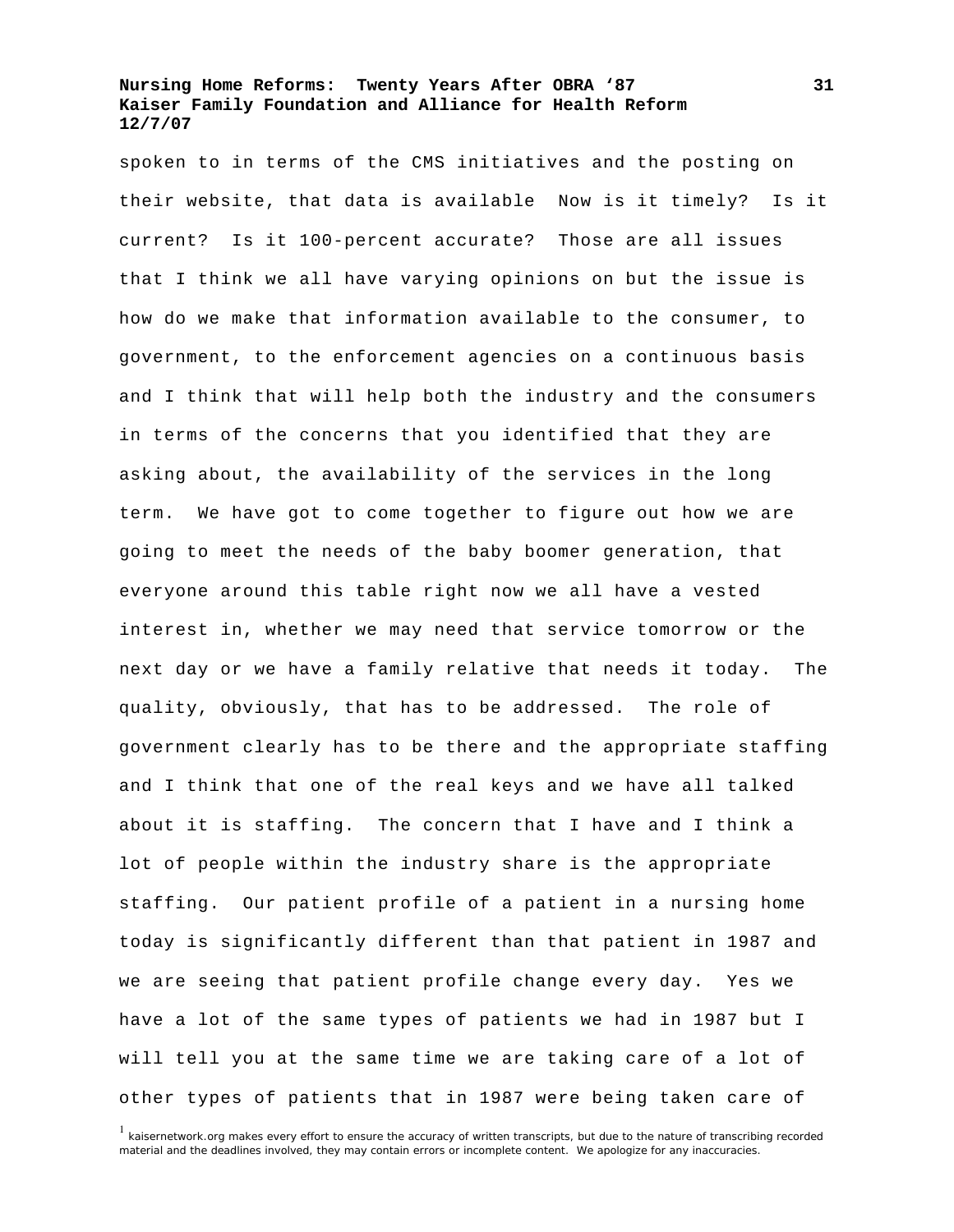in hospitals or would be taken care of in other settings. We are seeing that in other parts of our business, in the home care, we are talking care of patients at home that formerly were in a nursing home or we are taking care of them in an assisted living unit. My concern is that we build standards and this is a debate that we had back in 1987 and it played into the whole discussion about what is the appropriate staffing? It has to be patient centered and I think that is the one commonality that we probably all share and as Paul said, the key thing that OBRA brought us in 1987 was patient assessment and if we can turn that into the positive then I think we will probably do the best job that we possibly can for our patients but I think we have got to avoid getting side lined by some issues that are very divisive and I would even say and I am saying this as Jack McDonald and not as sitting in for Bruce Yarwood here but I would suggest that it is time for another IOM study, a study by a group that obviously has a track record that made a major contribution that we are all here today saluting to address some of these issues that were left on the table in 1987 that are still here today and some of the other issues that we all know around this table and those of you in the audience know very well we are going to be faced with. Let me just throw one out and Ed I'll turn it back or Jane but in the long term care field, one of the areas besides staffing that we have a major concern with and if you stop and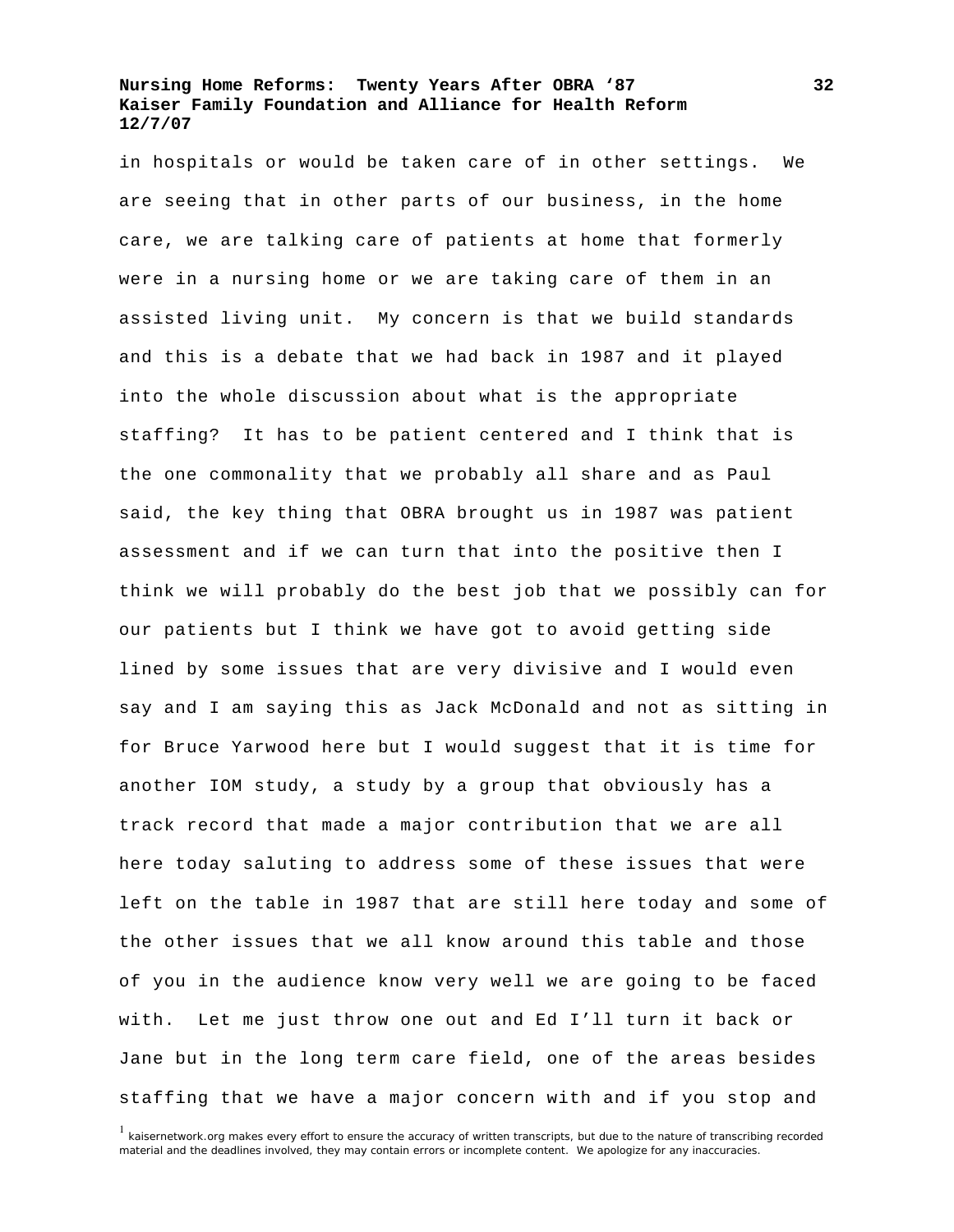think about it has many, many implications for us are physician services. What is the role of the physician going forward? One of the areas that right now nursing homes are kind of locked out of is the use of telemedicine. It is not recognized. Now some of us are going to be doing some pilot programs in that area but in this age of the internet and of computers, data access, etc, why is it that we cannot introduce that concept into a nursing home and especially for the rural nursing homes where they have the problem of gaining access to certain specialities? We need to be able to do that. So that is why I say maybe it is time for another IOM study.

**DIANE ROWLAND, SC.D:** Let me ask John whether he thinks it is time for another IOM study or really time for congress to revisit standards and maybe expand the range in long term care facilities that are part of that.

**JOHN ROTHER:** That is a leading question and I'll take it and run. The time for another IOM study was probably years ago in recognition of all the changes that have taken place and the nature of the care delivered, the range of options in long term care, the needs of patients, so I'm vice chair of the national quality forum. We are trying to develop standards for long term care that can advance the patient centered philosophy so I think there is a lot going on here and so after 20 years yeah I think it is time to take a fresh look but for me it is important to be clear about what has changed. Number one,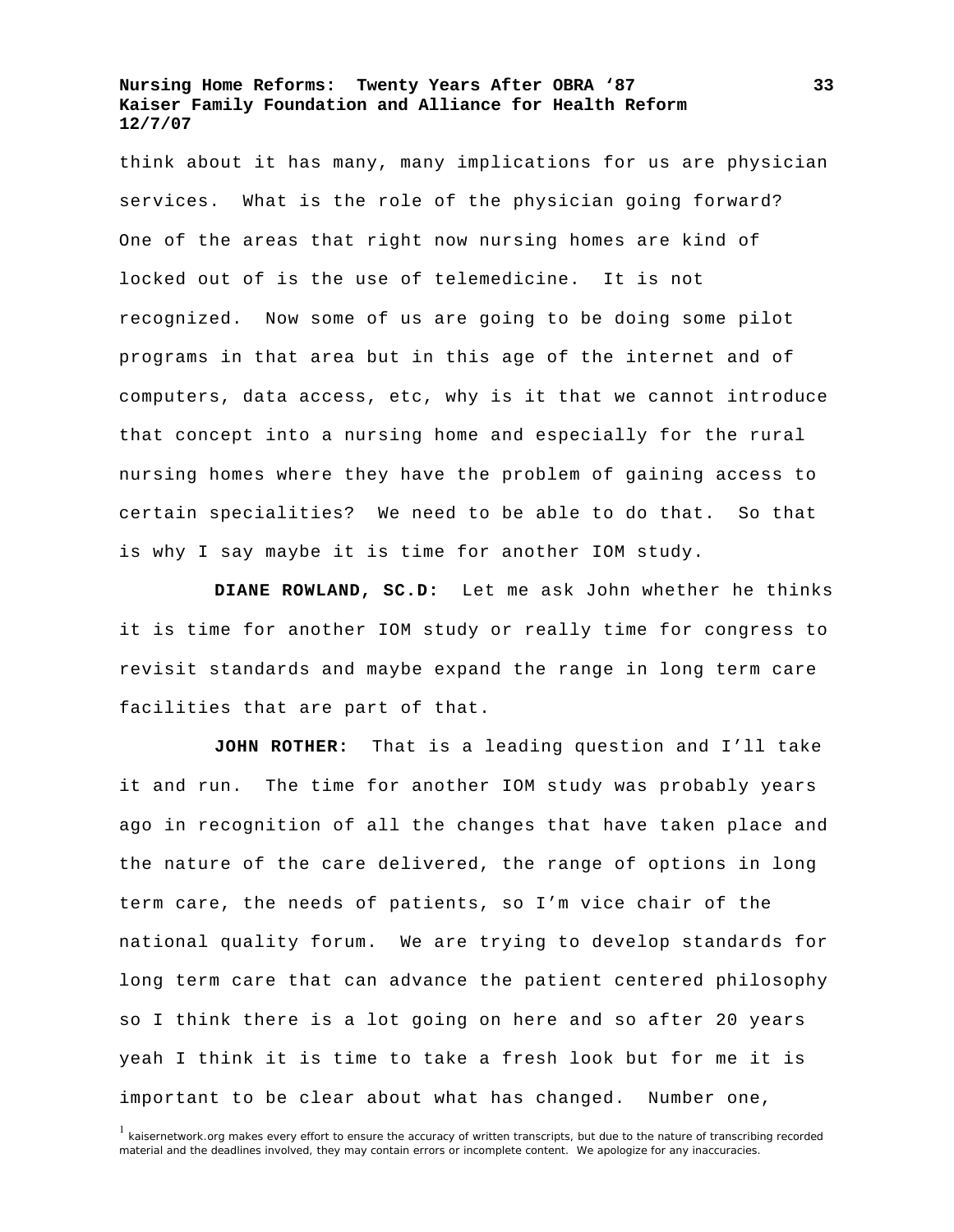nursing homes really aren't the center of long term care anymore, it is really home care and assisted living and we are trying to rebalance care in the states and rebalance funding and the extent that consumers have their wishes respected, it will continue going that way and to the extent that the pharmaceutical history developed some cures for dementia, for urinary incontinence or osteoporosis, we could be looking at the end of nursing homes as they have traditionally been defined and completion of their transition to post acute care facilities with a rehab mission more than long term resident mission so we are in the middle of that and it is completely different environment than 20 years ago. I think the quality movement has changed. OBRA '87 was based on the standard of minimum standards and [inaudible] and the quality movement today is about measurement and incentives. It is completely different and it is no longer good enough to say minimum. How many of us want to be residents in a facility that is at the minimum? We want to be if we have to be somewhere we want to be somewhere that is excellent and do we reward homes for providing excellent care. We should but we don't but if we measure an incent we can move it in that direction. The work force is a big issue. There are three factors in the work force. One is having to train people, two is turnover, and three is what country are they born in? Today increasing part of long term care is immigration and if we clamp down on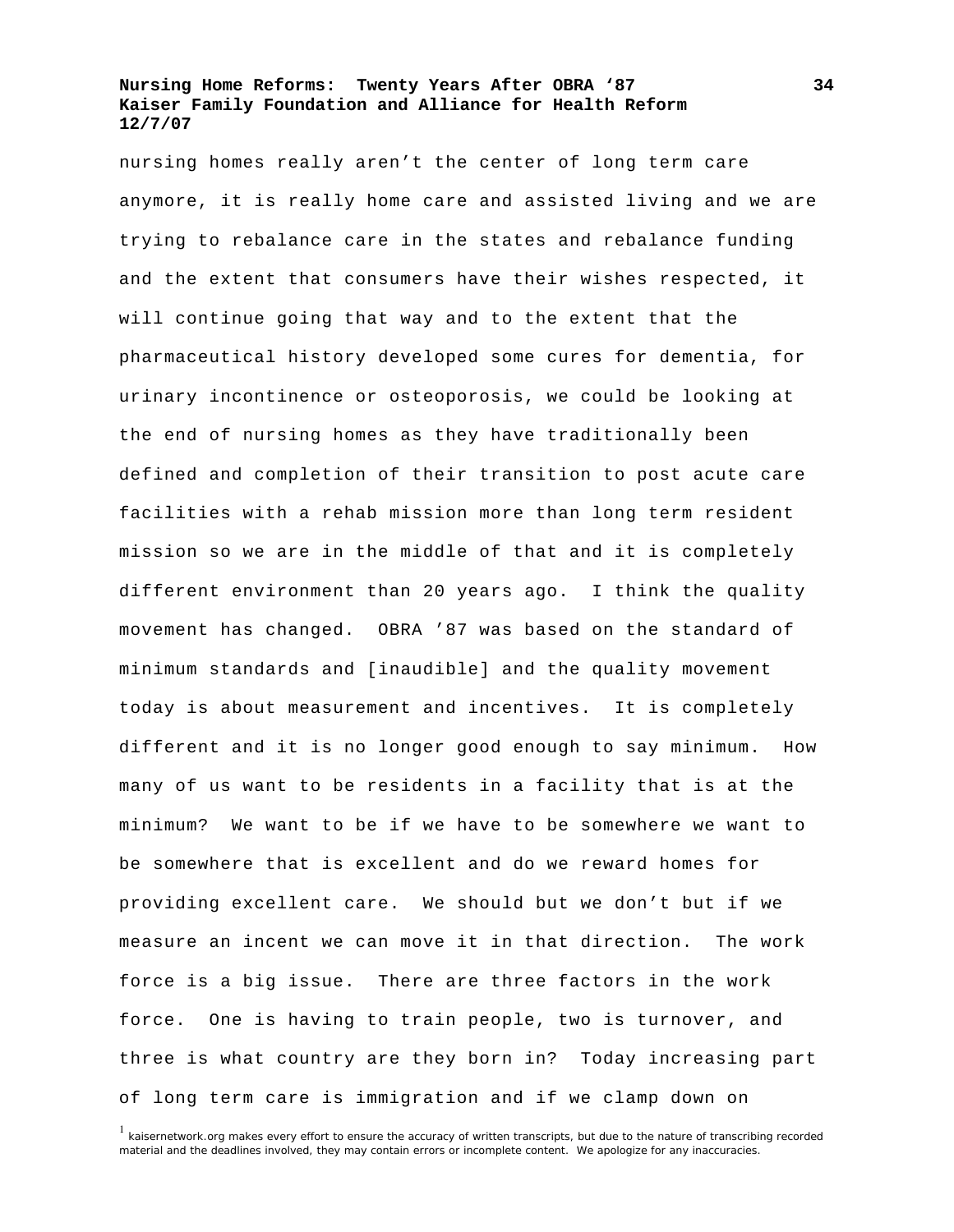immigration we are going to be in big trouble, big trouble, so we have got to really think about this together on work force and then finally I just think that consumers whether it is our parents or whether it is ourselves we have more choices. We have more information. The nursing home, is that going to be the first choice for any of us? And to the extent that there are other choices, nursing homes are becoming, there are more empty beds, and it gives us more options about taking action where we need to take action so I applaud the decision of medicare to release what the 75 poor performing, worst performing nursing homes. We ought to be more aggressive about dealing with the persistent problems where we know they exist so I think there is a big agenda going forward but I think we are in a dynamic changing field. It is not longer adequate to look just at nursing homes. It is no longer adequate to just adopt a law enforcement philosophy and we have to be thinking about work force. We have to be thinking about consumer choice as the drivers just as much at other sites for quality in the future.

**DIANE ROWLAND, SC.D:** Thanks John. Susan let's just turn to you and what are the challenges you are seeing and some of the potential solutions. If you could do one thing to improve quality what would that be?

**SUSAN WEISS:** Could I address some of Jack's points and build on a few of those? And Mary Jane I think that was the

<sup>&</sup>lt;sup>1</sup> kaisernetwork.org makes every effort to ensure the accuracy of written transcripts, but due to the nature of transcribing recorded material and the deadlines involved, they may contain errors or incomplete content. We apologize for any inaccuracies.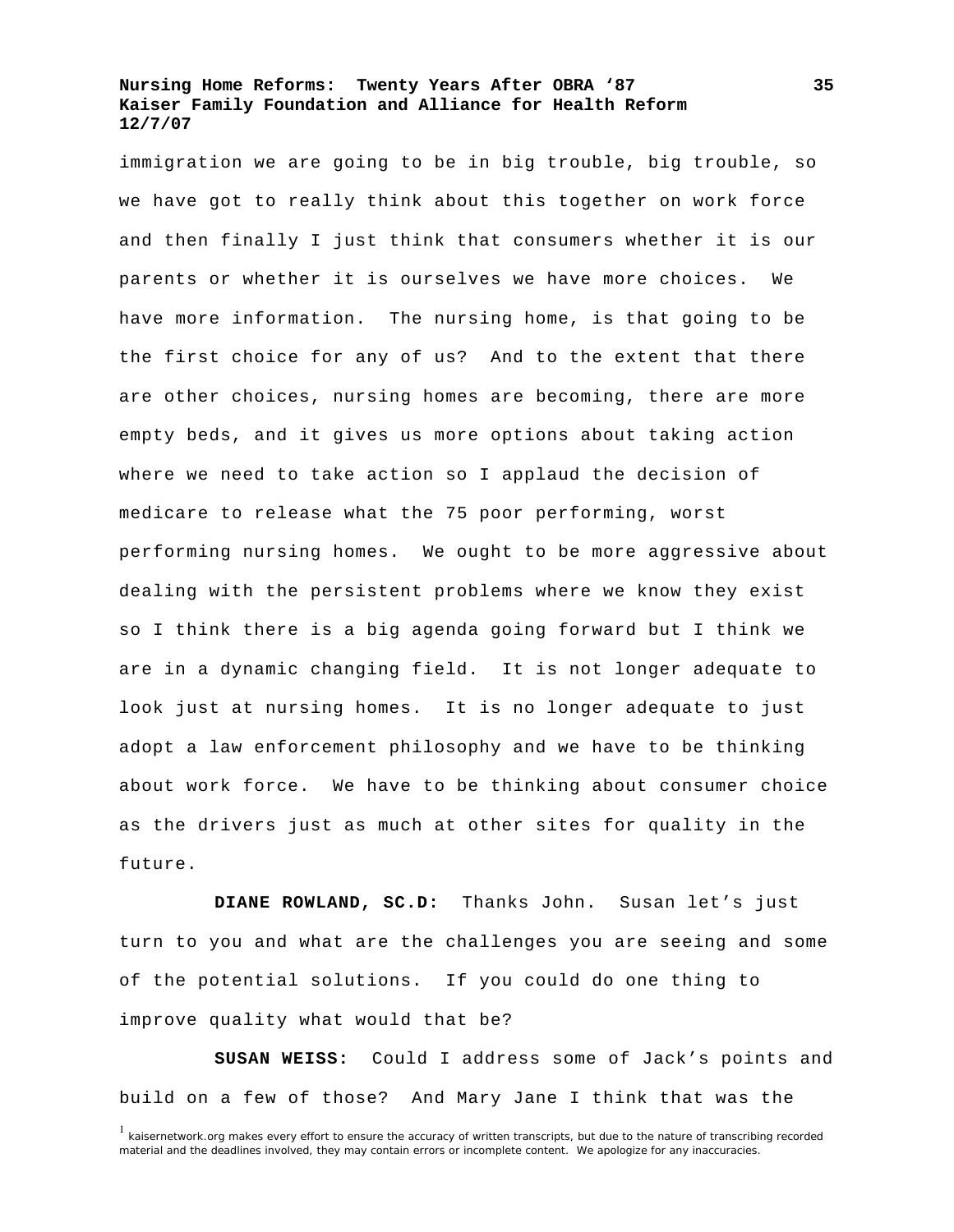best summary of where we are in long term care I have heard in a long time. Everybody is taking about work force and you know what? What I want to clarify is that for us that is not just numbers of people and how many hours they work. It really is talent, availability and identification. For us, it goes from the boardroom all the way to the bedside, the boardroom being the accountability and transparency part which has to be done by very talented people and then everybody else in the facility that is responsible in one way or another to get care provided. There is a lot of talk when we talk about numbers and I appreciate Janet's part about we don't have enough. But when we decide how many is enough let's be thoughtful about it, okay, because there are a lot of things to consider. One is the acuity adjustment. Who are we taking care of? Have we got the managers in place to really guide a work force and put them in the right place and give them the empowerment that they need to really function optimally? How do we deploy them? What is the configuration of the facility so we know what is the most efficient use? And then technology, what does that mean? We have bright people as CNA's. They can manage technology and they do at home so what can that do to really reinforce and amplify the work force? On the clinical side, too, we have a lot of issues in long term care that will inform all the options that John is talking about on the outside and we ought to be learning from that. On the clinical side, I think end of

<sup>&</sup>lt;sup>1</sup> kaisernetwork.org makes every effort to ensure the accuracy of written transcripts, but due to the nature of transcribing recorded material and the deadlines involved, they may contain errors or incomplete content. We apologize for any inaccuracies.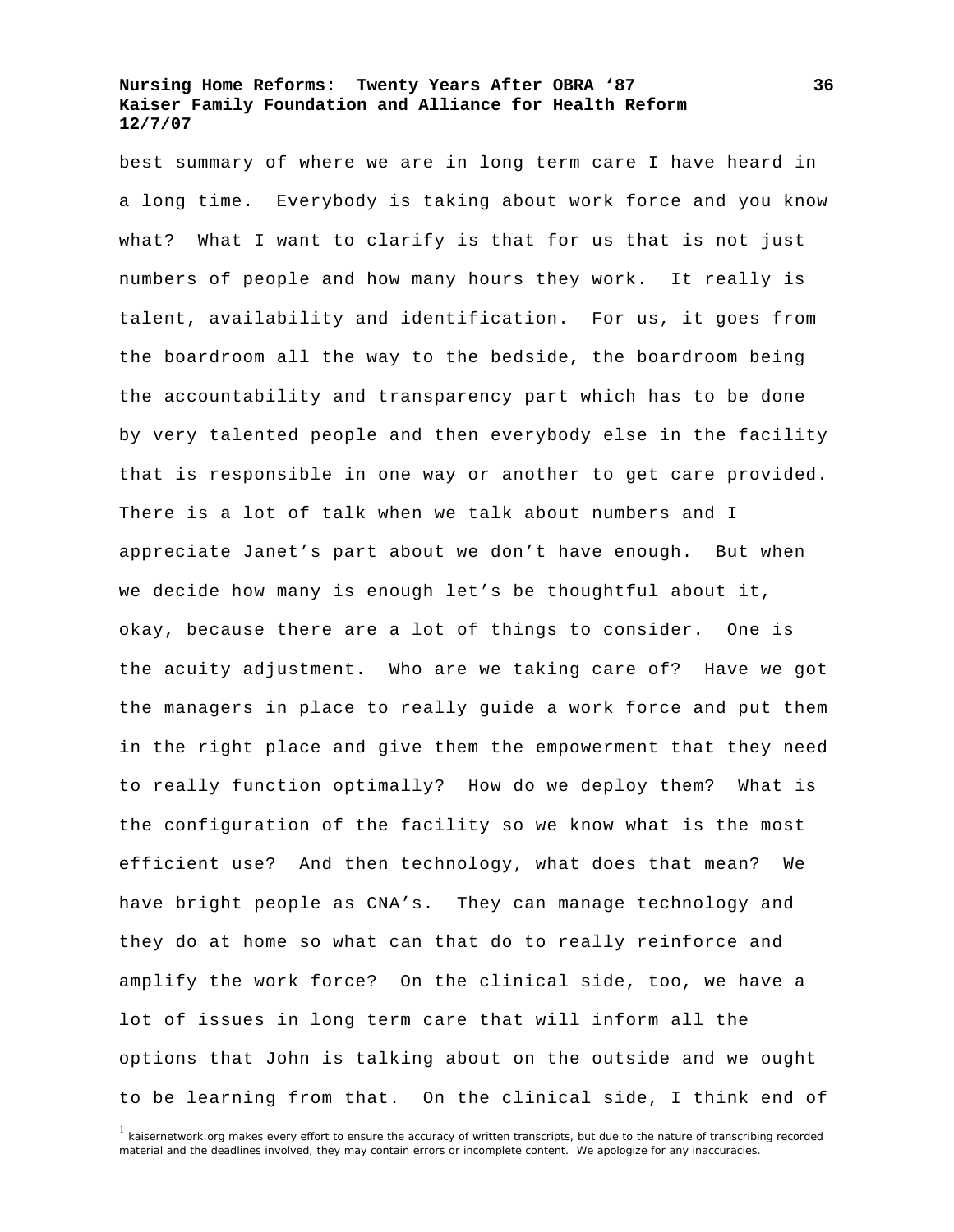life is a major challenge for us now. On the senior side of long term care, I guess we could argue that everybody is at the end of life but hopefully that end is farther away for many people now but how we manage people clinically and how we manage people compassionately as they get to the end of life I think is something we haven't paid enough attention to. We need to work on public perception and John that will include every other alternative we have. Public perception is going to be very important to the success of those. It is really hard right now to get coverage of good nursing homes and I would say quality should not be news, okay, that is not the news if some place is good but senior citizens and where they live successfully ought to be news. They shouldn't stop having people pay attention to them and where they live just because they live in a nursing home and you know, not to do that does result in the kind of demoralization that we face amongst staff and you know we cannot be beat over the head. You know, the beatings will stop when moral improves. That is kind of the orientation we have there now. If people can't talk about what they do for a living, if they work in a nursing home, in a social setting without having people turn away, there is something terribly wrong about what we are doing to people and I think the recognition of excellence, the lack of it is extremely important. You know, all the innovations that we have heard about, with Well Spring, [inaudible], all the

<sup>&</sup>lt;sup>1</sup> kaisernetwork.org makes every effort to ensure the accuracy of written transcripts, but due to the nature of transcribing recorded material and the deadlines involved, they may contain errors or incomplete content. We apologize for any inaccuracies.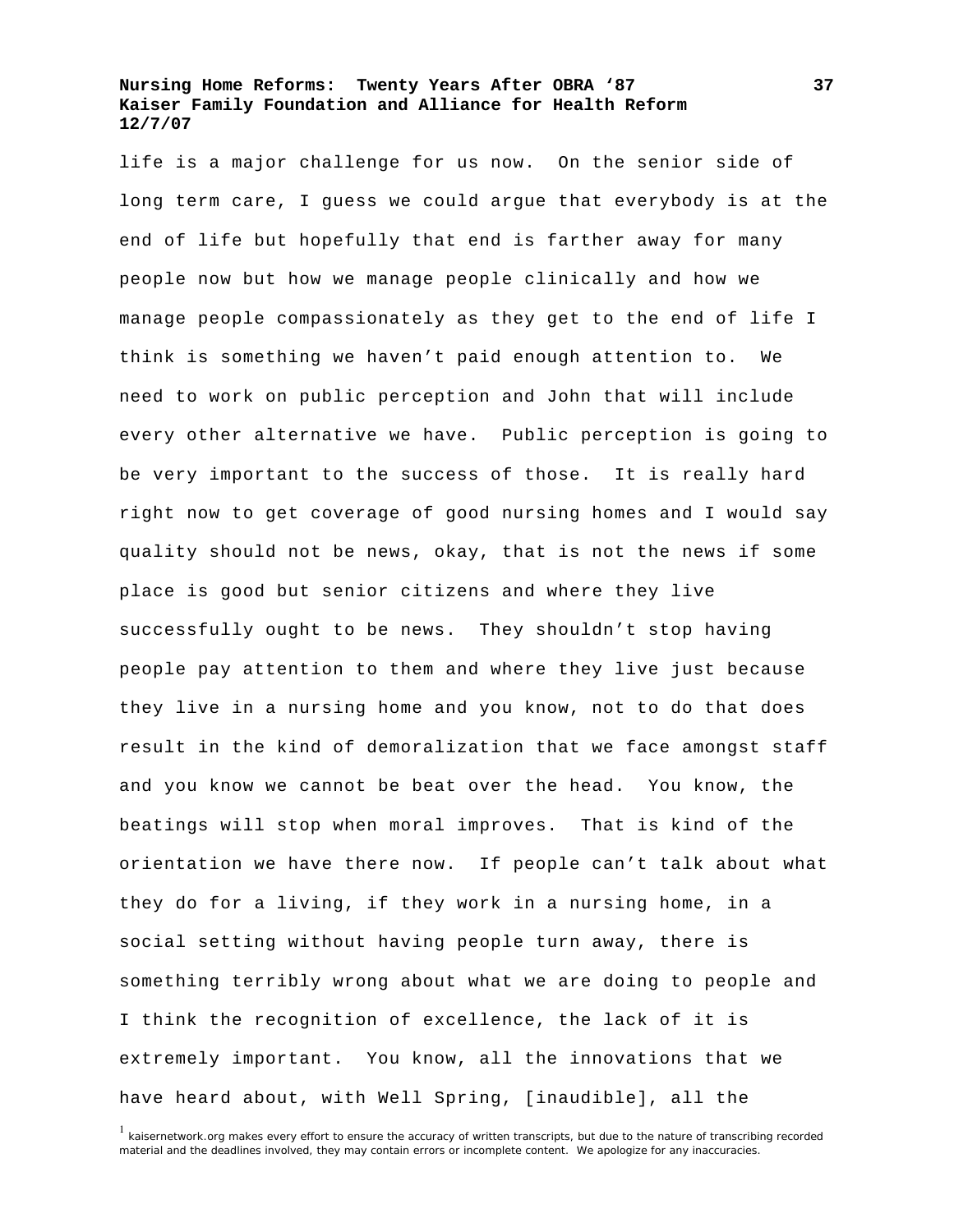culture change things, the restraint reduction - those were provider initiatives, okay. We can be creative and it does show people want to do the best that they can in this system and I want to say a word about money. You know, money is important but you know what? Money flows from these other things, good coverage, good understanding, good work force, good quality, but the problem with money in my mind is that you have to have more than one constituency that is providers arguing for more money and it is very hard to encourage people to argue for more money in a system that they do not want, okay, people do not want to be in a nursing home and you know what? We hope they don't be in a nursing home that is not good and that they don't have community alternatives but have consumer support for more funding for a system that they don't want to accept is extremely difficult so we are going to keep having those challenges. You know, I want to talk too about some of the alternatives. We have some tremendous options out there and assisted living isn't the only one. Assisted living just means setting and a different kind of services. We have housing the services that is a very exciting option and there it is no one else so that we really have something to do about quality. We really can look at what we have learned and bring housing and the services successfully. The other is home and community based services and people's own homes and the one thing we see coming there, we talked to some licensure directors recently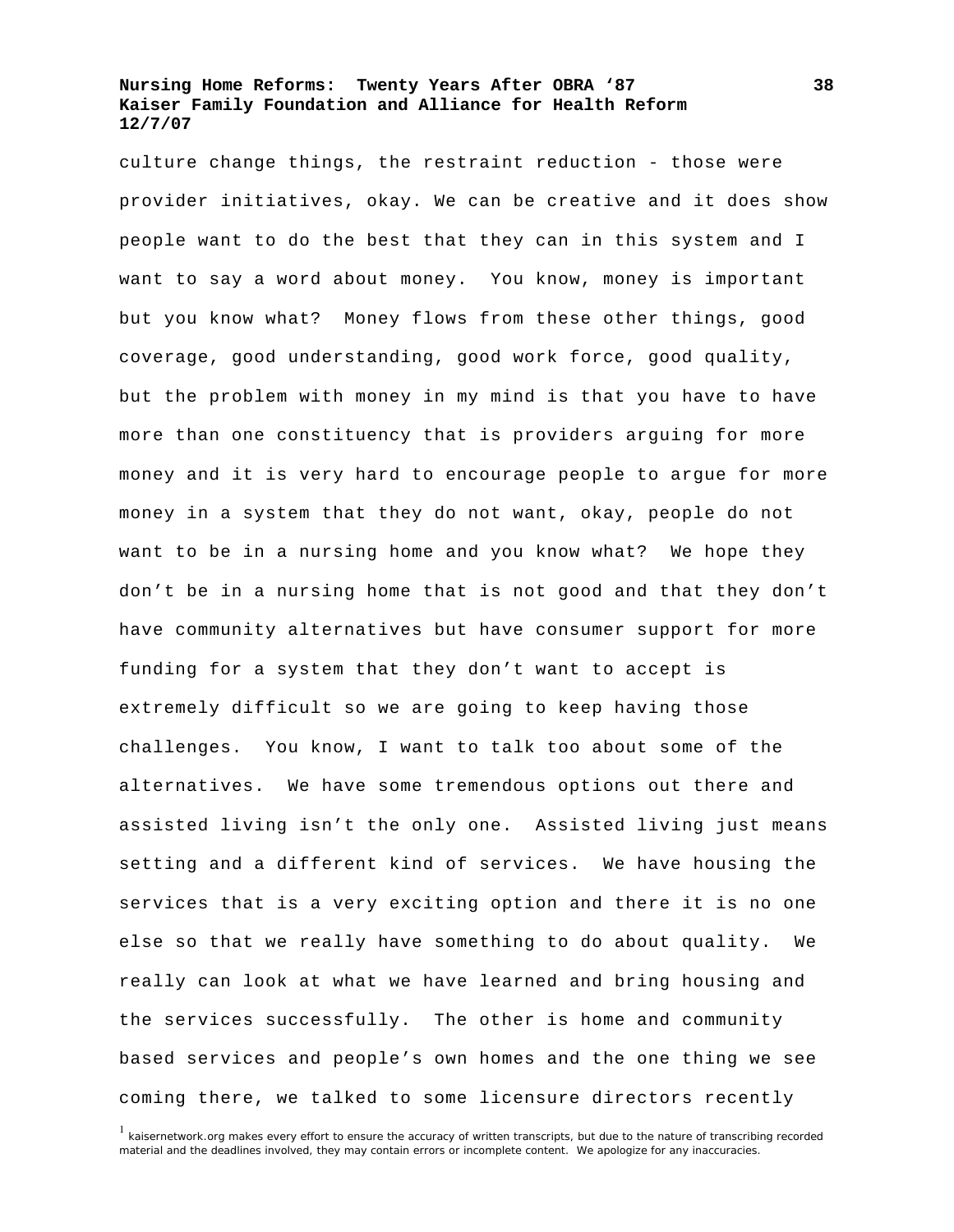and what they said about what we should be watching as providers it is what is happening in home based care, not that professional care is something to watch necessarily, but seniors, frail seniors caring for frail seniors, people who don't have the physical strength to transfer, to turn, to toilet, to feed, and what happens in that and how we support them, how we train them, and how we reduce the fear that they have to feel in that kind of isolation.

Do you want me to talk about the one thing I would do for nursing homes? All right the last thing I will say, the one thing to change, I think we have to start by admitting that while we talk about clinical indicators and those are very important, the standard for nursing homes is quality of life and another word for that is joy. We really want to be able to walk into a nursing home and see something so exciting there that we can say you know what? This is okay but everything we are doing now as a community is counter to that because over the last 20 years we have created a culture of fear that puts all of our energy on the defensive rather than the proactive and look at the cycle, okay, consumers fear nursing homes because of what they have heard and in some cases what they have seen. Nursing homes fear the state. States fear the feds. Feds fear congress and congress fears the consumers because ultimately they are voters. Fear and joy cannot coexist, okay, so if we want to be proud of the system that we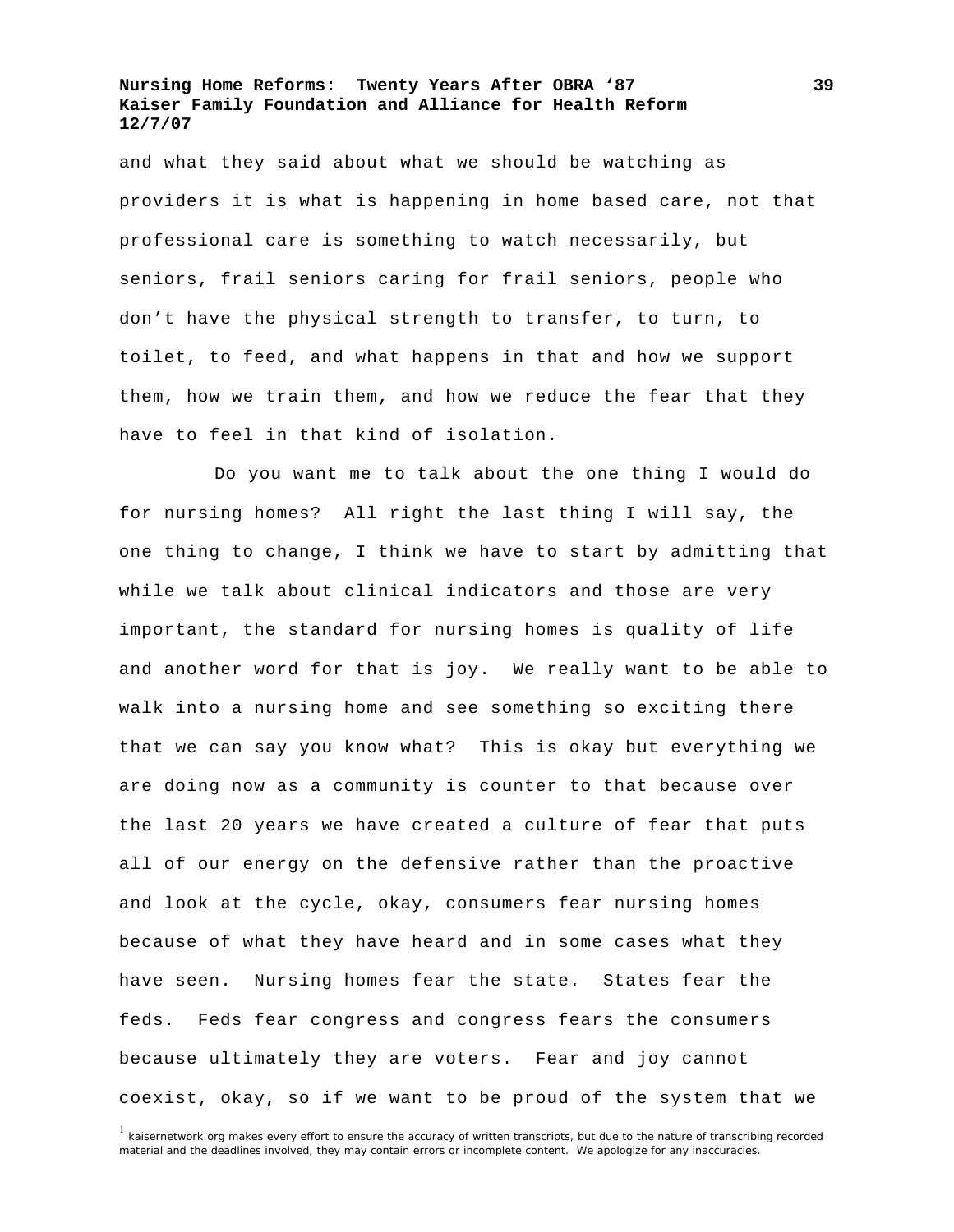have created. We have got to attack the fear side of it, get out of this [inaudible] environment and do the right thing, acknowledge that we all want to do the right thing, even if we don't agree with what it is and you know what? This is going to be as much work as OBRA was and right now to tell you the truth I don't think that as a group we trust each other enough to get on with it. We think that if we change anything, the whole system is going to collapse and that is not true, but things have changed over 20 years. Residents have changed, we are changed, okay, we have to get out of our heads that OBRA is a shrine to the 80's. We are all really proud of it. I sat in that room with Elma every day for a year I think, working on this thing, but it is not what I consider the culmination of a career. It is bigger than that. We designed it to be a living document and I think it is up to the challenge of responding to what we have now. We just have to remember that.

**DIANE ROWLAND, SC.D:** Thank you. I am going to let everyone on the panel have one sentence of what they would do, the one thing they would do to improve the quality of care in nursing homes or in long term care and then we are opening it up to the very patient audience who has listened to everyone who has a lot to say as you can tell. Josh you can start.

**JOSH WEINER:** I would raise staffing levels in nursing homes, especially for registered nurses.

<sup>&</sup>lt;sup>1</sup> kaisernetwork.org makes every effort to ensure the accuracy of written transcripts, but due to the nature of transcribing recorded material and the deadlines involved, they may contain errors or incomplete content. We apologize for any inaccuracies.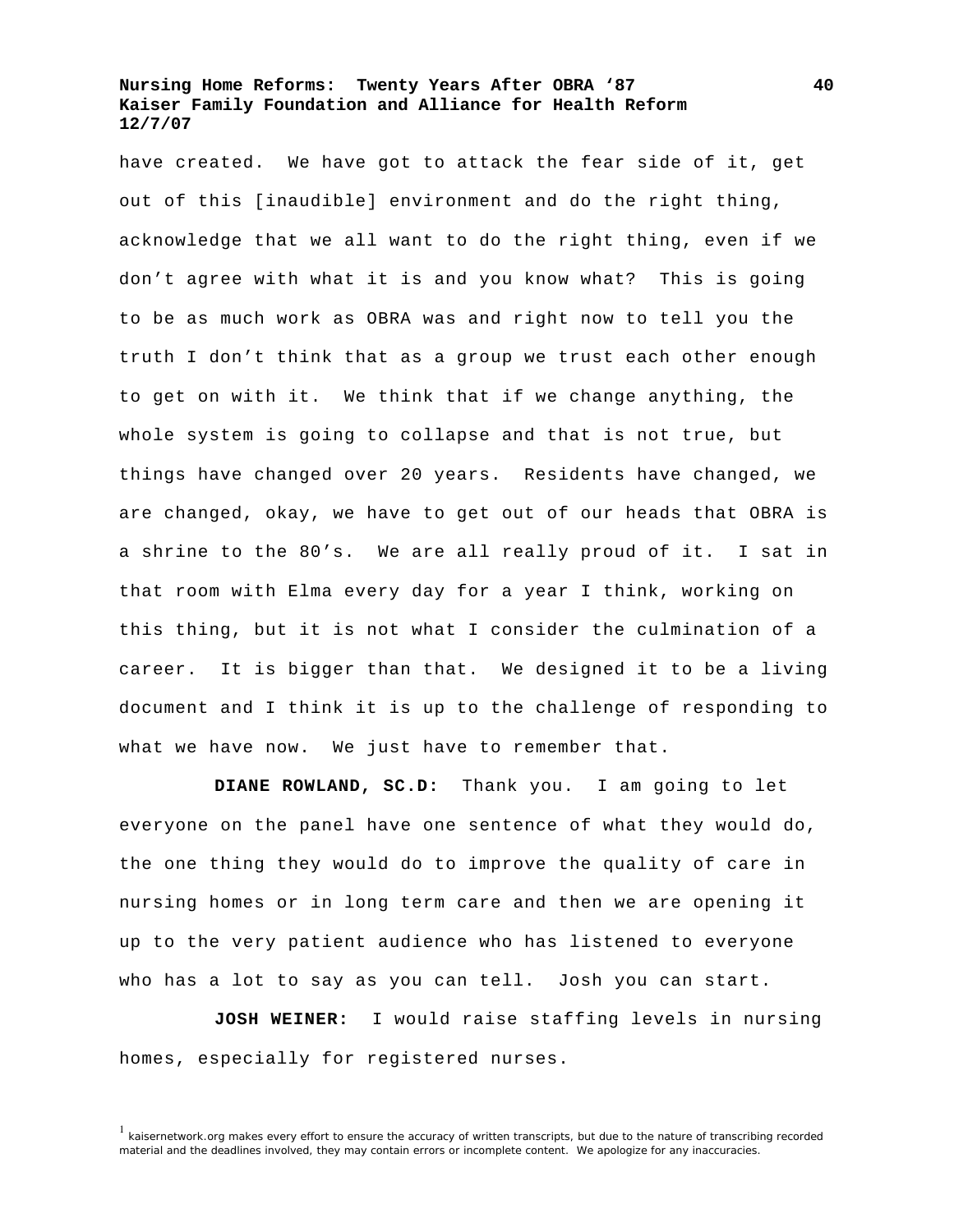**MARY JANE KOREN, M.D., M.P.H.:** I would ask that congress actually allocate adequate resources both for consumer information, for survey enforcement activities, and also to participate in quality improvement efforts.

**MALE SPEAKER:** It is a pleasure to follow Jane. I simply echo her thoughts. I think that the tying of the various parts together is what needs to be done at this point.

**FEMALE SPEAKER:** I vote with Josh. [Laughter]

**MALE SPEAKER:** I would go about trying to prove Josh wrong and the only other section of the report that I had some difficulties with that programs, culture change such as Well Spring, Pioneer Movement, Eden Greenhouses, are so isolated as not to be replicable. I would like to see them replicated as the norm for the industry.

**CHRISTINE WILLIAMS:** Speaking as someone at the agency for health care research and quality, I think that we need to have a new paradigm about quality in long term care, that is really moving to the future to being more proactive and really thinking about what quality means in the  $21^{st}$  century.

**ELMA HOLDER:** I would go for beyond the nursing crisis, solving that, having more local involvement in nursing homes by community people. Many years ago we raised the idea of having community advisory boards for every nursing home that was receiving government money so I would go for something like that plus increase and strengthening of the Ombudsman Program.

<sup>&</sup>lt;sup>1</sup> kaisernetwork.org makes every effort to ensure the accuracy of written transcripts, but due to the nature of transcribing recorded material and the deadlines involved, they may contain errors or incomplete content. We apologize for any inaccuracies.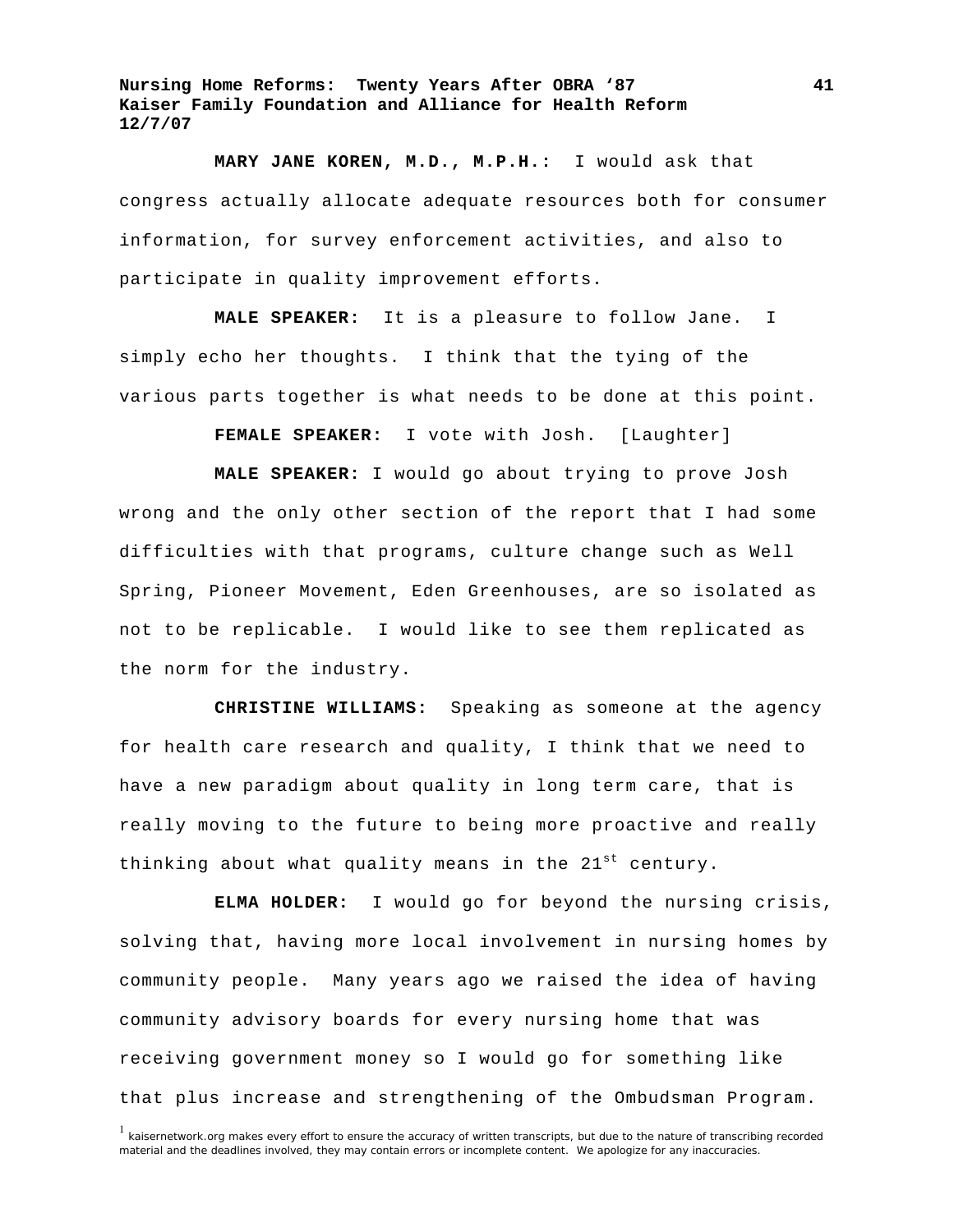**MALE SPEAKER:** Well what would make a nursing home a place where I would ever want to be, number one, change the model from medical to residential. Number two, privacy and dignity for the residents, and number three I would want to be in a place that was rewarded for doing the right things and I think that is the program.

**FEMALE SPEAKER:** I think I would accept Jack's challenge of whether it is time to look at new nursing home reform law and I think we do need research. We do need studies on how we have a reimbursement system that delivers quality of care. We have to get to adequate staffing. Again, we know what the minimums are and also would add some of these things we can start now. Some need research. Some we could do, even in this session of congress, to simply require nursing homes to report accurate staffing data. The CMS has a system already set that would collect accurate nurse staffing information on every medicare and medicaid facility in this country from payroll data and report it back to consumers as quality measures, ratio of nursing staff to residents and facilities and the turnover and retention rates. People really have to have this information about facilities and it can be the springboard for talking about what we need to improve the system.

**DIANE ROWLAND, SC.D:** You know we talked about a consensus in '87 of what needed to be done and I think this

<sup>&</sup>lt;sup>1</sup> kaisernetwork.org makes every effort to ensure the accuracy of written transcripts, but due to the nature of transcribing recorded material and the deadlines involved, they may contain errors or incomplete content. We apologize for any inaccuracies.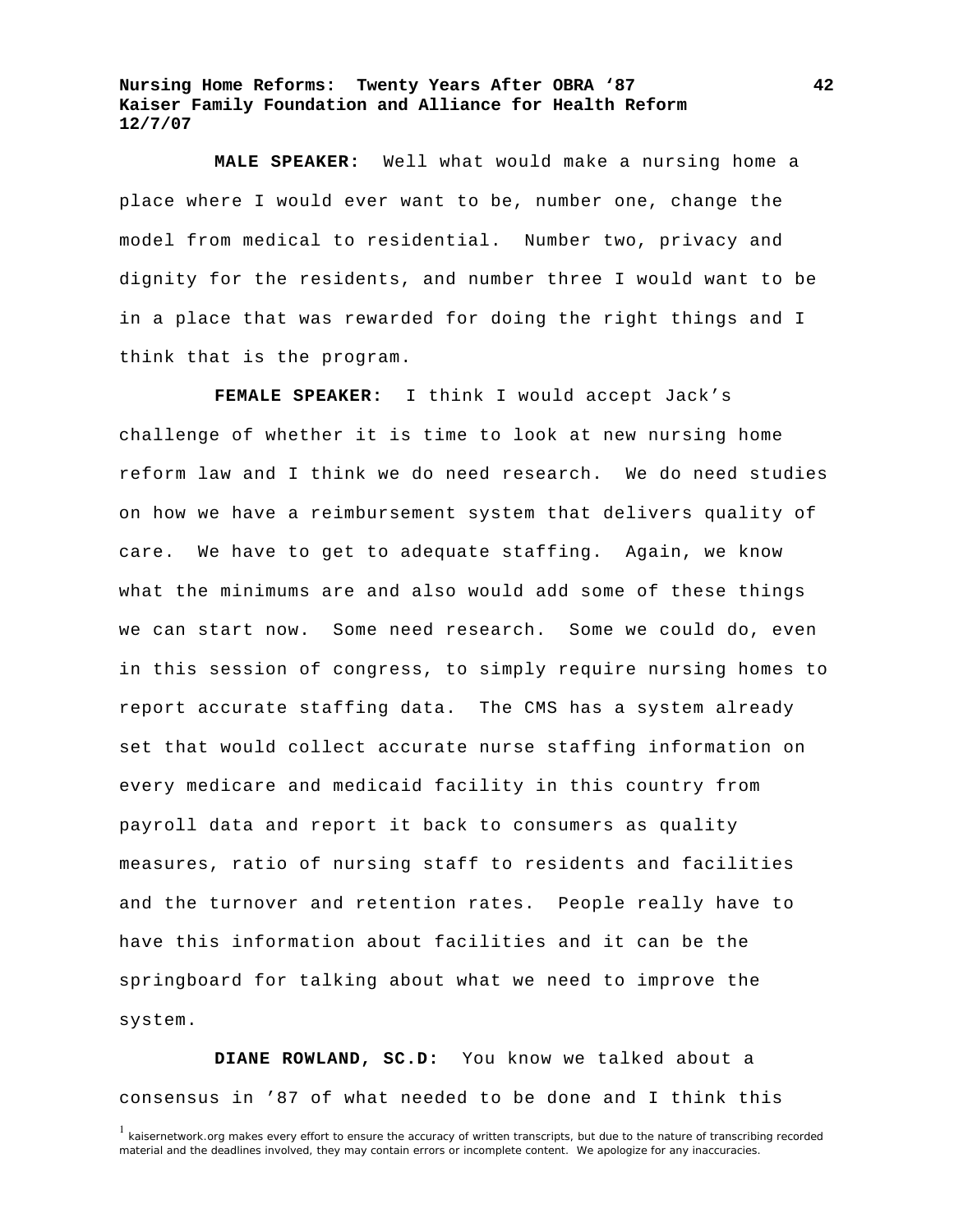panel has reflected the fact that there is quite a bit of consensus about the job isn't done but where we need to go in the future but now I know Ed is going to tell you about evaluation forms and we are going to open it up to questions.

**ED HOWARD, J.D.:** That is right. I get the exciting part. We have about ten minutes and I would urge you if you have a question to go to one of the microphones because by the time you write it and it gets up here the ten minutes will be gone and we want you to spend your time writing on the evaluation form while you formulate your question and listen to the answers. Please go to the microphone, ask your question, be as brief as you possibly can. Direct it if you want to one or another of the panelists and we will ask them to be brief as well. Yes, go ahead Tony.

**TONY HOUSNER:** Tony Housner, formally with CMS, working on quality of care in a number of settings and also now involved with board that covers a range of things like independent living and nursing homes, I guess several comments more than questions.

**ED HOWARD, J.D.:** You might want to make the single most important comment.

**TONY HOUSNER:** I'll make two. One is look at adequacy of reimbursement because I think that is something that you have all said but that needs to be more explicit. The other thing I think is that assisted living and independent living we

<sup>&</sup>lt;sup>1</sup> kaisernetwork.org makes every effort to ensure the accuracy of written transcripts, but due to the nature of transcribing recorded material and the deadlines involved, they may contain errors or incomplete content. We apologize for any inaccuracies.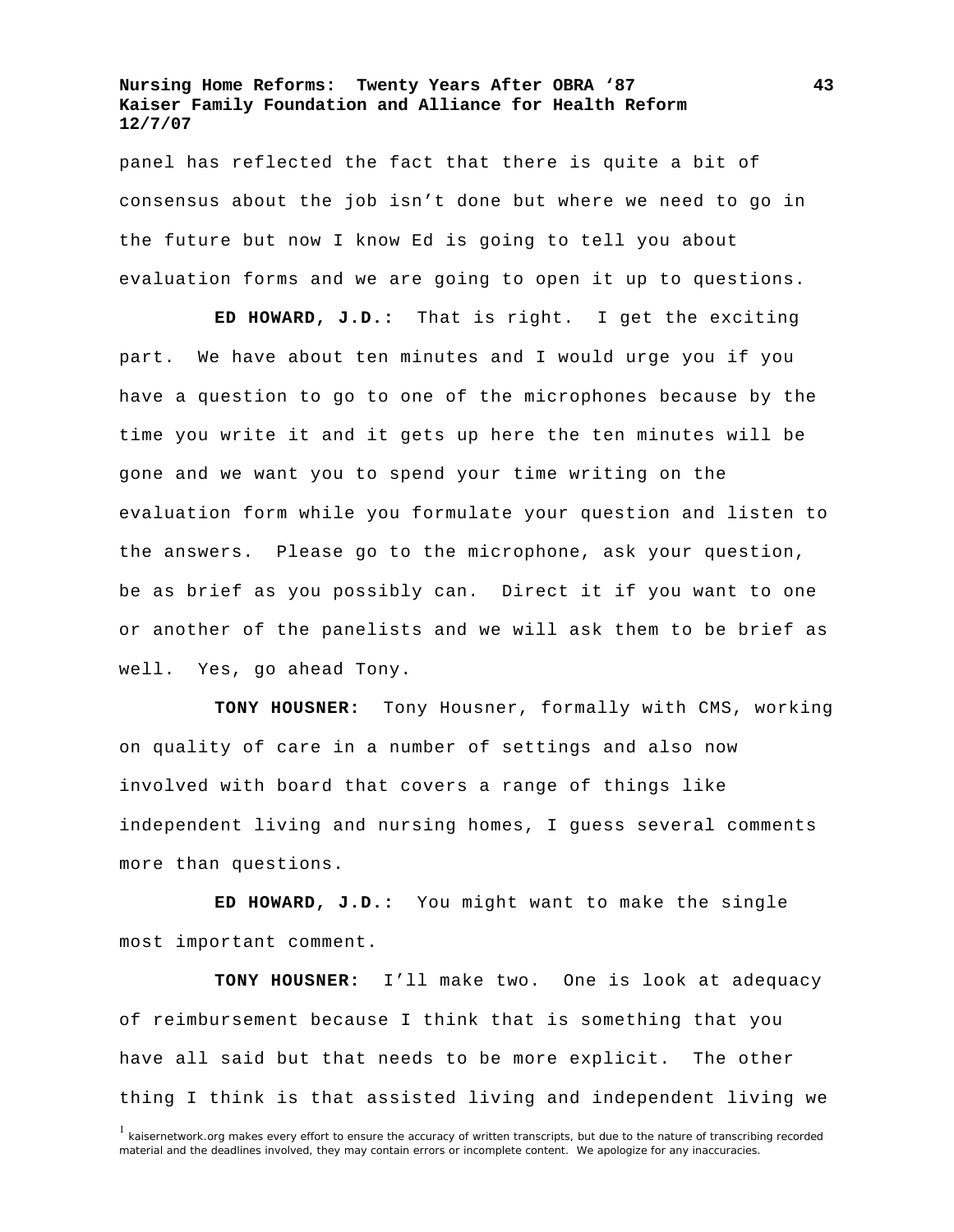really haven't touched the service from a national perspective adequately and we do a lot in the nursing home arena but don't have much of a system for assessing quality of care in those arenas.

**ED HOWARD, J.D.:** Josh do you want to respond to that a little?

**JOSH WEINER:** I just wanted to comment that there is surprisingly little research, recent vintage, looking at the relationship between costs and quality. Most of it has been done by David Grubosky at Harvard and what he finds is that there is in fact a relationship between cost and quality but it is a modest relationship and so if you're just increasing the reimbursement rate or the cost you have to increase it quite a lot to get a fairly modest increase in quality so we need to be smarter in how we spend our money if we are going to use that strategy to improve quality.

**PAUL WILLGING:** I would only make one brief comment, it's the same one I make to my students at Hopkins, that as we look at quality in assisted living, we remember George Santiana's dictum: He who forgets his history is doomed to repeat it. So let's remember the good things that came about as far as the process visa vie nursing homes is concerned but also let's remember the mistakes we made and not replicate them.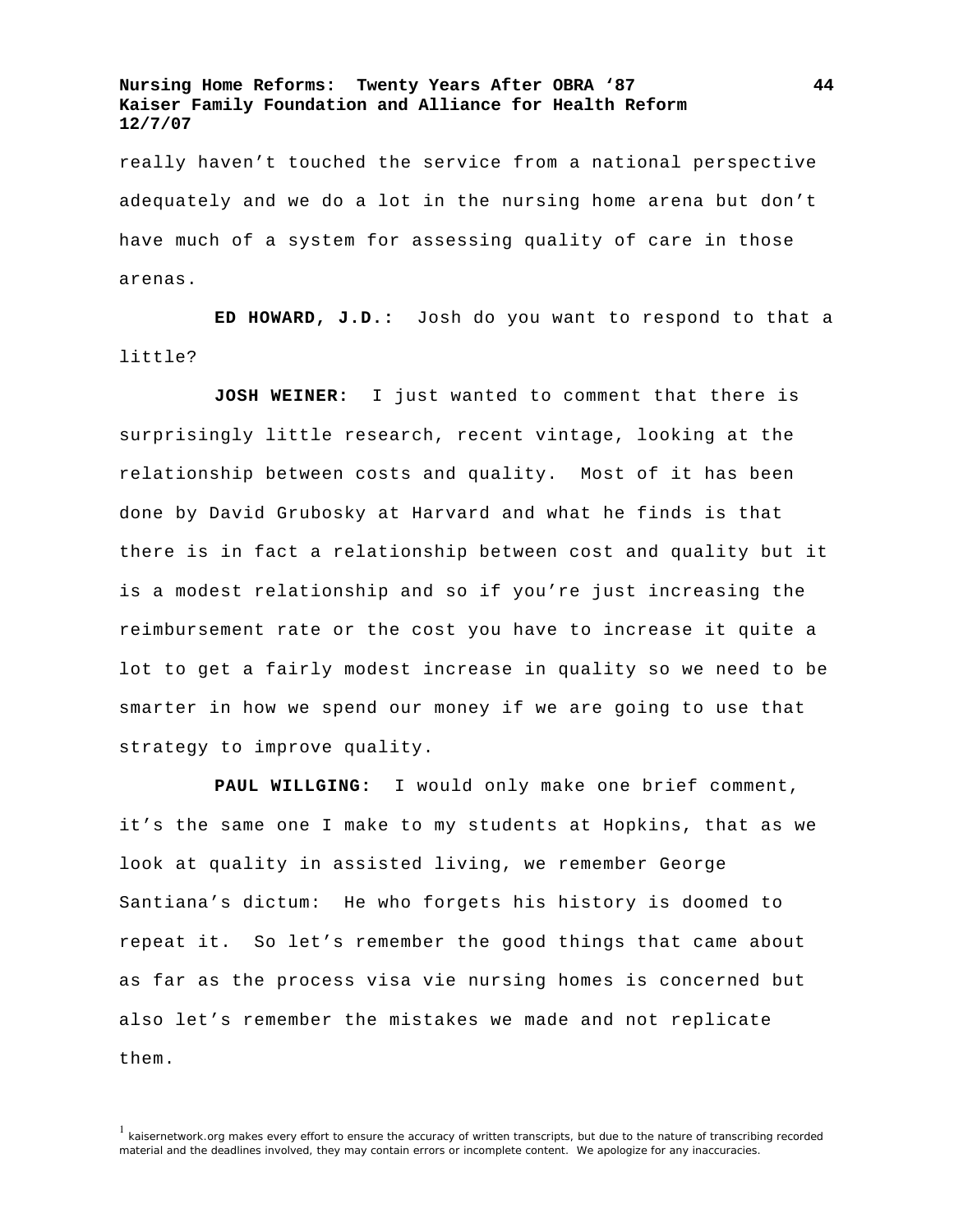**FEMALE SPEAKER:** I think that is part of the perspective of our members. Assisted living was a great promise to have a non medicalized environment for long term care and what we have seen is I think a lot of that promise has been lost as assisted living facilities are having the same problems that nursing homes were having 20 years ago, particularly with under staffing and under trained staff.

**ED HOWARD, J.D.:** Let me apologize. My cracker jack staff has just pointed out to me that those evaluation forms I wanted you to fill out were in the packets that you didn't get. [Laughter] We will have one on our website within an hour of the termination of this program and if you would go to allhealth.org and fill it out we would be deeply indebted. Yes, Mike?

**MIKE HASH:** I am Mike Hash with Health Policy Alternatives here in Washington. I have a quick comment, that is I am disappointed that your panel doesn't represent anyone who currently is in the leadership in this area at CMS and I am sure you might have tried to have that but it is disappointing that there is not someone who can address some of the initiatives that are underway there. Secondly the question really is I have been perplexed ever since the September article in the *New York Times* about the interest in private equity investment in nursing homes, nursing home chains to be specific, and it is to me somewhat counter intuitive because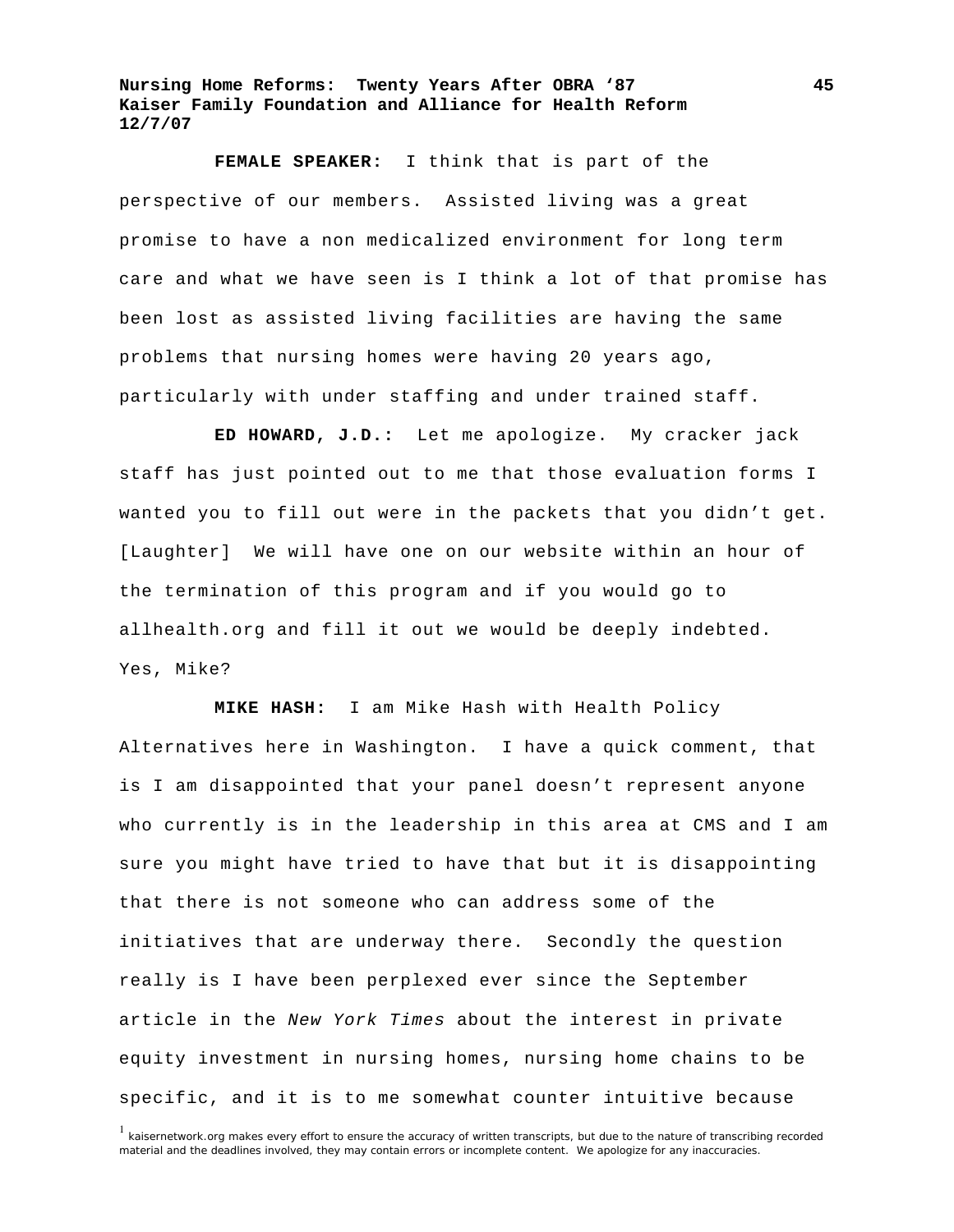much of the conversation we have had here about financing and the inadequacies of it and yet people who are in the business of making judgements about good investments and good return on investments, I seem to find that there is a great opportunity here, whether it is in the real estate that is owned by these chains or whether it is also a combination of trying to make these organizations operate more efficiently and effectively. I realize there is no one here who represents private equity either but maybe someone would like to talk about why they think this seems to be such a promising area for private equity investment.

**JACK MACDONALD:** Let me respond from the standpoint of our particular case. We went from being a publically held company, Beverly Enterprises, to now being privately owned and our primary ownership is a pension fund. It is not what you would traditionally view as a private equity Wall Street firm, so I am speaking somewhat in a differential perspective. But I will tell you that our investors' pension fund sees this as a primary area for their own members. They are focused in terms of our business on expanding it. So far we have received about \$142 million dollars or 8-percent of their original investment in our business. We are expanding our scope of structure in terms of the businesses. We are not just a nursing home company anymore. We are expanding our home health, our therapy business, our rehab business, and I think that the driving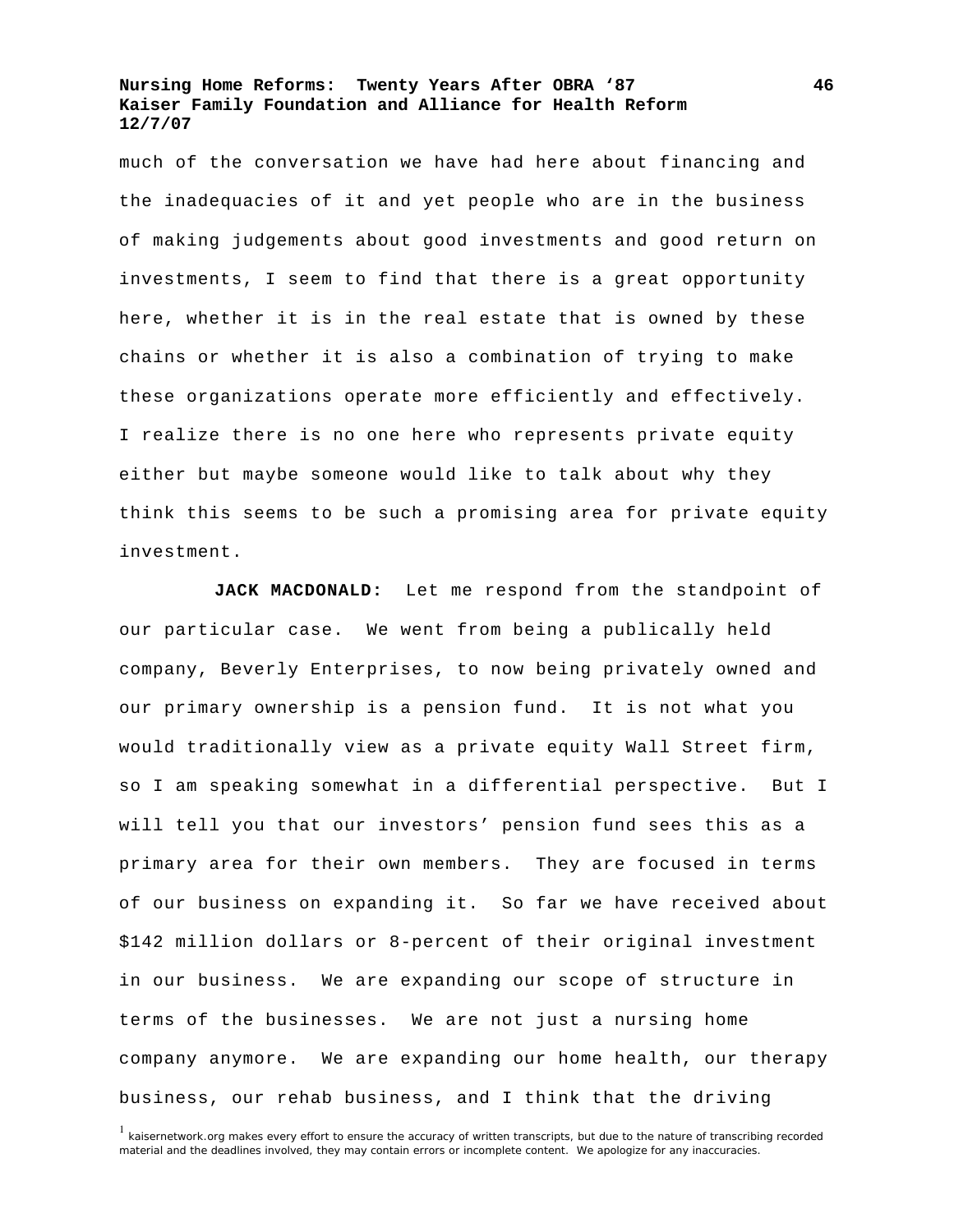force to do that is they see this as a significant interest of their own members in the pension fund. They also see it as a major opportunity to provide a service that is going to be in more demand as the aging population expands itself but let me go to one other point, going back to a comment that John made, and it ties back to this, this comment about nursing homes being the center is clearly not the model of tomorrow. The nursing home is a part of a continuum that all of us have talked about at one point or another in terms of this industry and I think that one of the other areas that we need to look at, we should not just be focusing on that 54 or 60 nursing homes that got identified in this by CMS but go to John's point. Think and that is what about the best 64 or the best 200 nursing homes in that CMS scoring?

**JOHN ROTHER:** Those homes are near the Canadian border and they are all non profits I think.

**MALE SPEAKER:** Not necessarily John.

**JOHN ROTHER:** I do agree that people should look at them but let me just say one thing about private equity. I am agnostic, so far I think the jury is out, but the one thing that really concerns me is the move to separate out the operating entity from the real estate and have no assets behind the operating entity which means that it is basically not accountable, can't sue it, cannot be held accountable legally for any kind of quality problems and I think that is a negative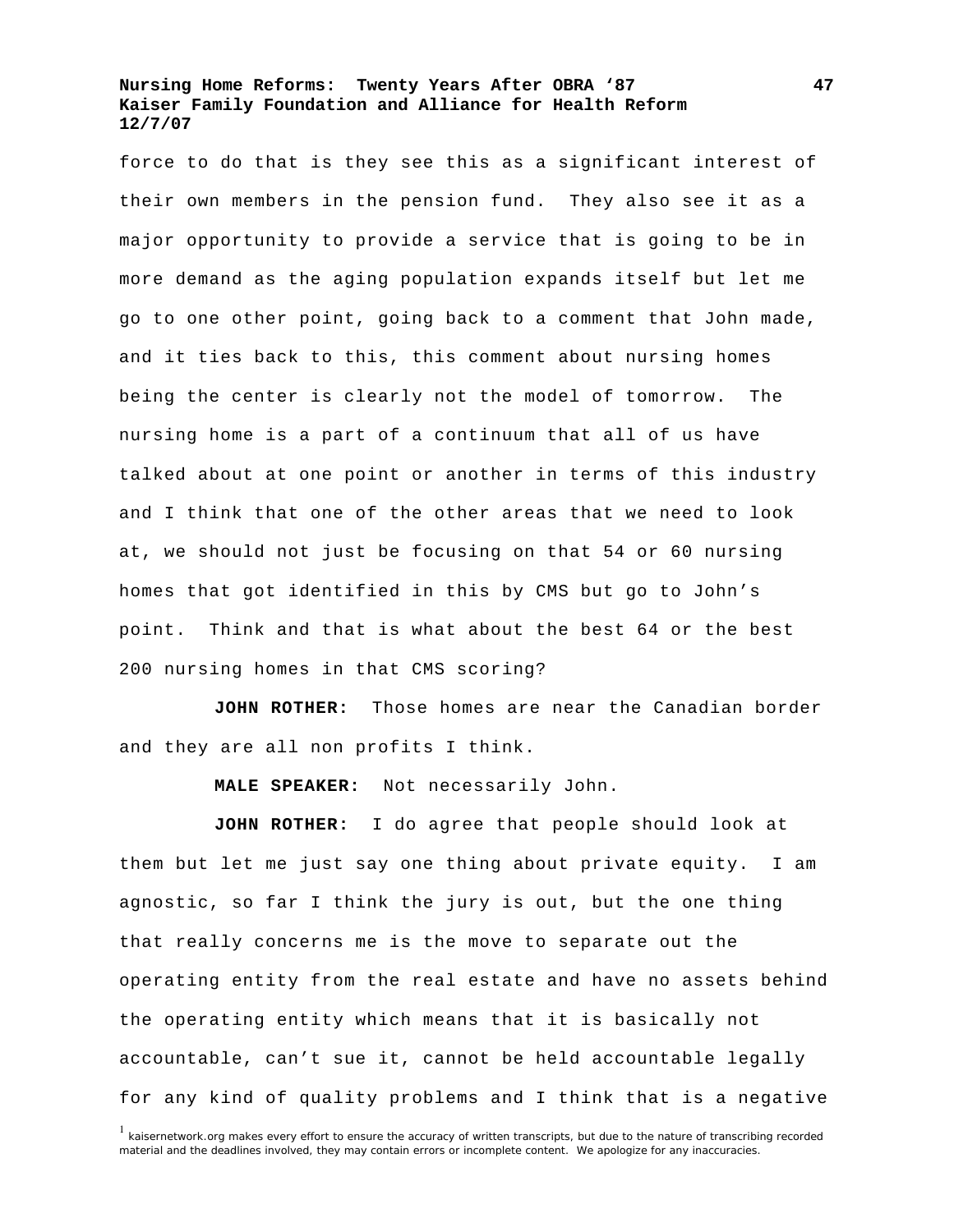development for consumers and for the industry and to the extent that is what is driving private equity, then I think we have got a problem.

**JACK MACDONALD:** Can I just respond to that? I don't want to get into the debate here but I think let's also understand that type of structure has been present within the industry in the past, as publically held companies have set up rates and other entities to hold the real estate. Now in our case that is not the case. We are 100-percent owned on the real estate side and 100-percent owned on the operating side.

**ED HOWARD, J.D.:** Okay yes go ahead.

**HEIDI SPLEET:** Hi, I am Heidi Spleet with Internal Medicine News. Thank you all for being here today. I was wondering whether any of you could elaborate a little bit on how the role of having a physician medical director in long term care can make a difference in some of these reforms going forward? Thanks.

**PAUL WILLGING:** Interesting issue and I will address it from my other half which is as associate director of the division of geriatric medicine at Johns Hopkins Medical School, I think and I wrote an article to this effect at one point. We are like Don Quixote tilting at windmills when we think we can enhance the numbers of physicians involved in long term care, particularly board certified geriatricians. They are not out there. In fact, the number is declining rapidly as I think

<sup>&</sup>lt;sup>1</sup> kaisernetwork.org makes every effort to ensure the accuracy of written transcripts, but due to the nature of transcribing recorded material and the deadlines involved, they may contain errors or incomplete content. We apologize for any inaccuracies.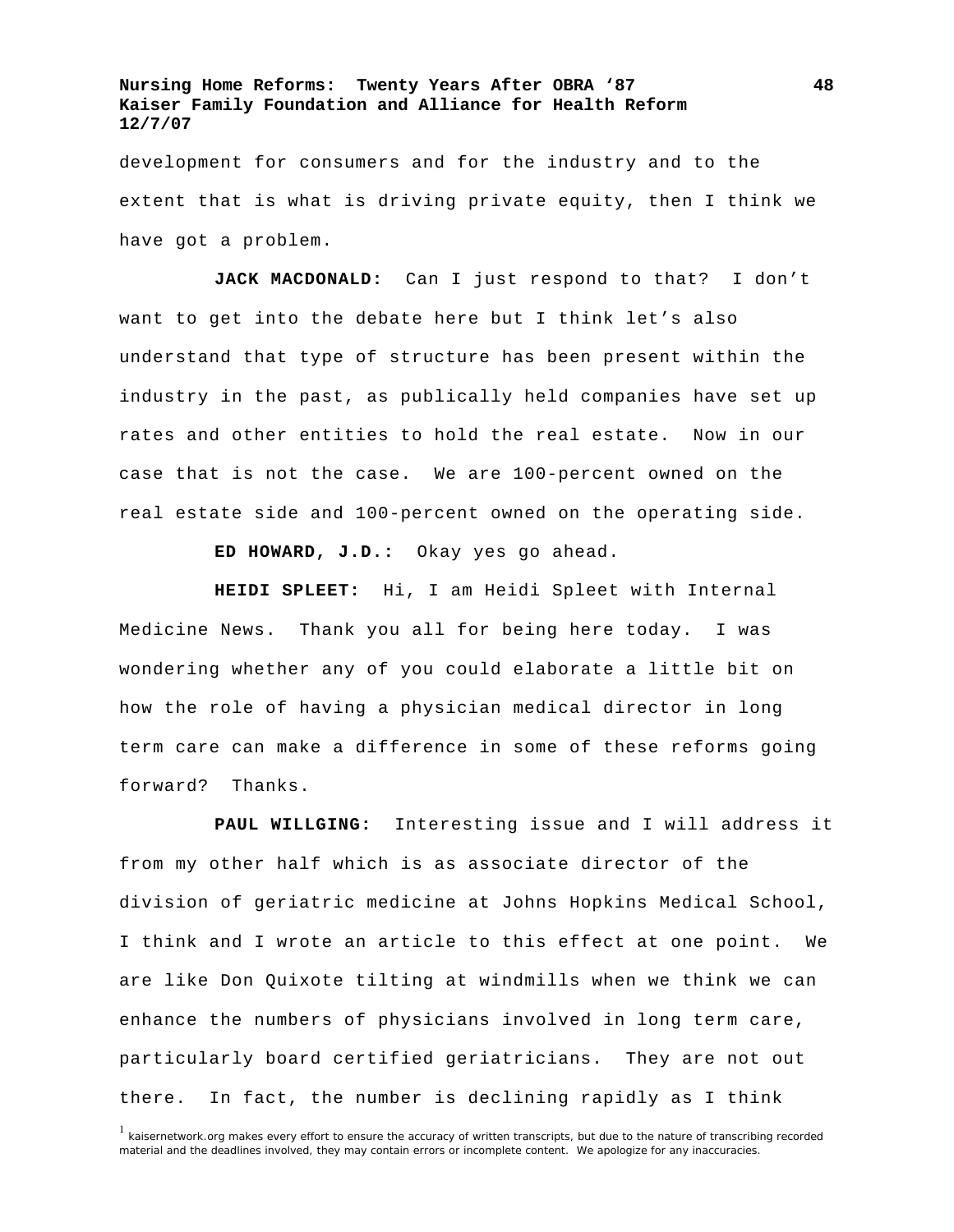Ruth can probably attest to as well. I think we are overlooking a real opportunity and that is not that we don't need more and more medical direction in both nursing homes as well as assisted living who are beginning to look more and more like the nursing home patient of 20 years ago but we are not going to find that many of them in terms of physicians because they are responsible to the patient but they are paid for by the medicare program and it does not cover their costs. We know that. So who do we go to if we need that medical direction? I think we need to look to advanced practice nurses. I think there has got to be a way to develop a business model where we can bring in the medical direction but utilize that increasingly scarce resource, the geriatrician or the geriatrics trained internist for the more complex cases as the leader team, not the person who sees everyone in the facility, everyone in the community, everyone with any kind of a problem. That would be a solution I think warrants a little bit of exploration.

**AL MILLICAN:** Al Millican, Washington Independent Writers, how have the major concerns of nurses today including forced overtime, scheduling and job expectations change from 1987?

**JACK MACDONALD:** I think John has pointed to the real issue which is not so much recruiting as it is retention. Yes it is true we don't see the kind of turnover among nurses that

<sup>&</sup>lt;sup>1</sup> kaisernetwork.org makes every effort to ensure the accuracy of written transcripts, but due to the nature of transcribing recorded material and the deadlines involved, they may contain errors or incomplete content. We apologize for any inaccuracies.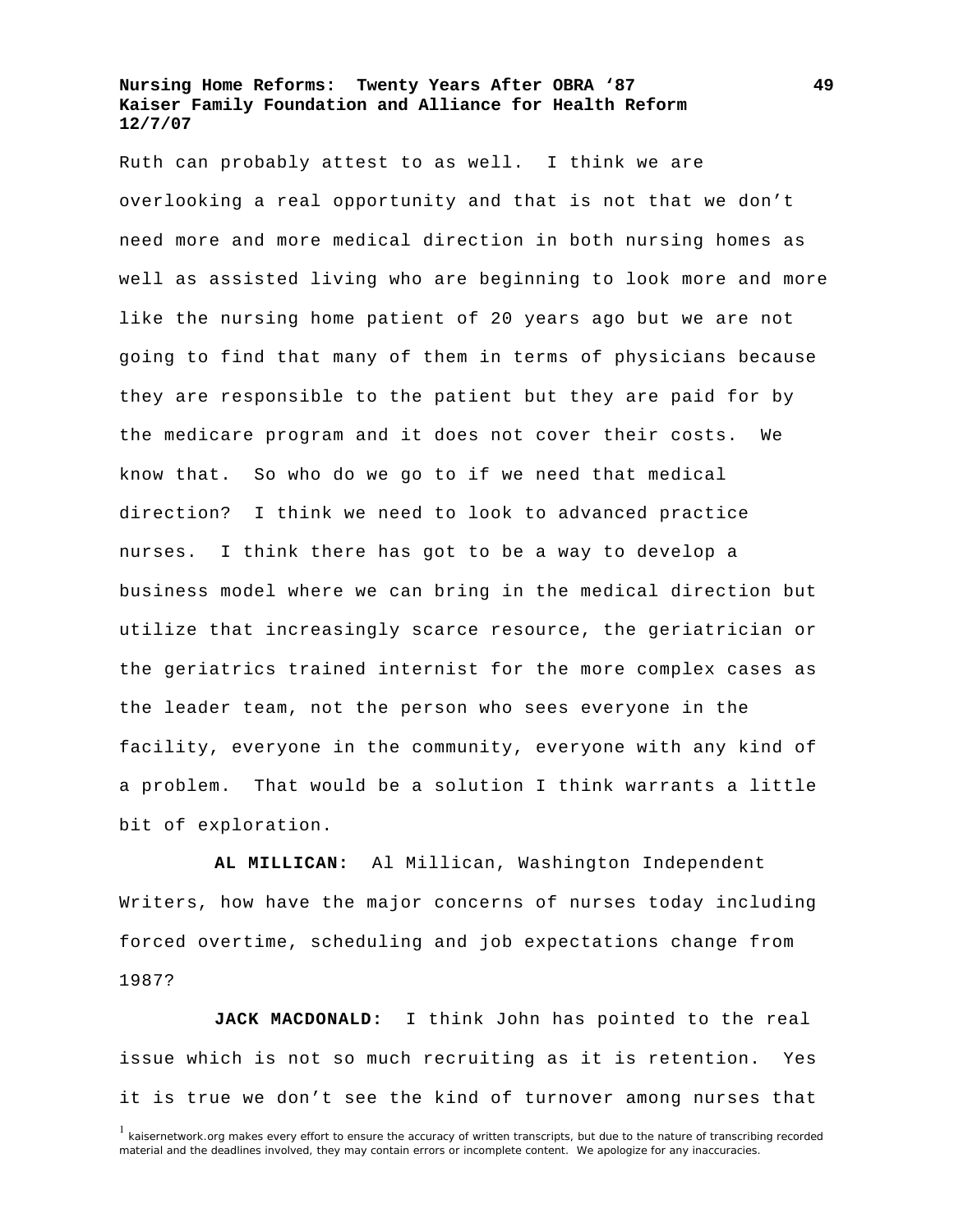we see among nurses' aides but it is higher than anyone could possibly accept in an industry this important. Remember we are long term care and when you have turnover every few months, and I think nursing now the turnover is somewhere around 30 to 40 percent, is that about right for those who follow this stuff? That is unacceptable and we have got to recruit for retention, not just to fill a position with a warm body but to fill a position with somebody who has got to stick with the facility, who is going to stick with the community, that is our challenge.

**MICHELLE NOWER:** Hi, my name is Michelle Nower. I am with the service employee's international union which represents 150,000 nursing home workers across the country. First I just want to back up what Janet Wells said in terms of there are certain reforms that we believe that can happen immediately, particularly with transparency and accountability and she already mentioned some of the stuff about staff reporting which of course we support, so actually [inaudible] also has had some concerns about the private equity issue which we have been public on and in terms of that *New York Times* article I know Dr., forgive me I am not sure I am going to pronounce your name correctly, is it Willging? I know that you wrote a letter to the *New York Times* after that article and I would just be curious from your perspective and also John Rother's perspective in terms of are there reforms that can be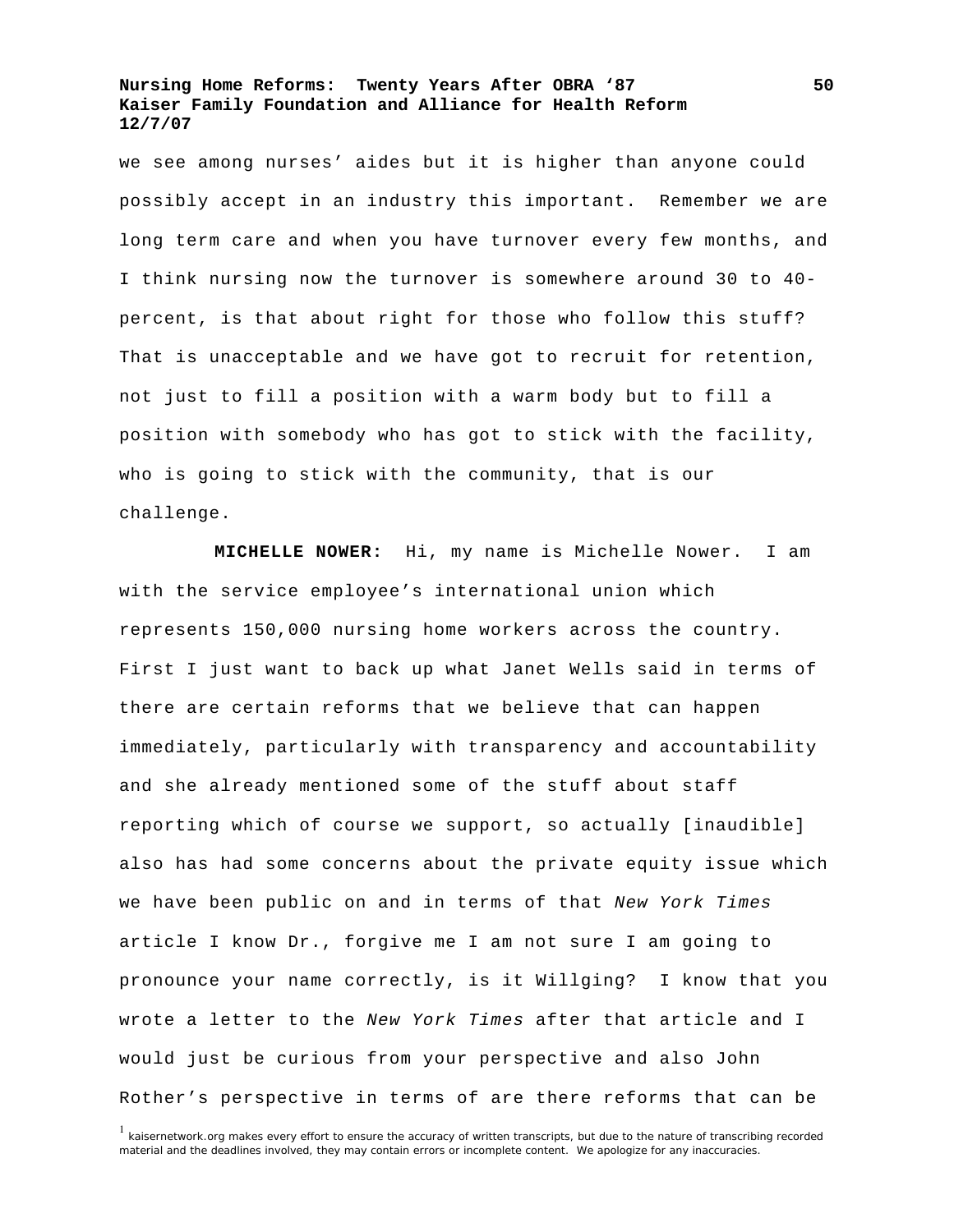done in terms of accountability both for the real estate issue that is not necessarily specific to private equity but that addresses the whole industry but would at least maybe address some of those concerns?

**PAUL WILLGING:** I think my *New York Times* letter which I probably would not have written given the publicity it garnered was an attempt to suggest not the problem with private equity but my ongoing personal problem with publically traded long term care companies. Forgive me Jack but I have to say it, when your primary customer is the Wall Street analyst and not the customer I think you have inevitable problems but I don't think the issue is private equity per say, just as I've never thought that the issue was profit within the nursing home industry. If indeed the end result of private equity taking over a company or a company going publically traded is in fact enhanced care and there are some advantages. I think bringing capital into the industry is critical. I think Rosy Arwood in the video suggested the capital requirements in this industry are tremendous and they are not being adequately reimbursed by the funding agencies. I think the issue is whether or not the allegation in that article and I am not saying it is true or not true that in fact the end result was reduced staffing so as to make a profit for the investors. If that is the case, I think that is reprehensible but I think quite frankly the issue is still subject to some debate as to whether that is the

<sup>1</sup> kaisernetwork.org makes every effort to ensure the accuracy of written transcripts, but due to the nature of transcribing recorded material and the deadlines involved, they may contain errors or incomplete content. We apologize for any inaccuracies.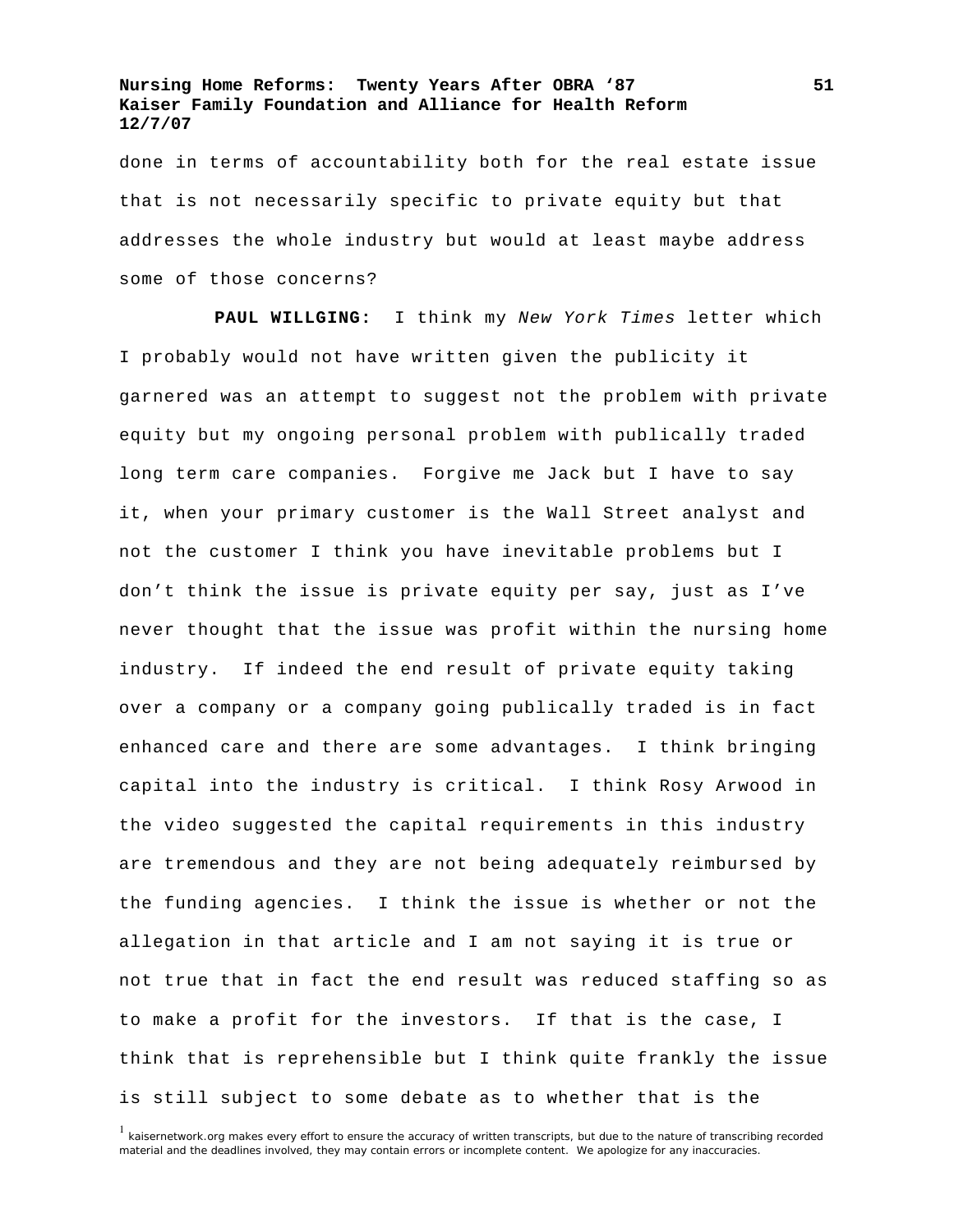inevitable result of private equity taking over these companies and I don't think the results are in yet.

**JOHN ROTHER:** To the extent that we ever thought that malpractice was the way to guard against substandard quality, I think that we are seeing the end of that road and we have to have a new mechanism and maybe it is something along the lines of medical courts but it has got to be based on better measurement and incentives and I think that in a private equity it could provide capital. I think that the real question is what incentives are there to also provide better care?

**DIANE ROWLAND, SC.D:** We have one question remaining and then we will finish up and this relates to the old concept that consumers can vote with their feet when they don't like the care they are getting and go elsewhere and as we talk about more consumer involvement the question is but aren't the vacancy rates fairly low so that you can't really get into a nursing home so how can people really use that mechanism and what are the vacancy rates in nursing homes?

**FEMALE SPEAKER:** I think the vacancy rates are fairly high now as people have voted with their feet and those who were financially able have gone to assisted living or have chosen to remain in their own homes. Our concern is with the people who can't afford to vote with their feet. They are relying on medicaid which will only pay for a nursing home bed when they need long term care. I really want people to be

<sup>&</sup>lt;sup>1</sup> kaisernetwork.org makes every effort to ensure the accuracy of written transcripts, but due to the nature of transcribing recorded material and the deadlines involved, they may contain errors or incomplete content. We apologize for any inaccuracies.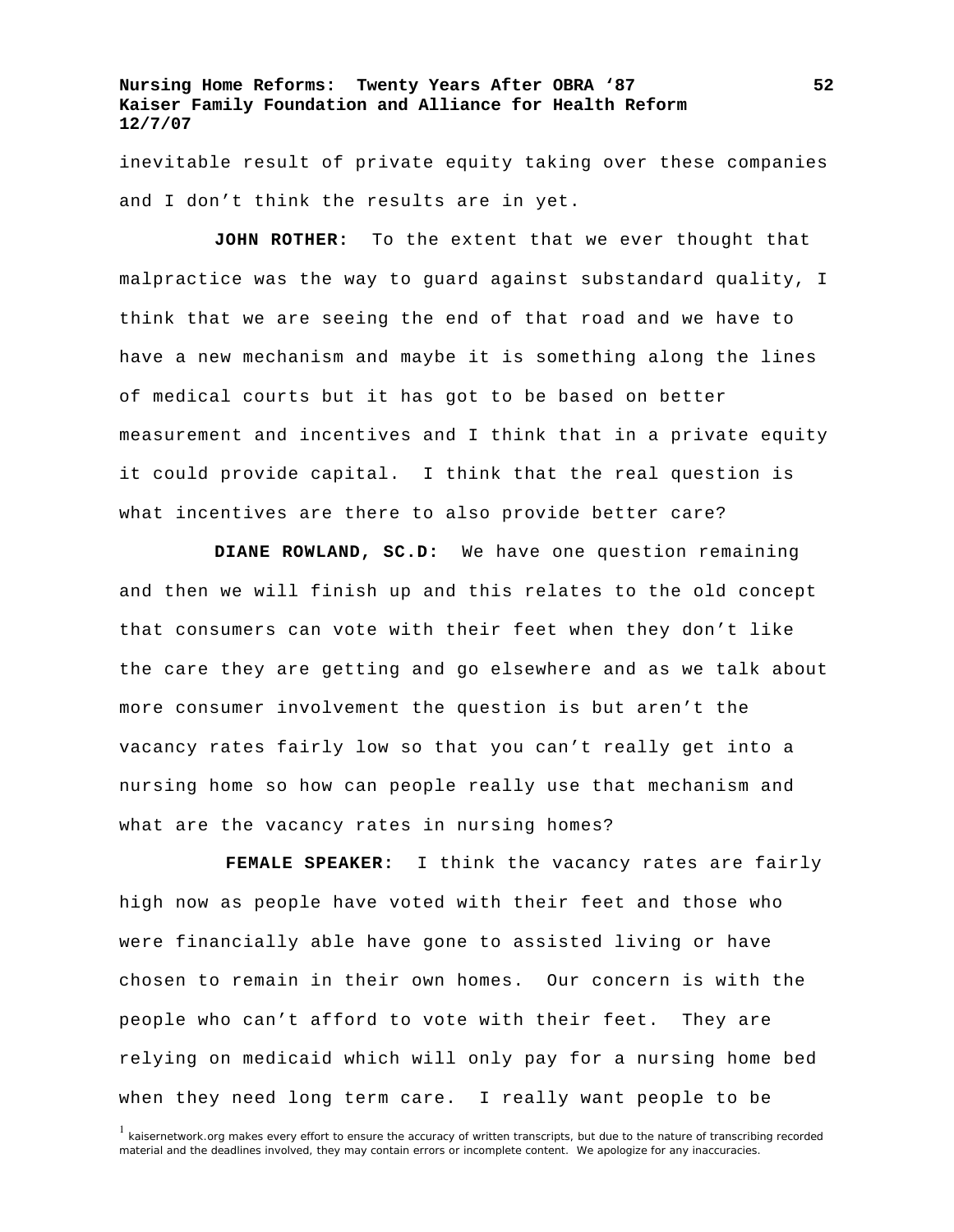aware of the research done by Vince Moore at Brown University showing that African Americans are clustered in the worst nursing homes. These are people with the fewest opportunities and in many cases go from a hospital into as other people do from a hospital into a nursing home because a placement director puts them there and so people really don't have the choices. We have to provide quality care at every facility in the country. And I would just like to reiterate from our members' perspectives, I appreciate so much what Susan said about working together and the atmosphere and so forth in nursing homes but we hear very serious problems every day from our members, thing that are not addressed by the facilities and are not addressed by the state survey process and that is our disappointment in where we are today and as we move forward.

**JOSH WEINER:** I think the other thing to add is that while the vacancy rates were relatively high a few years ago, a number of facilities have closed in the interim and occupancy rates have gone back up so there isn't quite the play in the system that there was a few years ago. The other two issues is that placements are often made very quickly. Hospitals want people out of the hospital as quickly as possible so there is a lot of pressure to decide quickly so there may not be very much choice there and people generally make decisions about placement within a very narrow geographic area. They want to be able to visit their relatives easily and quickly and so the